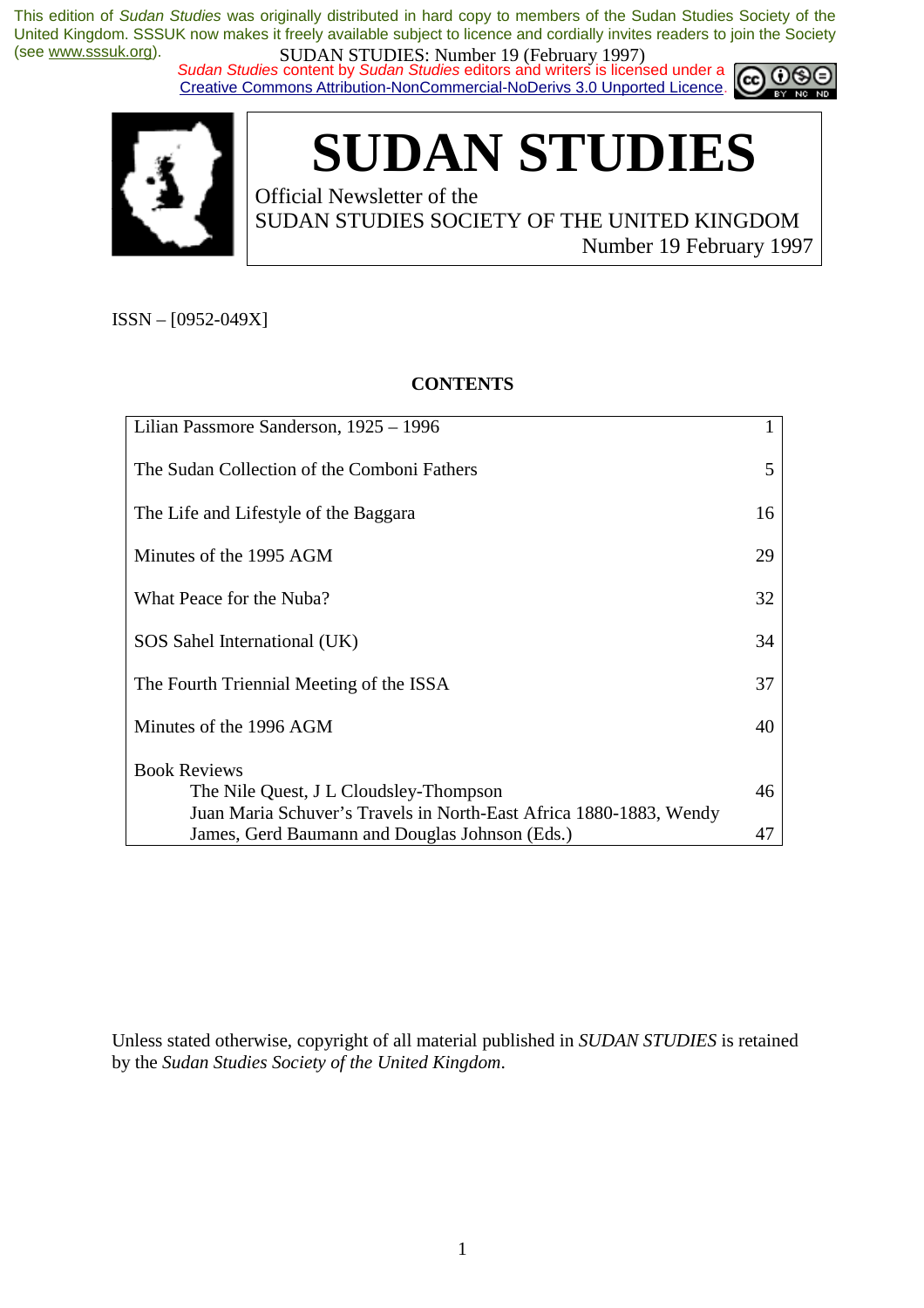*Sudan Studies content by Sudan Studies editors and writers is licensed under a* Creative Commons Attribution-NonCommercial-NoDerivs 3.0 Unported Licence.



# **EDITORIAL**

Welcome to Issue No. 19 of *Sudan Studies*, which, I hope members will agree, contains an interesting and diverse range of material. Advance notice is given of two events in the 1997 Calendar. The next AGM and Annual Symposium will be held on Saturday 27th September 1997 at the **London Voluntary Sector Resource Centre** at 356 Holloway Road, London N7 6PA. A Programme and details of how to reach this location will be distributed to members in July.

This year also sees the Fourth Triennial Meeting of the International Sudan Studies Association, which will be held at the American University in Cairo on 11th-14th June. Further details about this event are included within this issue.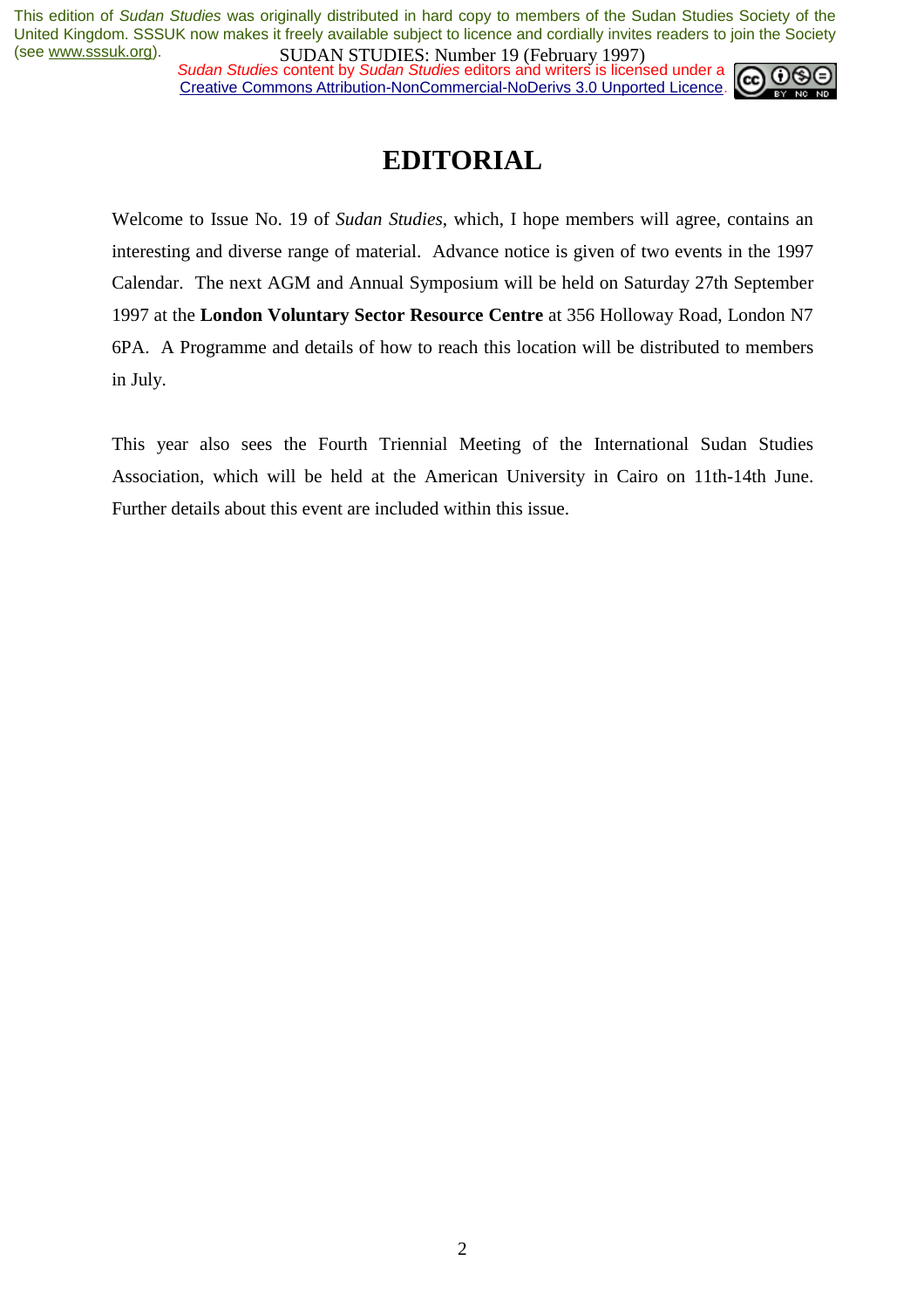*Sudan Studies* content by *Sudan Studies* editors and writers is licensed under a Creative Commons Attribution-NonCommercial-NoDerivs 3.0 Unported Licence.



**LILIAN M PASSMORE SANDERSON 1925 - 1996** 



*Lilian Sanderson in October 1960 when headmistress of Khartoum Girls' Secondary School. With her is Fatma Taleb, deputy headmistress and history teacher and the first Sudanese woman to obtain a University of Khartoum degree, and Abdullah, clerk to the headmistress.* 

Before she was 30 years old, Lilian Sanderson (or Lilian Passmore as she was before her marriage in May 1960 to G. Neville Sanderson) had established herself as an important figure in girls' education in the Sudan, having become headmistress of Omdurman Girls' Intermediate School in 1954 and, in 1958, headmistress of the new Khartoum Girls' Secondary School, a post which she held until it was 'sudanised' in 1962. Leaving the Sudan in November 1964 following the army *coup*, from 1967 she moved from teaching pupils to teaching the teachers, holding various posts in Bucks Colleges of Education, until 1980 when she retired following amalgamation and reorganisation of the colleges. From then on until only a few weeks before her untimely death from cancer on 16 September 1996, she devoted her very considerable energies and abilities to working (voluntarily) to abolish the practice of all forms of female genital mutilation worldwide, but particularly in the Sudan.

Born on 22 February 1925, Lilian was brought up in South-West England, attending Barnstaple Girls' Grammar School, taking an external London B.A. at Exeter University College in 1947, and then a Diploma in Education at Exeter in 1948. In 1951, following three years or so teaching at a girls' preparatory school in High Wycombe, she went to teach in the English Girls' College, Alexandria, Egypt and looked back on those years as among the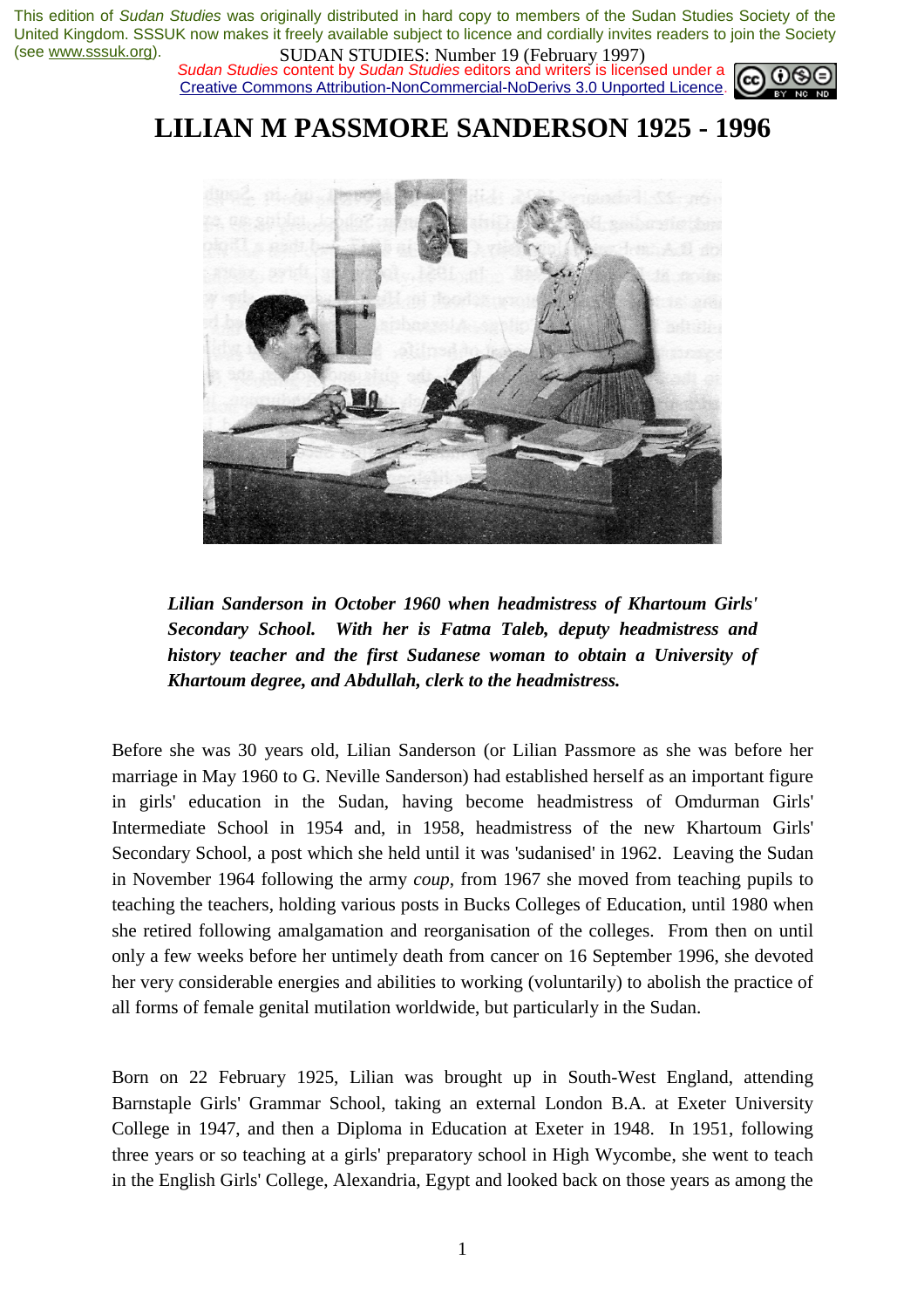**SUDAN STUDIES:** INDIFIELD 17 (February 1777)<br>Sudan Studies content by *Sudan Studies* editors and writers is licensed under a Creative Commons Attribution-NonCommercial-NoDerivs 3.0 Unported Licence.



happiest of her life. She recalled that while on a visit to the Sudan from Egypt in 1953, the girls and women she met had begged her to come to the Sudan to teach them in Omdurman, in what was then the only secondary school for girls in the Sudan, and later in 1953, she duly took up a post in Omdurman Girls Secondary School. It was here that the foundations of her lifelong interest in and commitment to the development of education for girls and women in the Sudan were laid. Forty years later she still remembered her deep shock on learning of the genital mutilation suffered by little girls in the Sudan - euphemistically, as she said, called female circumcision - a misnomer for the particularly severe form of mutilation practiced in the Sudan. From the beginning her approach was both practical and academic. While participating fully in educational debate in the Sudan and striving for the very best facilities and teaching for the girls in her charge, for example, appealing in 1958 to Sudanese and British companies for funds to buy a tropicalised piano for school use, Lilian found time to study for a University of London MA resulting in 1962 in a thesis "A history of education in the Sudan with special reference to the development of girls' schools". This was the first major piece of work amongst an output of well over 50 published and unpublished writings between 1958 and 1995, the first article appearing in *African World* under a pseudonym, Margaret More. In the 1960s too, her and Sandy's three children were born, and when Sandy took up a teaching post at Royal Holloway College, University of London in 1965, the Sanderson family moved to Englefield Green, Surrey. More study followed. Her London PhD, which was obtained in 1966, entitled "Education in the southern Sudan, 1898 - 1948", formed the core, for the period it covered, of the book she published in 1981 jointly with her husband, G.N. Sanderson (currently President of the SSSUK), *Education, religion and politics in Southern Sudan 1899-1964* - a veritable mine of information, and not just on education.

Between the 1960s and 1980s she worked with the Anti-Slavery Society and with other groups and individuals to promote awareness of the issues to which she had committed herself. A lengthy report produced for the Associateship of the University of London Institute of Education in 1980 entitled "Education in the Middle East with special reference to the Sudan, Egypt and education for the eradication of female genital mutilation", which was undertaken as a result of a year's secondment for study in 1979-80, pending redundancy, demonstrates that work on female genital mutilation (or FGM for short) had by then become Lilian's priority as it was to remain for the rest of her 'retirement'.

She visited the Sudan a number of times in the 1980s, notably in March 1981 for workshops at the invitation of the Babiker Bedri Scientific Association for Women's Studies in connection with the book *Against the mutilation of women: the struggle to end unnecessary suffering*, her second book - published in 1981. At this time too she worked closely with Asma Abdel Rahim el Dareer, author of *Woman, why do you weep* (1982). In 1984, she carried out research to support Lord Kennet's Bill to make female genital mutilation illegal in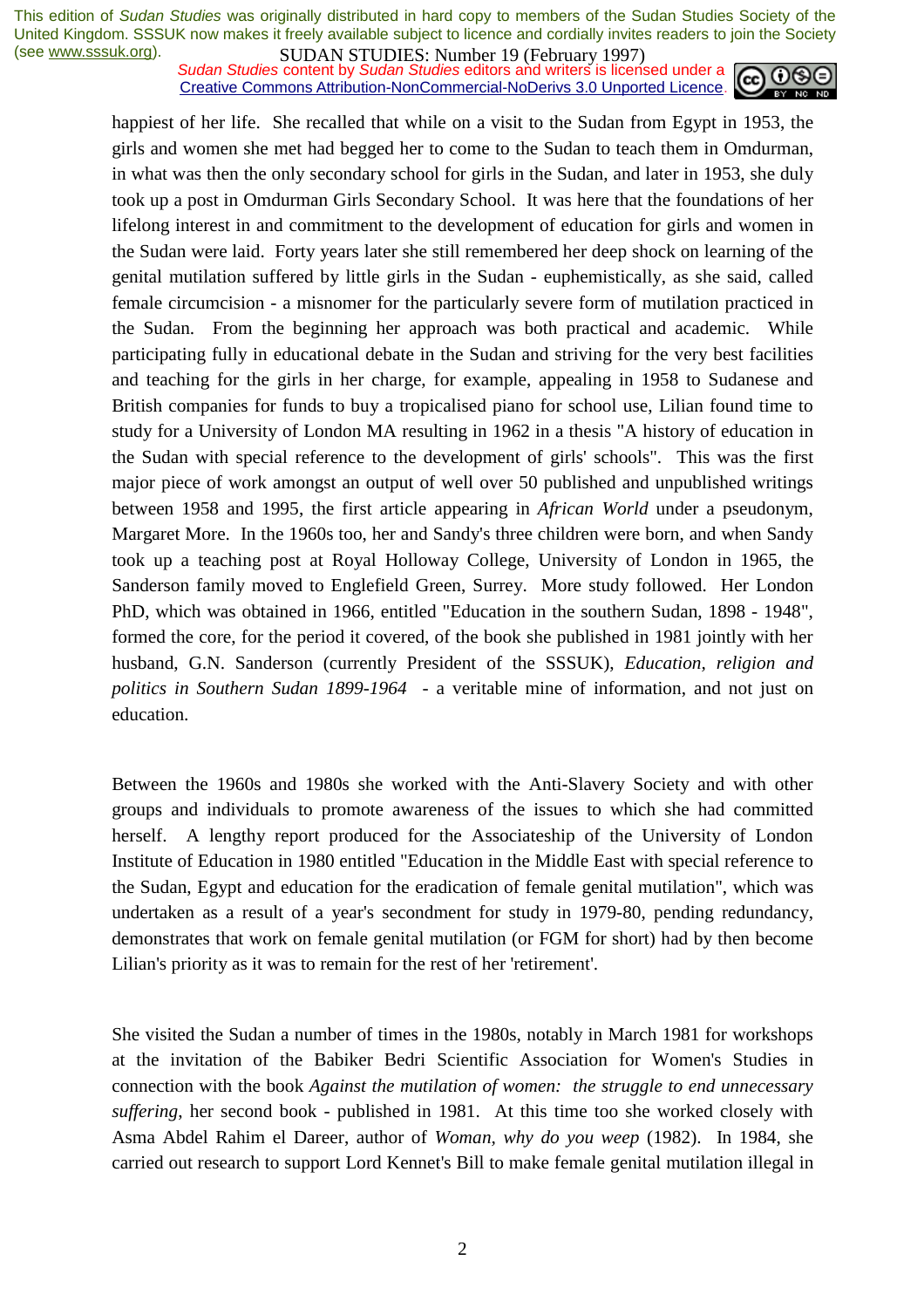**SUDAN STUDIES:** NUTTER 17 (February 1777),<br>Sudan Studies content by Sudan Studies editors and writers is licensed under a Creative Commons Attribution-NonCommercial-NoDerivs 3.0 Unported Licence.



Britain - this was to come to fruition in the Prohibition of Female Circumcision Act, 16 July 1985. In July 1985 also she attended (at her own expense) the NGO workshops organised by the Inter-African Committee on traditional practices affecting the health of women and children, which were held as part of the UN World Conference on Women in Nairobi, producing a 91-page report on the workshops within a couple of months of returning. In 1986 her comprehensive *Female Genital Mutilation, Excision and Infibulation: A Bibliography* was published by the Anti-Slavery Society. After this she continued to give talks, write reviews and articles, attend conferences, rarely missing the Conference and AGM of the Sudan Studies Society of the UK, and correspond with Sudanese and other colleagues involved in the struggle to free women from harmful traditional practices. Only in the month before she died, she was in touch with Mrs. Berhane Ras Work, President of the Inter-African Committee, urging support for further village work among women in the Sudan.

It was characteristic of Lilian Sanderson that when she became seriously ill in the last weeks of her life, she was concerned to ensure that all her research material and correspondence relating to Sudanese girls' education and to female genital mutilation was sorted so that it could benefit future researchers by being made available in the Sudan Archive at Durham University Library. Educationalist, campaigner, wife and mother, Lilian will long be remembered with affection and admiration by all who knew her.

L.E. Forbes

Durham University Library.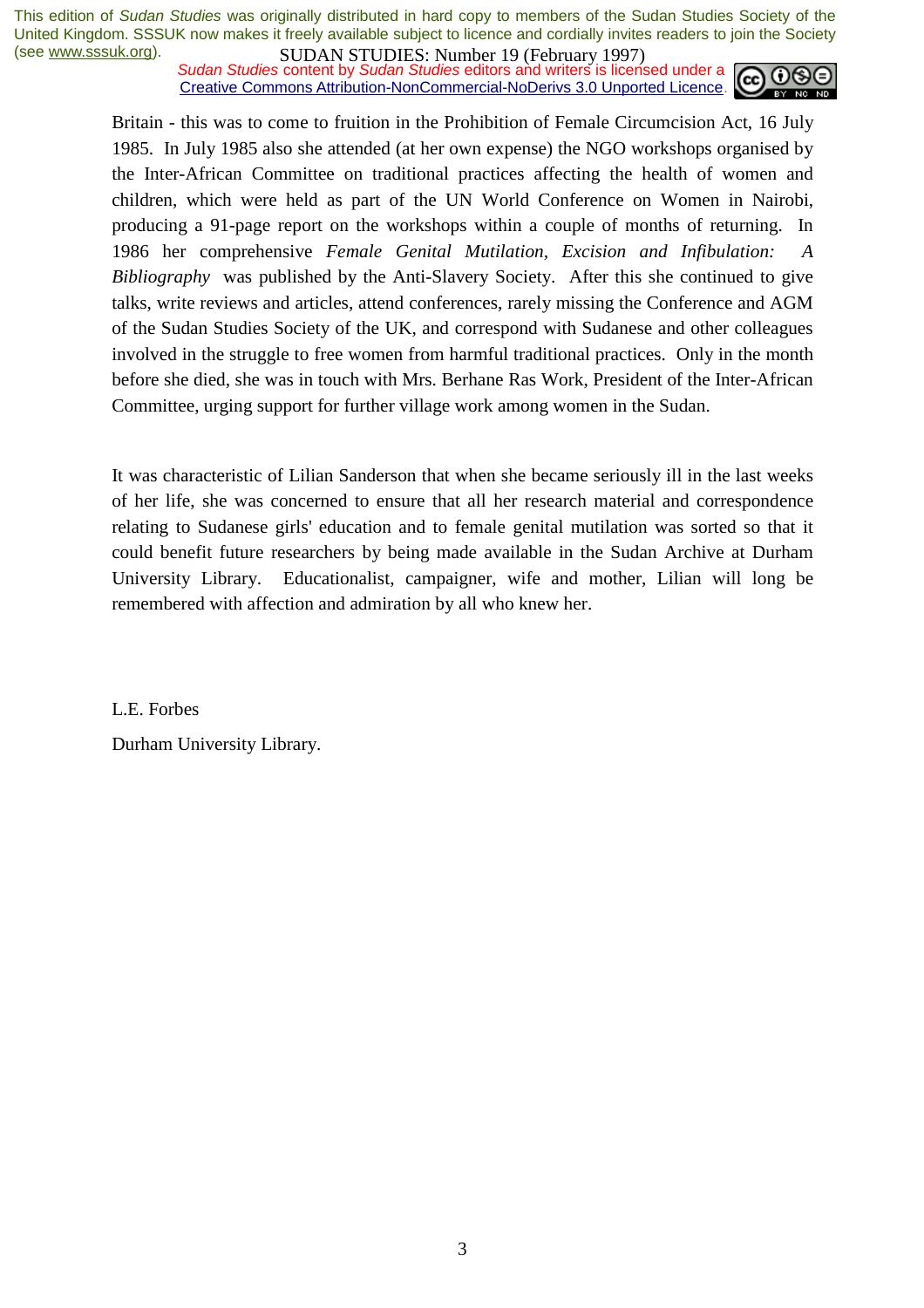*Sudan Studies content by Sudan Studies editors and writers is licensed under a* Creative Commons Attribution-NonCommercial-NoDerivs 3.0 Unported Licence.



*A Service of Remembrance and Thanksgiving* 

For the Life of

# **Lilian Margaret Passmore Sanderson**

will be held

on Saturday, 12th April 1997, at 2.30 pm

in the College Chapel

Royal Holloway, Englefield Green

A Reception will follow at:

The Jurgens Centre

St. Cuthbert's Close, Harvest Road, Englefield Green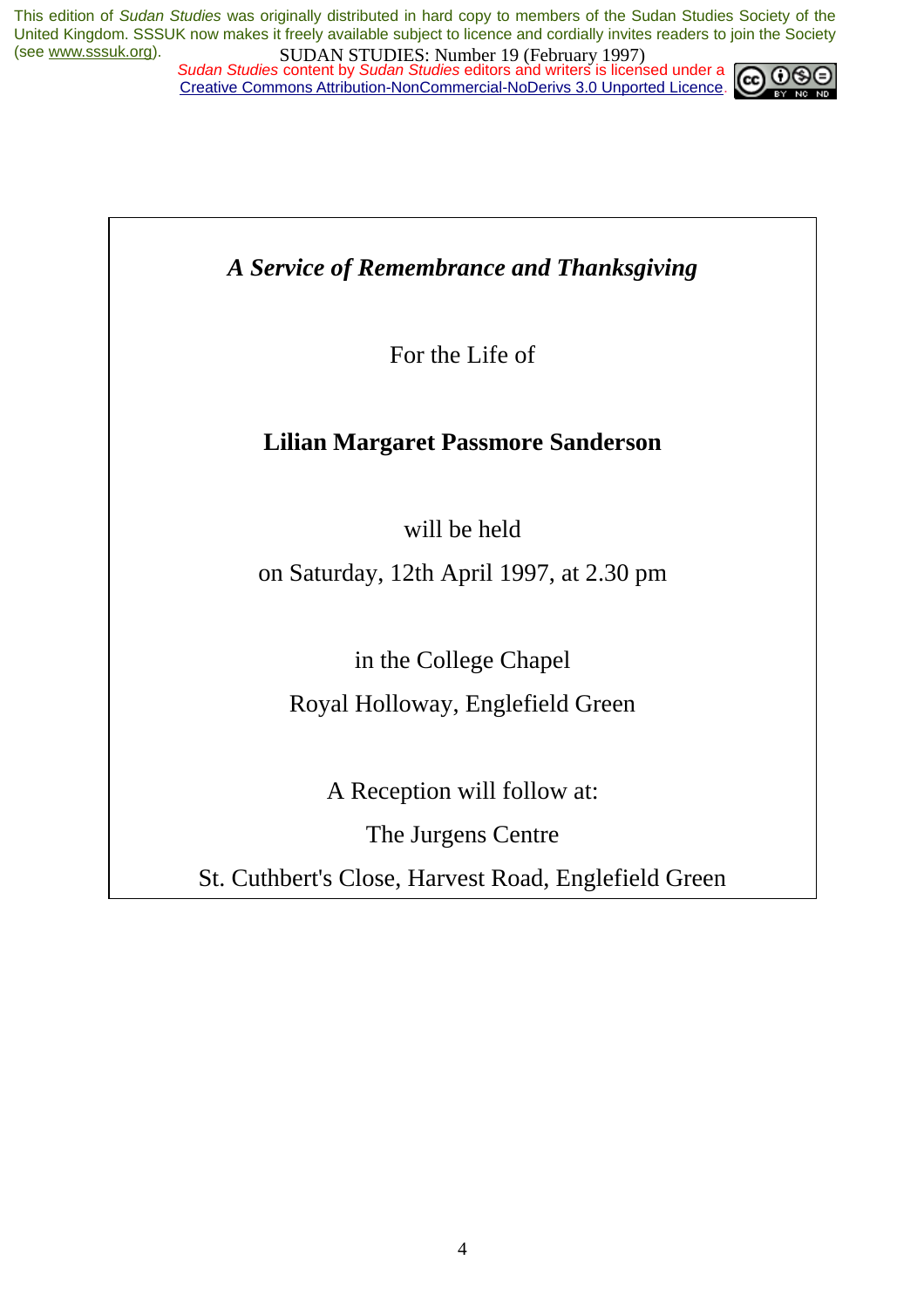*Sudan Studies content by Sudan Studies editors and writers is licensed under a* Creative Commons Attribution-NonCommercial-NoDerivs 3.0 Unported Licence.



# **EDITOR'S FOREWORD**

What follows is a translation of the preface and introduction to Massimo Zaccaria's *Il Fondo Sudan nella Biblioteca della Curia Generalizia dei Missionari Comboniani del Cuore di Gesù*, published by the Missionari Comboniani, Rome in 1996 on the occasion of the beatification of Daniele Comboni.

This bibliography of the Sudan Collection is available from the librarian, Dennis W. Conway, MCCJ, at the library (Missionari Comboniani, Via Luigi Lilio 80, 00142 Roma, Italy) for \$20. The bibliography itself will be reviewed in the next issue of *Sudan Studies*, but in the meantime it was thought worthwhile to reproduce this text, as itself being of historical and bibliographical interest to students of the Sudan. Incidentally, a further translation of this introduction, by Dennis W. Conway, will shortly be available on an Internet page.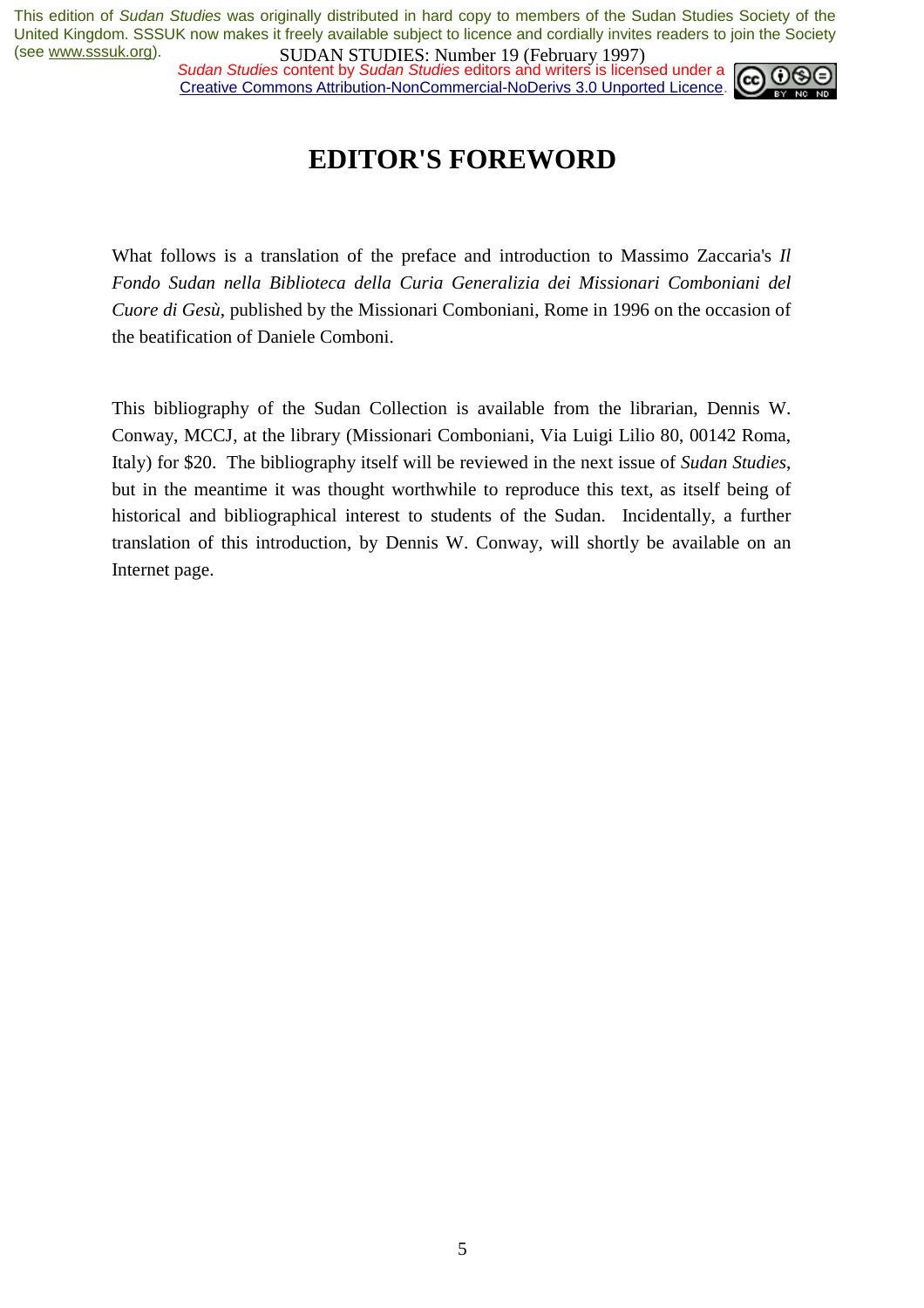*Sudan Studies content by Sudan Studies editors and writers is licensed under a* Creative Commons Attribution-NonCommercial-NoDerivs 3.0 Unported Licence.



# **PREFACE**

Daniele Comboni (1831-1881), missionary bishop, worked, suffered and died for Africa, particularly for Sudan.

He accomplished a lot in the missionary field and was also a true "man of culture", studying geography, ethnology and languages of Sudan and Africa in general. He drew geographic maps deemed of value by the experts and, with his fellow missionaries, composed grammars and dictionaries of some Sudanese languages. Comboni read a lot, subscribed to several contemporary periodicals on the problems of Africa (then in the limelight of contemporary history) and corresponded with scientists, explorers and writers. He himself wrote long reports on what he had seen in Sudan and articles for the abovementioned publications.

The work presented here is a "tribute" to Daniele Comboni on the occasion of his Beatification. The compiler is a young scholar of Sudanese affairs, Doctor Massimo Zaccaria. He has already written some articles on Sudan and in 1994 presented his Doctoral Dissertation with a thesis on "I prigionieri del Mahdi" (The Prisoners of the Mahdi", Sienna University, Siena, 1994, pp. XVIII, 340).

The following introduction will help the reader evaluate the work.

Rome, Library of the Curia Generalizia of the Combonian Missionaries of the Heart of Jesus, 17 March 1996

Fr. Alessandro Trabucchi Librarian

6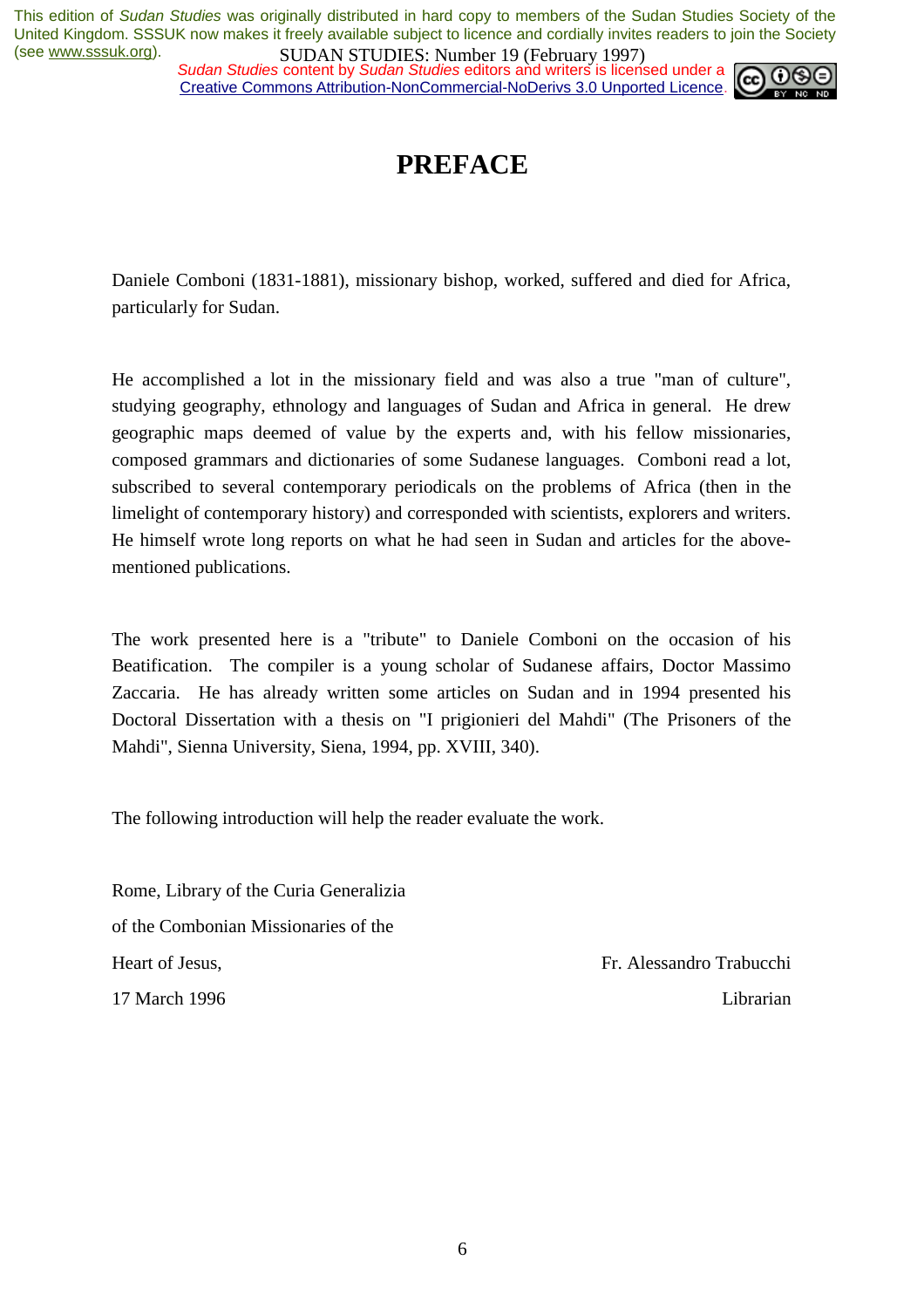*Sudan Studies content by Sudan Studies editors and writers is licensed under a* Creative Commons Attribution-NonCommercial-NoDerivs 3.0 Unported Licence.



# INTRODUCTION

The missionary is generally considered a particular type of religious person. Often facing hostile environments, away from all the comforts of his motherland, by his very nature he is forced to deal with practical and concrete matters foreign to other types of orders.

Therefore, the association of a missionary with books seems quite unusual, almost unexpected. Except for the sacred texts, one does not expect a missionary to carry other types of papers in his baggage, as he needs to make room for a sort of travelling workshop.

Reality is, however, quite different. Books play a very important role in the life of every missionary. Often the call to mission itself stems from passionate reading. With reference to Daniele Comboni's life, the Mazza Institute in Verona is a good example of this link. Don Nicola Mazza was very aware of the missionary renaissance which spurred the Christian world in the last century, and furnished his library with many works on the subject. Now 20,000 volumes rich, even towards the middle of the last century the library must have been quite important and capable of satisfying the appetites of many students interested in geography and Africa. At the Institute there were also frequent discussions on the topic of Africa and the missions. Therefore it was not just coincidence that in 1847 Angelo Vinco, a student of Mazza's, took part in the first missionary expedition to Central Africa. Other students followed. Looking through their writings it is still possible to understand the spirit of the Mazza Institute. For example, Giovanni Beltrame, who went to Sudan three times between 1853 and 1863, confessed in the introduction to his book "Il Fiume Bianco e i Dénka" (The White River and the Denka): "I do not deny it; I have had the calling to actually go to Africa since I was twenty years old [...] I spent many hours avidly looking at the map of Africa; I fed my imagination reading the journeys of missionaries and other travellers; I studied Arabic day and night; I dreamed and daydreamed..."1 Another famous student of Mazza's, Fr. Stanislao Carcereri, acknowledged the same debt. When talking about the Mazziani missionaries he stated: "... from a very young age we have shared with the good people the never ending pleasure of avidly reading the reports of such expeditions..."2 Among the students of the Veronese

<sup>1</sup> G. Beltrame, *Il fiume bianco e i Dénka*, Verona, G. Citalli, 1881, pp. [5]-6

<sup>2</sup> F. Vezzani, *Stanislao Carcereri. Contestato e Contestatore*, Milan, Ancora, 1983, pp. 36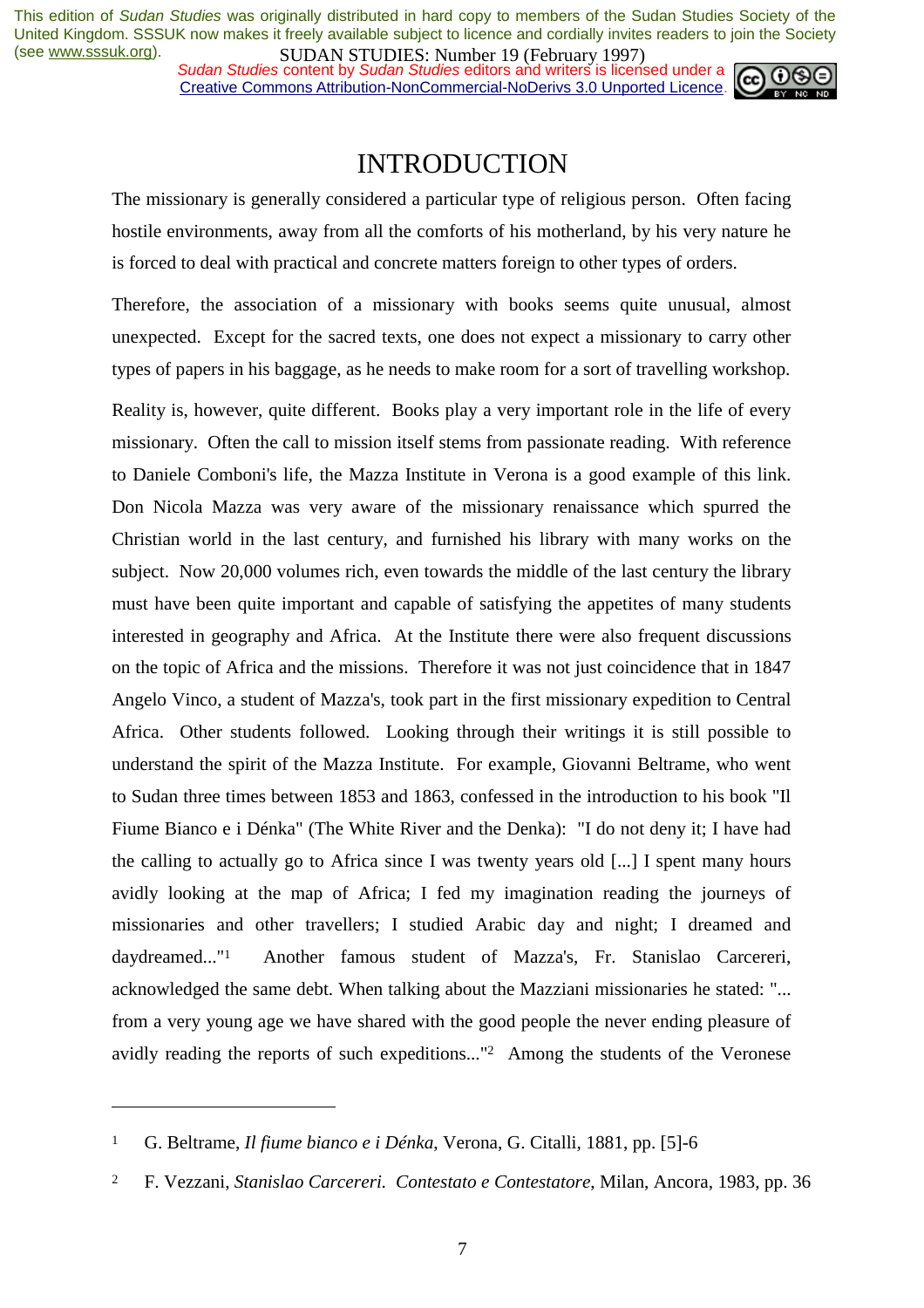*Sudan Studies content by Sudan Studies editors and writers is licensed under a* Creative Commons Attribution-NonCommercial-NoDerivs 3.0 Unported Licence.



Institute was Daniele Comboni and it is not difficult to imagine that he too was a regular user of the library.

Even after his vocation had grown strong, reading remained a constant habit for Comboni. He read everything available on Africa and the missions. The composition of his library emerges from references in his correspondence. The library had all the main works then existing on Sudan3. One can deduce his interest in science and studying from his "Quadro Storico delle scoperte africaine" (Historical Summary of African Discoveries<sup>4</sup>), where Daniele Comboni shows his not-so-common knowledge of Central Africa. In fact it is this work, more than any other, which shows that only through an exhaustive reading of all material published on Central Africa could Monsignor Comboni gather such a body of knowledge. His correspondence too shows that he was in contact with all the main geographic and missionary periodicals then published in Europe (at least 42 of them)5. True, he needed to write often to "my private benefactors in Europe in order to obtain funds from the beard of St. Joseph...",<sup>6</sup> but it was not only the need for their contributions which sustained such a habit. In Comboni's missionary plan reading and studying played a large role in the training of missionaries. Many times Comboni stressed this concept and encouraged his men to study. With reference to the Cairo community, in 1871 he wrote "In order to promote the sanctification of souls I have prescribed the following to the missionaries:

1) Frequent study of the Scriptures, implementation vis-a-vis Dogmatic Theology, Ethics, Canon Law, History of the Church and of its missions, knowledge of heretic and pagan doctrines. The last one is the main object of missionary studies [...].

- 5 For a bibliography of the works by and about D. Comboni, see P.L. Franceschini, *Mons. Daniele Comboni (1831-1881) Bibliografia*, Rome, 1984, 146p.
- 6 Comboni to Card. Simeoni, Khartoum. 24/4/1878. All the writings of Mons. Daniele Comboni have appeared chronologically in *Daniele Comboni gli scritti*, Bologna, EMI. 1991

<sup>3</sup> A study of this kind can be found in the *Positio Super Virtutibus Ex Officio Concinnata relating to Daniele Comboni*, Rome, 1988, vol. II, pp. 899-902

<sup>4</sup> *Quadro storico delle scoperte africane* for Monsignor Daniele Comboni, Bishop of Claudiopoli i.p.i. Vicar of Central Africa, Verona, Tip Merlo, 1880, 94p. It has recently been reprinted under the title: *Le scoperte africane*, introduction by Aldo Gilli, Verona, P. Perosini, 1993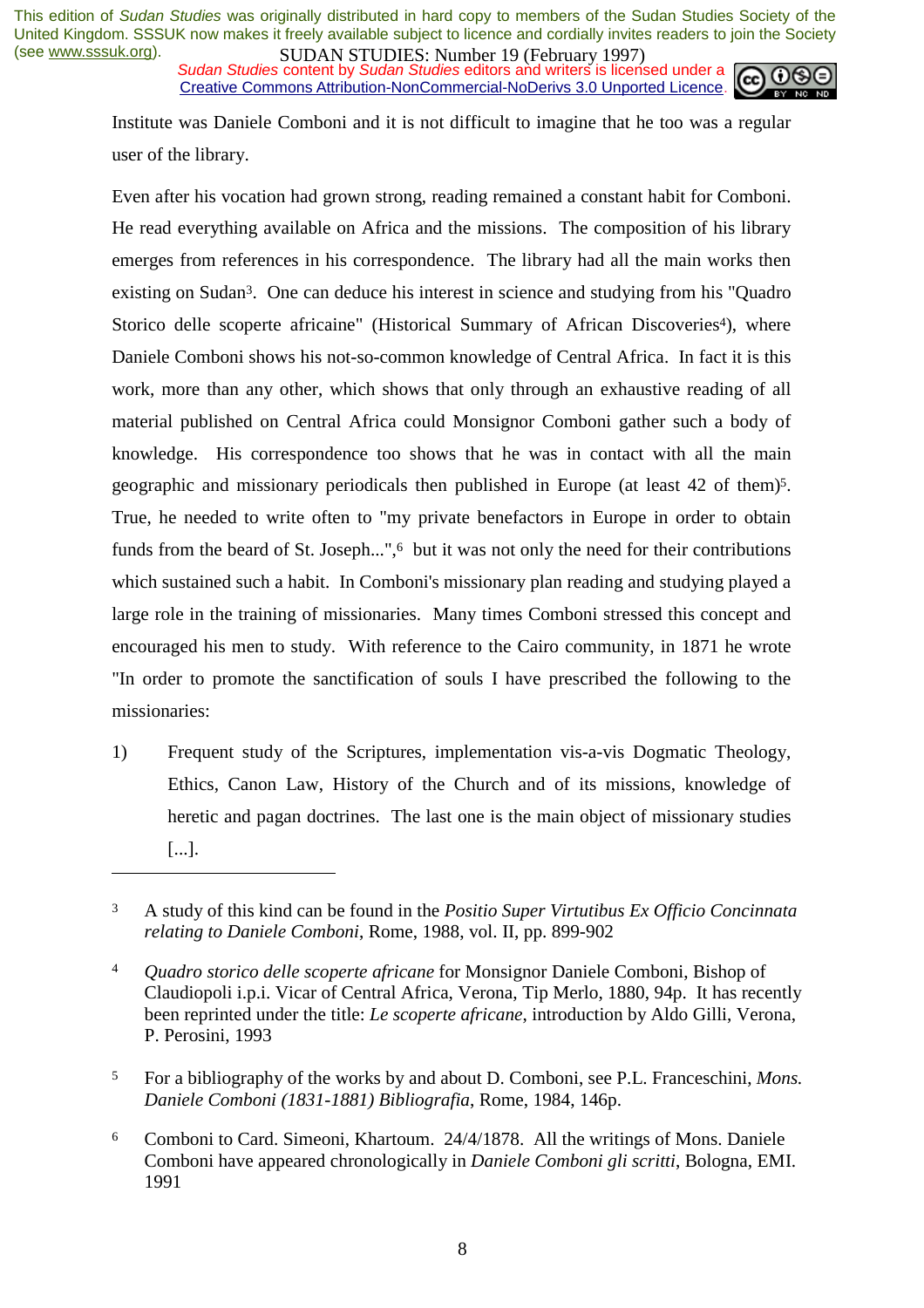*Sudan Studies content by Sudan Studies editors and writers is licensed under a* Creative Commons Attribution-NonCommercial-NoDerivs 3.0 Unported Licence.



- 2) In-depth study of Arabic, French, Dinka, Berber, Bari languages etc.
- 3) Study of the history, geography, agriculture and customs of the Sudanic belt.
- 4) Some notions of medicine, phlebotomy, and various arts and skills useful in countries of the Sudan.
- 5) Caring for the sick, spiritually and corporally.
- 6) Preaching, explanation of the catechism and administering of the Sacraments in Negro Institutes and Churches7.

He was convinced that the main effort should be devoted to the study of languages, the only useful tool to break the first great barrier to evangelization. His idea was that all missionaries should at least have a working knowledge of Arabic, the only language spread widely enough to guarantee a minimum of communication with the Sudanese peoples. Even towards the end of his life Comboni again stressed this need to Fr. G. Sembianti who, in Verona, was preparing the candidates for the missions: "It is imperative that in Verona both missionaries and nuns study Arabic: the language is indispensable and is also an indication of each candidate's vocation. He who has a vocation shall seek to acquire the necessary means and, after piety and morality, language is the first means. This I have preached and shall always preach".8 But the knowledge of Arabic alone was not enough. Speaking of the linguistic situation in his Vicariate Comboni wrote: "At this point attention must be drawn to the extremely difficult task of the missionary in Central Africa, where many peoples with many different languages live: more than a hundred different languages plus Arabic and its many African dialects are spoken by the Muslim peoples in the Egyptian Vicariate. And these hundred languages are unknown to the Europeans: There are no dictionaries or grammars or books on them. We do not know even the simplest words e.g. "to read", "to write", "to learn" and "to pronounce"."

While the missionaries leaving for the Indies, Persia, China, Mongolia, America and Australia are able to learn the languages of those peoples while still in Europe, where the training centres have dictionaries, grammars and books, the poor Central Africa missionary, with incredible effort, must learn it all from the locals, who, in the most

<sup>7</sup> Report to the Society of Cologne, "Jahresbericht...", 19 (1871), pp. 26-28

<sup>8</sup> Comboni to Fr. G. Sembianti, Khartoum, March 1881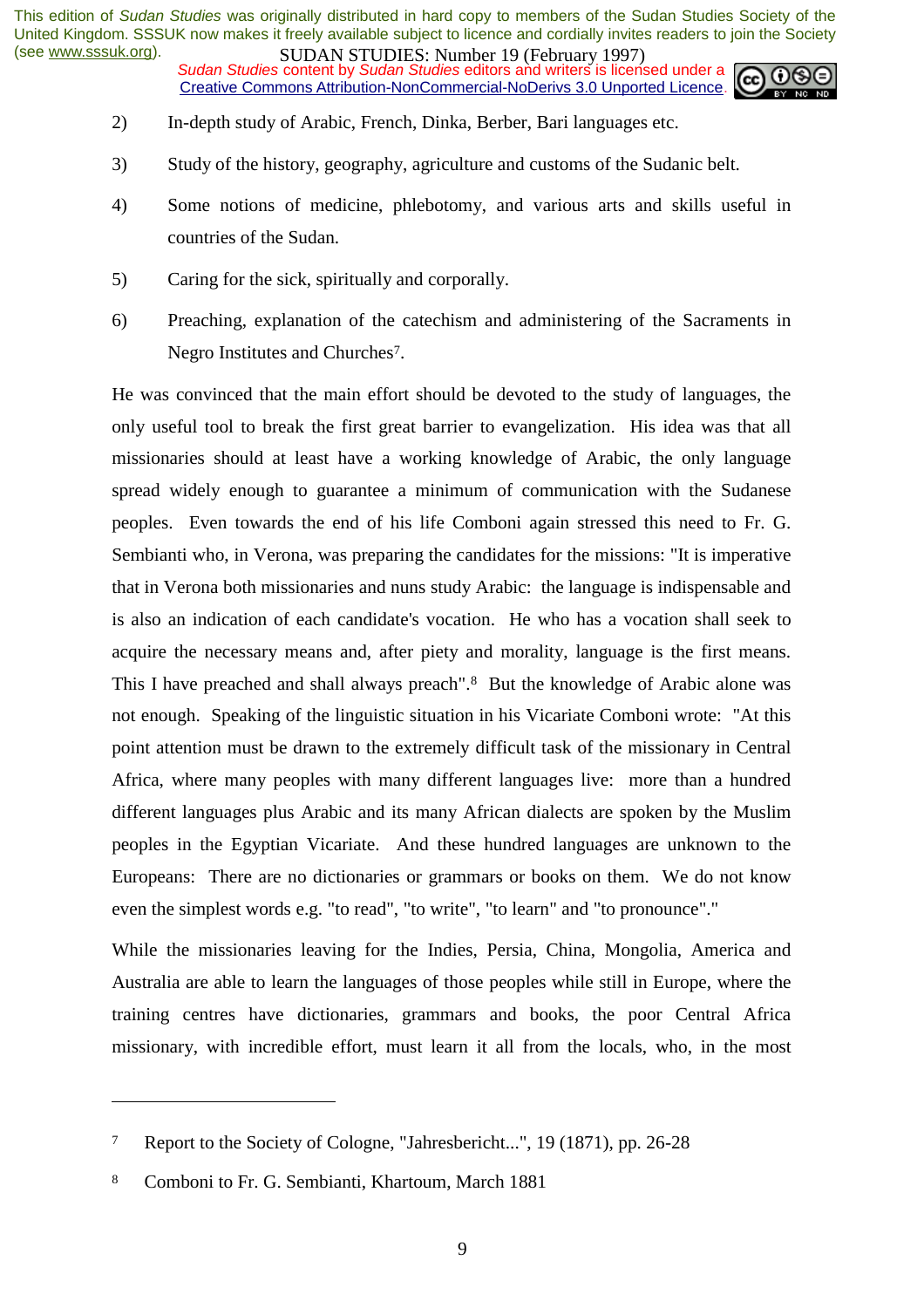*Sudan Studies content by Sudan Studies editors and writers is licensed under a* Creative Commons Attribution-NonCommercial-NoDerivs 3.0 Unported Licence.



fortuitous cases, were slaves to the Muslims and so understand some Arabic. Those missionaries going to the Sudanic belt must not only face hardship and a very hot climate, but also have to struggle to learn the most basic language skills and write dictionaries and grammars, verbs and their conjugations and the declinations of nouns".9

The above cited passage shows the importance of the study of languages but also introduces us to another aspect of the complex relationship between missionaries and books. Whilst already being a habitual reader, for operational reasons, he soon becomes an author. His motives initially are more practical then scientific: the work of evangelization necessitates contact with the local populations and for this he needs dictionaries and grammars first, ethnographic works later. The lay world would not begin to produce such works until the 1920's, so the missions had to produce them in order to fill the void.

A first consequence of this situation was a rich production of ethnographic and linguistic studies, then very soon of historical and archaeological works. These books are today quite dated and can be subject to criticism but one must bear in mind that they were not borne of the academic world but out of practical necessity. Some of the studies are still considered useful and appreciated for their scientific value.

Without fear of being contradicted one can state that, with time, the experience created a sort of missionary school able to engage in dialogue on an equal footing with scholars of the various other disciplines.

The relationship between missionaries and books does not confine itself to the "high" sector of production (grammars, dictionaries, and ethnographic studies). From the very beginning of the missions the press was an ideal means of communication between the missionaries and the Faithful. The press became almost a natural ally of the missions. Comboni began this process in 1864, with his idea of an international review on Africa.10 The idea was too ambitious and difficult and in 1871 he founded the Associazione del Buon Pastore (the Association of the Good Shepherd) which started a periodic publication

<sup>9</sup> D. Comboni, Historical Report and State of the Central Africa Vicariate, "Jahresbericht...", 25 (1877), pp. 46-47.

<sup>10</sup> A. Zanotelli, "Da "Gli annali del Buon Pastore" a "Nigrizia". Cento anni di servizio all'Africa", *L'Africa ai tempi di Daniele Comboni*, Rome, 1981, pp. 303-306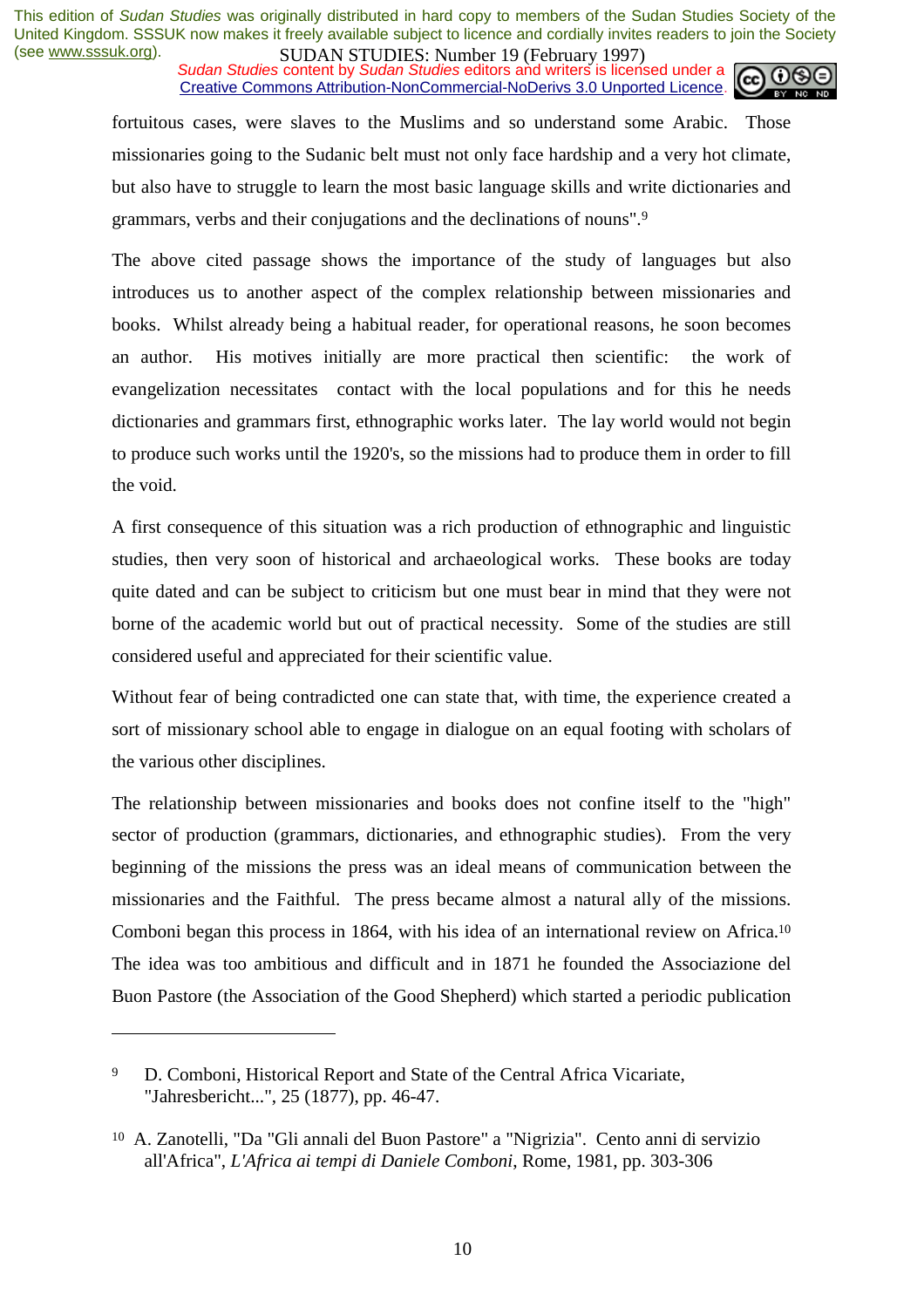*Sudan Studies content by Sudan Studies editors and writers is licensed under a* Creative Commons Attribution-NonCommercial-NoDerivs 3.0 Unported Licence.



"The Annals of the Buon Pastore" (1872). After 13 years the journal became "La Nigrizia", and is still published today (as "Nigrizia").

The missionaries also started publishing a series of very diverse works: catechisms, adventure novels set in Africa, celebratory works, calendars, etc. Soon, in order to deal with this enormous production of printed materials, the Congregation opened its own print shop.

In 1909 the first issue of "La Nigrizia" was printed by the "Scuola Tipografica Nigrizia"11 of Verona: this was an important step for the Congregation as a publisher and marked their increased commitment to printing. The number of publications grew and soon the missionaries were able to offer very extensive catalogues. The first "series" appeared in 1920: "Opuscoli Africani" (or African Pamphlets); from 1940 to the mid-60's the series "Africa" appeared along with its contemporary series "Pioneers". These were mainly popular works but the many reprints show that they had a great impact on many sectors of Italian society. This type of literature certainly helped create a certain idea of Africa in the imagination of the Italian reader. One must not draw the wrong conclusion just because the books were not sold through the conventional distribution network. The parishes, especially during the various religious festivals, have always been powerful means of cultural promotion. Thanks to its presence through the whole territory, the Church in the 19th century became a kind of network of informal bookshops.

Side by side with these popular series, in 1948 the Comboni Museum began publication: it had a more scientific character and as of today it has published 50 volumes. Production was not directed exclusively at the Italian market. From the early 1920's it began to diversify and to respond to requests from Africa. The first texts in local languages, created in Africa and printed in Verona, began to appear. When this practice became too expensive the "Scuola Tipografica Nigrizia" (Nigrizia Printing School) opened some branches in Africa. In Sudan there were the printshops at Khartoum, Juba and Wau. It is hard to determine the total volume of the publications printed in these centres, there are no studies on the subject, but it must not be forgotten that in many places the missions were not only the first to introduce printing but in many cases produced the first transcribed and printed texts in the local languages.

<sup>&</sup>lt;sup>11</sup> The Congregation previously used the Tipografia Vescovile G. Marchioro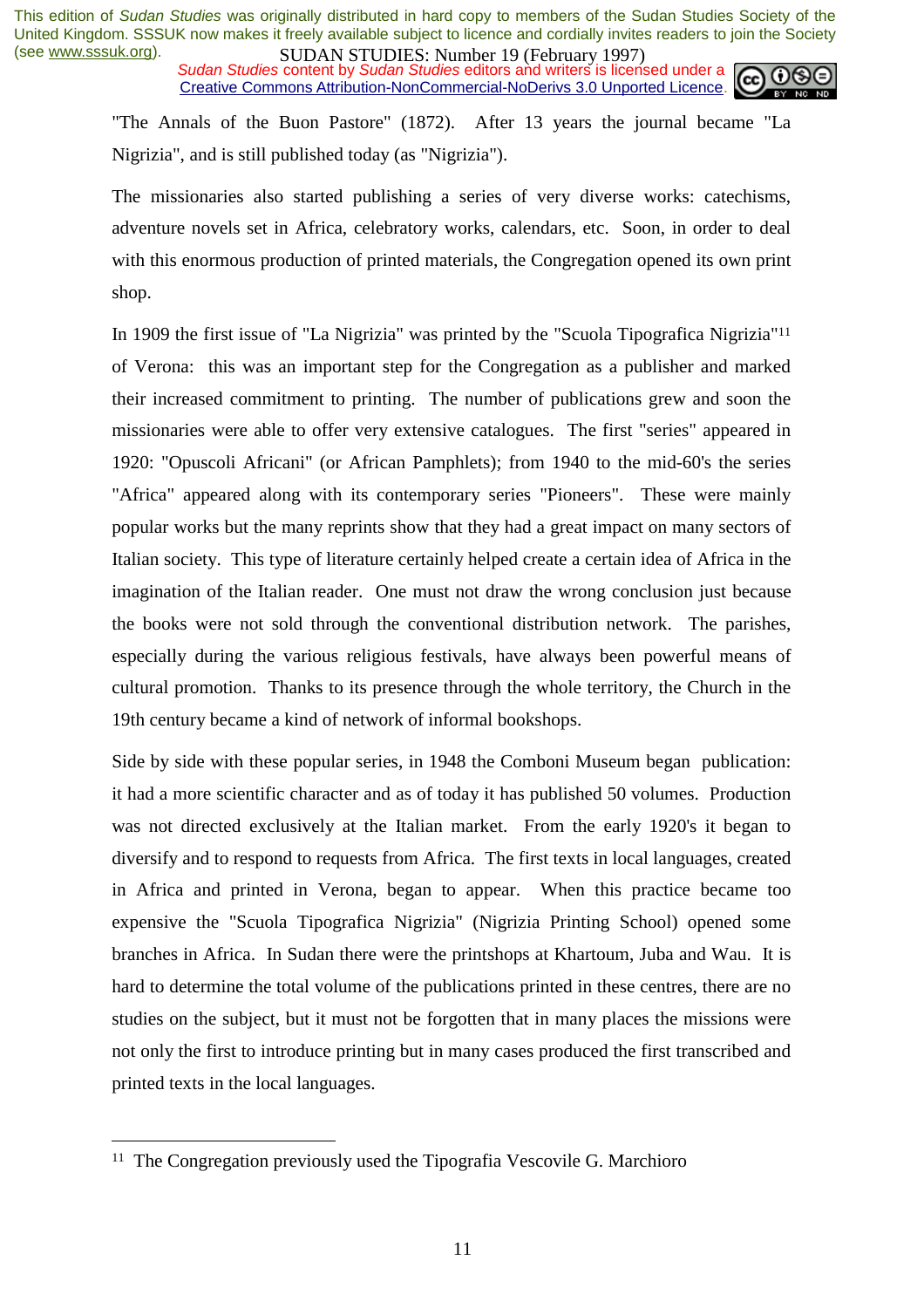*Sudan Studies content by Sudan Studies editors and writers is licensed under a* Creative Commons Attribution-NonCommercial-NoDerivs 3.0 Unported Licence.



Initially the Combonian publications appeared under the imprint of the "Missioni Africane" in Verona, which was not a true publishing house. In the 1950's, however, the Congregation decided to create "Editrice Nigrizia" (Nigrizia Publishing) with its head office in Bologna. By the 1970's the Missionary Congregation of the Sacred Heart of Jesus managed its own publishing house with a central print shop in Verona and several branches in Africa. The congregation also published a monthly magazine, several series and most of its internal documents.

Although today the Scuola Tipografica Nigrizia is no longer operational and the Editrice Nigrizia has merged with Editrice Missionaria Italiana, the Combonian Congregation is still very actively producing publications: its main focus recently has been the study of the Congregation and the missions; the linguistic, ethnographic and historical studies for which the Congregation had distinguished itself in the past, have been almost abandoned. This change is due to the fact that the missionary does not set off for a "dark unknown Africa" anymore: over the years a network of useful knowledge has been created, able to fulfil the most urgent needs of the missionaries. Scholars of ethnography, linguistics and history have come out of African and western universities and the missionaries have willingly given them space so as to devote their entire efforts to evangelisation. These changes have not marked a break but a reallocation of tasks between missionaries and researchers more suited to today's needs. The missionary has not forgotten that his activity presupposes a global knowledge of his operational environment. He still needs to keep up with all the information and data available.

Naturally this intense activity of documentation and production has created interesting collections of documents. Presently almost all the Combonian Communities have their own libraries: the Rome and Verona centres are undoubtedly the most interesting among them. In Verona the presence of the editorial office of Nigrizia has stimulated and influenced the creation of a rich library (circa 20,000 volumes), all computerised and accessible to scholars outside the Congregation.

The history of the library of the Curia Generalizia in Rome is worth telling in order to understand better the composition of its collection.12

<sup>12</sup> We refer also to the article by Fr. L. Franceschini "La biblioteca della Curia Generalizia". *MCCJ Bulletin*, n. 143, Oct. 1983, pp. [19]-23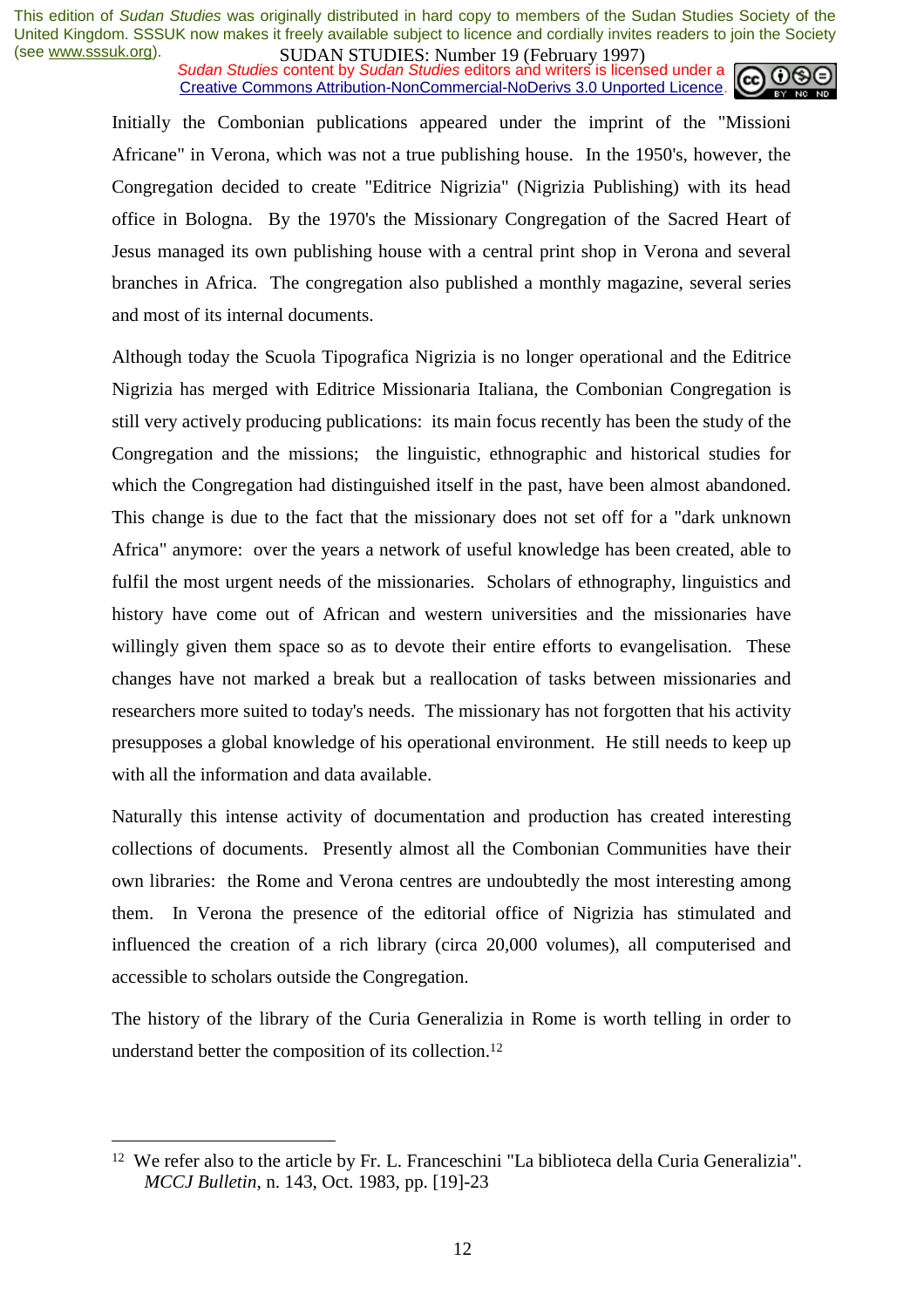*Sudan Studies content by Sudan Studies editors and writers is licensed under a* Creative Commons Attribution-NonCommercial-NoDerivs 3.0 Unported Licence.



In the mid-60's when the construction of the buildings of the Curia Generalizia started, the library was assigned to the third floor and Fr. Stefano Santandrea, one of the best scholars of the Congregation, became head librarian: he held the post from 1965 until 1981. During these years he organised all the material, creating indexes by author and subject. He used the various countries as references and divided the documents by thematic area: for Sudan there were 17 sections:

- A Explorations
- B Turkiya-Mahdiya
- C History
- D General
- E Neighbouring Countries
- F The Nile
- G Modern
- H Contemporary Issues
- I Economics
- L Government Publications
- M Archaeology
- N Languages
- O Ethnography
- P Miscellaneous
- Q Missions
- R Various
- S Khartoum University

Some limitations in this arrangement will not escape the expert eye, but this system continues to be quite functional for the needs of the reader. The sections relating to other nations have also been arranged according to the same scheme, with exceptions created according to the specific requirements of each country.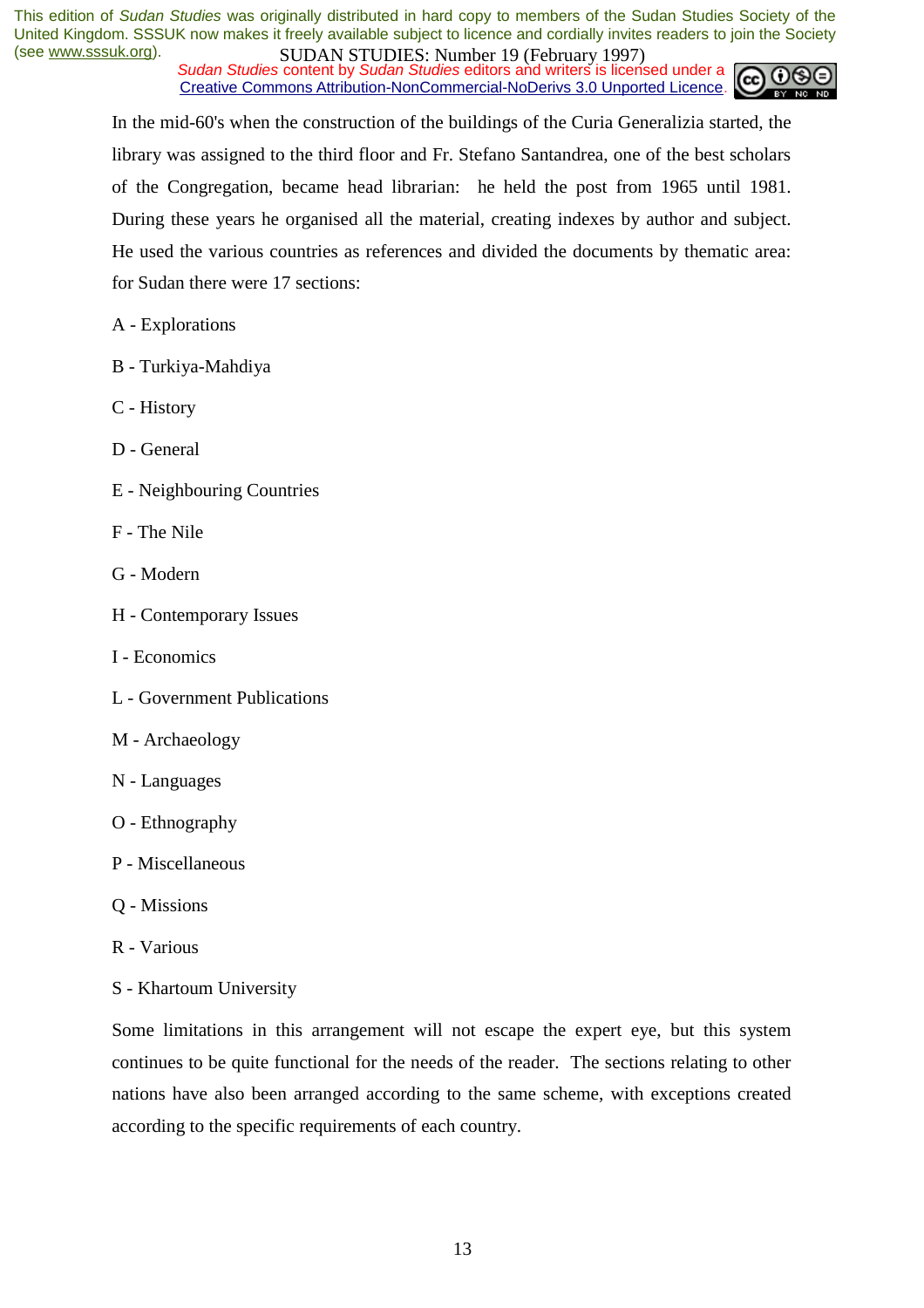*Sudan Studies content by Sudan Studies editors and writers is licensed under a* Creative Commons Attribution-NonCommercial-NoDerivs 3.0 Unported Licence.



Fr. Santandrea was a great scholar and had also spent his missionary life in Sudan, which was a very fortunate coincidence. Sudan was the country where the Congregation had started its missionary work and where the head librarian had worked for many years becoming a very competent scholar. Naturally these facts produced a unique reality. In fact the Sudan section of the Curia Generalizia library represents the richest collection of works on this African country available to the Italian reader.

In the same library there are other rich and well structured sections (Ethiopia, Egypt, Uganda), but it is obvious that Fr. Santandrea devoted his greatest attention to the Sudan section. Even with some gaps the value of this section is quite unique.

Fr. Santandrea devoted so much care to the creation of the library that soon the space on the the third floor was insufficient. In the meantime the Curia was forming several other collections of documents; the Secretariat for the Missions started its own documentation centre on the second floor and the Scholastic Secretariat also had its own library.

In 1982-83 the General Council approved a reorganisation of the Curia: all the document collections were merged into a single library on the ground floor, with a reading room and a periodicals room. These modifications and investments underscore the greater awareness of the role the library plays in the knowledge of the history of the Congregation. With the same goal in mind the archival and photographic material have been reorganised.

After Fr. Santandrea, in 1981, Fr. L. Franceschini became librarian, then Fr. L. Salbego until 1987, and Fr. A. Trabucchi (1988-1995). At the present time Fr. Dennis W. Conway is the librarian. There are 60,000 volumes in the library. The Sudan section which is described by author comprises about 1600 items and documents. There are also in the library a similar number of documents classified "unconventional literature". We also plan to insert this material in the basic catalogue in the near future. It is a heterogeneous body of works among which there are some very interesting items. For instance there is a series of works published by the Congregation at the beginning of the century in some of the Sudanese languages (Dinka, Shilluk, Nuba, Bari, etc.) The catalogue of periodicals is useful in accessing the material. Among them there is a section of periodicals published in Sudan which are not easily found even in the better supplied centres.

In the library there are broadly two types of works: Theological and historical/ethnographic. This at times causes some management problems due to the lack of space.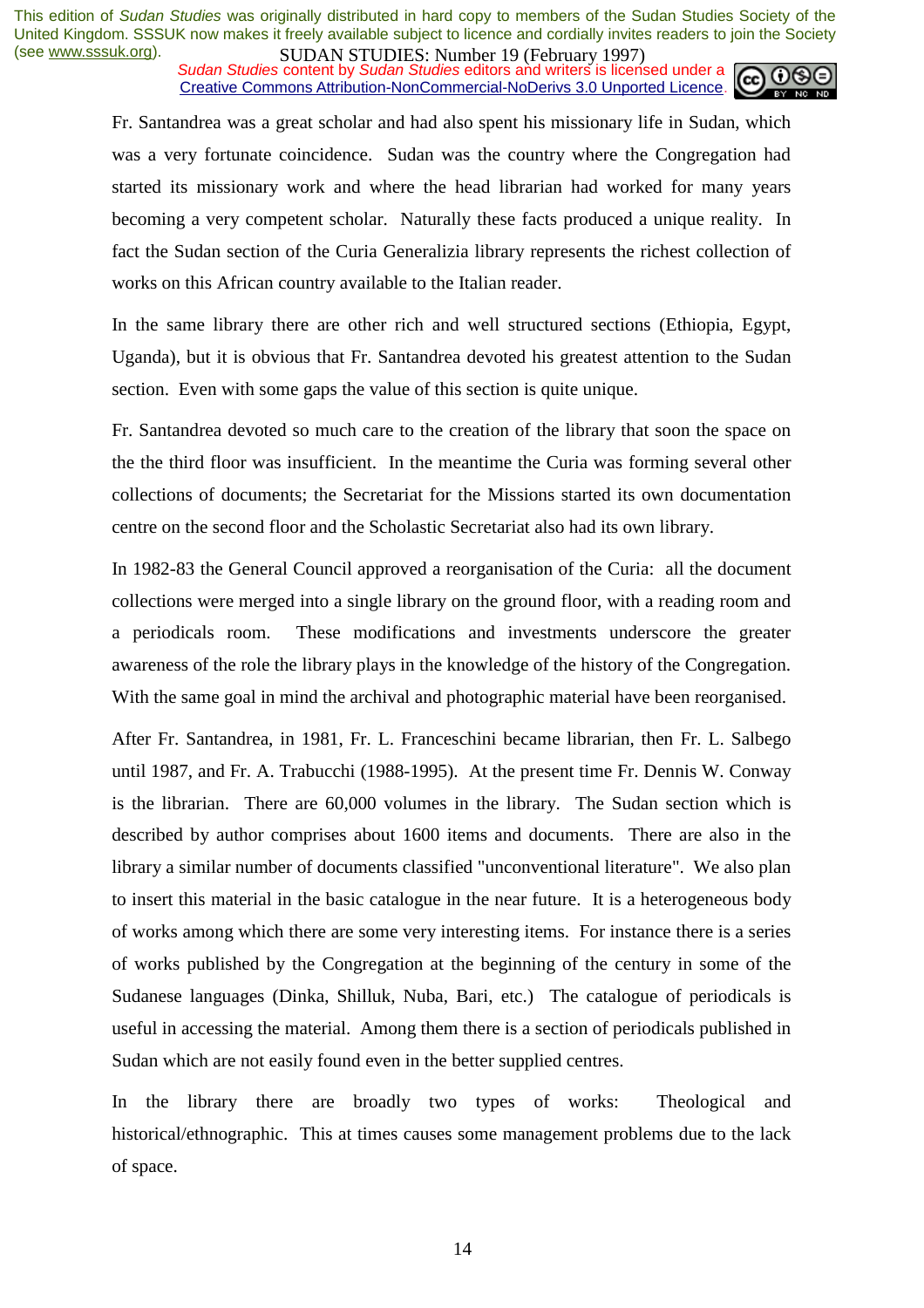*Sudan Studies content by Sudan Studies editors and writers is licensed under a* Creative Commons Attribution-NonCommercial-NoDerivs 3.0 Unported Licence.



The awareness of dealing with a unique reality - i.e. the fact that one section of the library concerns its founder, the Congregation and the history of a country together - has prompted Fr. A. Trabucchi to promote the work presented here. The original idea dates back to 14 February 1995 and the following pages are meant to be the tribute to Mons. Daniele Comboni from the Rome Library on his Beatification.

Acknowledgements: The insertion of the data on CDS/ISIS has been possible thanks to Progetti Informativi, Milan. A special thanks goes also to the Office of Libraries of Ravenna Province, to the Istituto Italo-Africano, to the municipal library of Alfonsine and to Madeo Antonietta.

Massimo Zaccaria

Translated by Laura Bandirali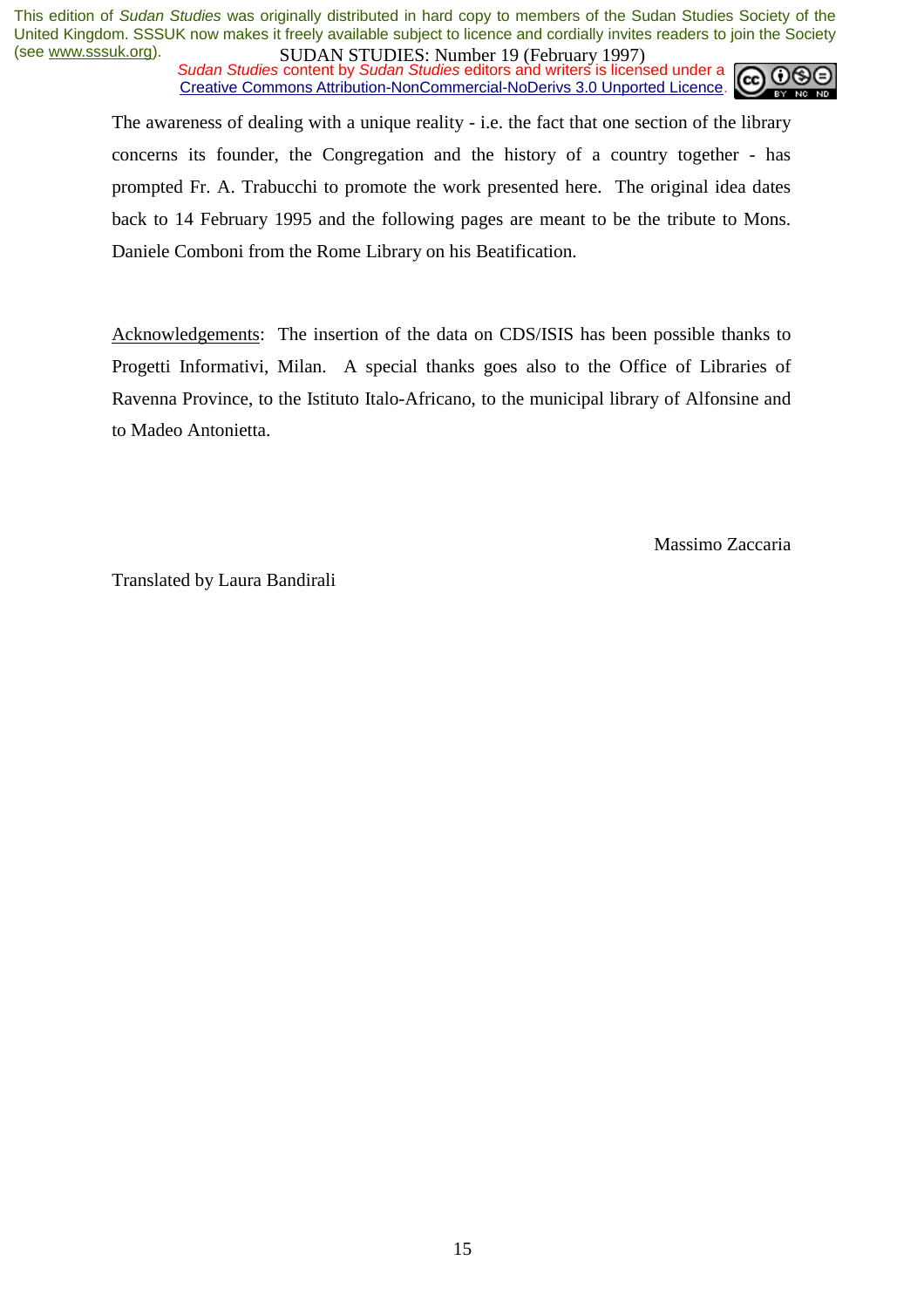*Sudan Studies* content by *Sudan Studies* editors and writers is licensed under a Creative Commons Attribution-NonCommercial-NoDerivs 3.0 Unported Licence.



# **THE LIFE AND LIFESTYLE OF THE BAGGARA**  By Gibril Ali

### **INTRODUCTORY NOTE**

The following article, further parts of which will appear in future issues of Sudan Studies, was forwarded to the editor some time ago by Patrick Early, then Regional Officer for the British Council in the Sudan. It consisted of a 50 page partially corrected typescript written by Gibril Ali, himself an employee of the British Council at Khartoum.

In editing the piece, I have endeavoured as much as possible to retain the flavour of the original. The author, from the Humr Baggara of south-west Kordofan, writes in the bright and lively style of his people, who are great conversationalists and storytellers. I hope that their wit, wisdom and humour emerge in the article, without being sanitized by too much editorial overlay.

A full bibliography relating to this article will be included in the final part to be published.

Paul Wilson

### **PART I**

The Baggara, or cattle breeders, of Western Sudan dominate vast stretches of grassland in southern and south-west Kordofan and southern Darfur - where the soil suits hooved animals, especially in the rainy season when it is soft underfoot. Cattle depend on grazing grass unlike camels with their padded feet, long and supple necks and forked upper lips modified to browse on the leaves of trees and fresh twigs; their padded feet slip easily on muddy wet land, their short tails are no help to ward off flies and mosquitoes and, hence, there is a natural barrier between the camel and cattle habitat designated by climatic conditions.

These cattle breeders, popularly known as *ruhhal* [nomads], are varied; ranging from the Messeriya *humr* and *zurug* ['red' and 'black'], the Hawazma and the Rizaygat, the Bani Halba and the T'aisha. The latter three tribes are in Darfur - around the Ed Daein, Idd al Ghanam and Rahad al Birdi. The word Baggara, which is picturesque and descriptive, has overtaken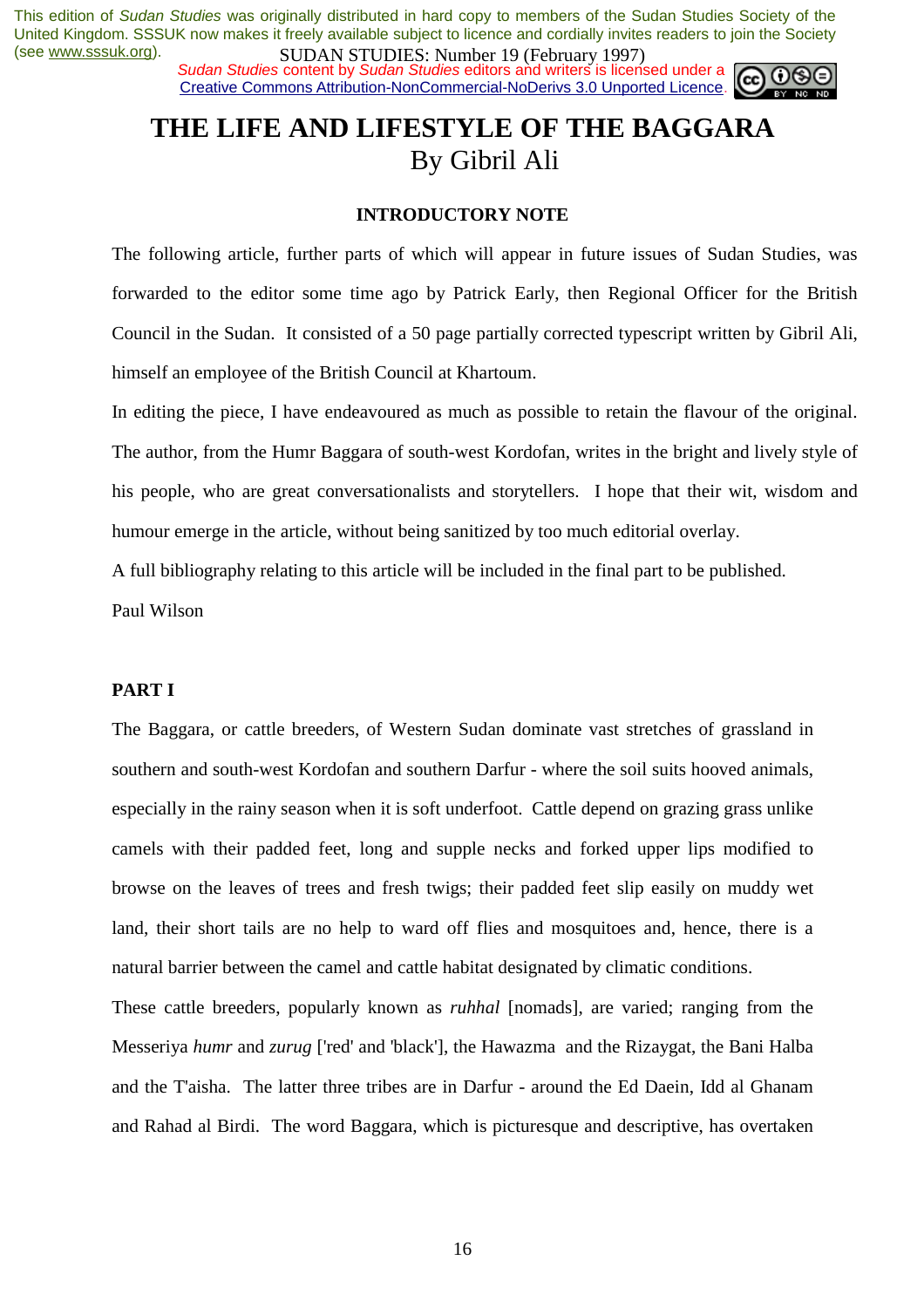*Sudan Studies content by Sudan Studies editors and writers is licensed under a* Creative Commons Attribution-NonCommercial-NoDerivs 3.0 Unported Licence.



the name Messeriya in everyday usage of the language when referring to the Messeriya. The Baggara is a popular term used by the layman rather than the man of letters.

#### **ORIGIN**

 $\overline{a}$ 

The Messeriya's roots radiate from the Yemen, from the Juhayna tribes whose great grandfather is Abdulla (or Abdullahi) al Guhani. The late Nazir Babo Nimir<sup>13</sup> and his full younger brother, who is the chief of the native administration, retain an ancestral list tracing the tribe to those ancient roots and giving names of next of kin among other Sudanese tribes who migrated from the Arabian Peninsula. Prominent among our next of kin along the River Nile are the Rufa'a al Hoi. Wad Dayfalla<sup>14</sup> confirms that the Mahass in Northern Sudan are also our cousins. Shaig, the grandfather of the Shaygiyya, comes third, after Mohamed al Musair - from whom the name Messeriya is derived, on the ancestral list. Patience, fortitude and tea drinking are characteristics amply demonstrated by both the Messeriya and the Shaygiyya.

It was told that Shaig abandoned his cousins because of murder.

The Messeriya filtered into Africa in the course of history as other human races have moved into different zones on mother earth. The possible route they followed, as delineated by their folk-tales, is north west Africa, through Tunisia/Libya to Darfur where they were led by Abu Zaid al Hilali and his brother Ahmad al Ma'agur - who is alleged to be the forefather of the Sultans of Darfur.

Our blood link with the Rufa'a al Hoi<sup>15</sup> is further supported by a special breed of heifer or cow we call *el Rufa'aiya*. These are either brown or orange coloured, with black eyes and

<sup>13</sup> For Babo Nimir, see F.M. Deng *The Recollections of Babo Nimir,* Ithaca Press, 1982. Sudan Studies Series No. 9

<sup>14</sup> The "Tabakat wad Dayfalla", a series of biographies of holy men, is reproduced in H.A. MacMichael, *A History of the Arabs in the Sudan...* Cambridge, 1922, Volume II, pp. 217-323

<sup>15</sup> For the Rufa'a al Hoi, see Abd-al Ghaffar Muhammad Ahmad, *Shaykhs and Followers: Political Struggle in the Rufa'a al-Hoi Nazirate in the Sudan*, Khartoum, 1974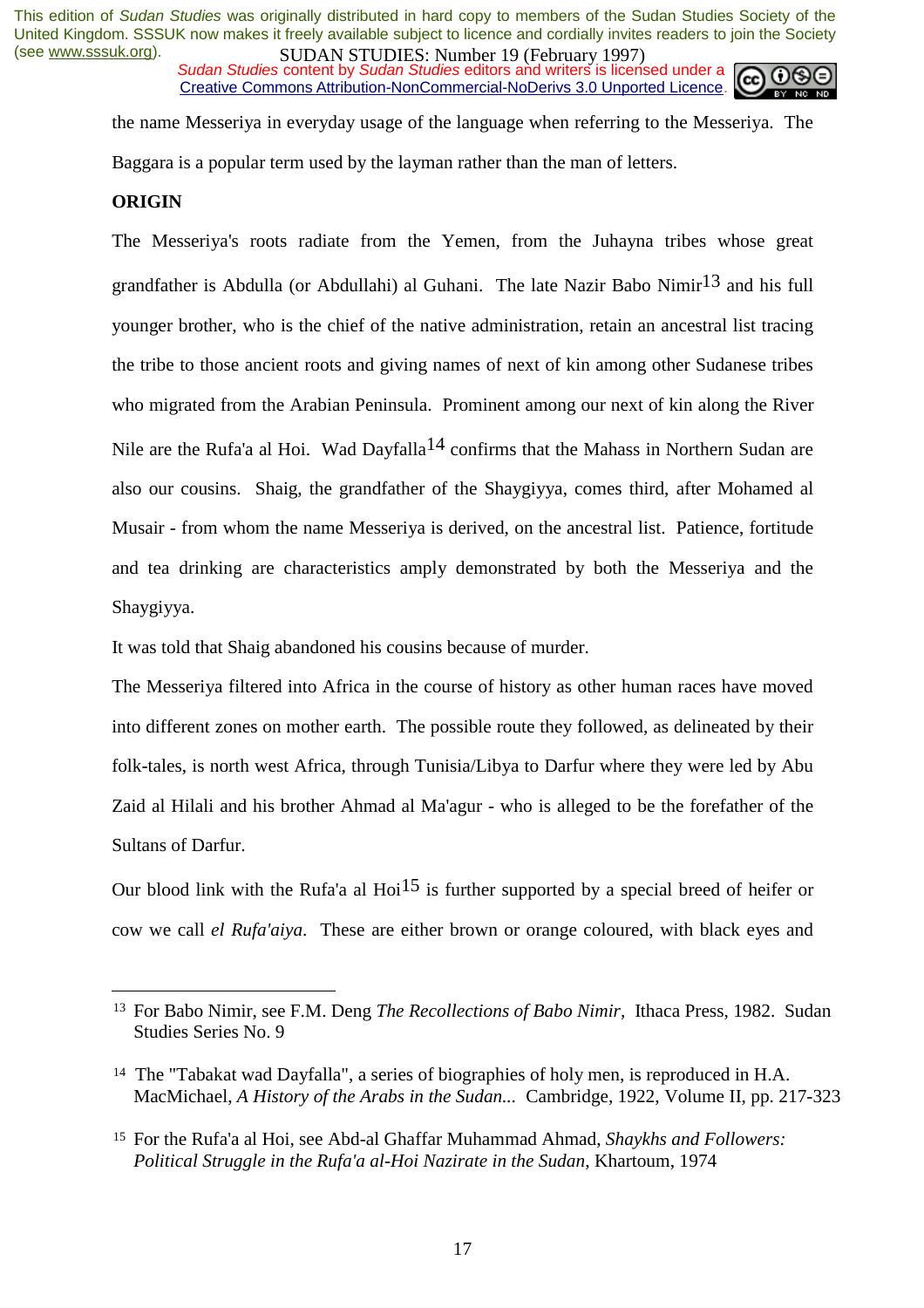*Sudan Studies content by Sudan Studies editors and writers is licensed under a* Creative Commons Attribution-NonCommercial-NoDerivs 3.0 Unported Licence.



whitish lips. Their milk yield is greater than that of an ordinary local breed but they are softer in structure, with less fortitude to withstand the rigours of drought and the long dry seasons. They are not great walkers of the long distances covered by Baggara cattle in their seasonal movements during the rainy season and winter, but they do manage to keep pace in the middle of the herd. They are also beautiful to look at to the extent that a Baggara youth may describe his girlfriend as *el Rufa'aiya*. One needs to be a Baggara to notice and appreciate the beauty of cattle, which a veterinary officer whose job it is to tend them might fail to observe. Cattle are a mark of prestige, social standing, wealth, hospitality, fame, family building, and a step on the right track for tribal supremacy among the Baggara community. It is exactly like industry in the developed and developing world. The possession of cattle enables a Baggara to earn a living by having a reliable source of milk food, their hooves as they walk about destroy the grass in a confined area and their dung and urine is a natural fertilizer for the cultivation or growing of types of grain, including the pearl millet [i.e. sorghum (*sorghum vulgare*), *dura*] which is the preferred and staple food of the Baggara. From their milk we produce sour milk [*robe*], butter and ghee [clarified butter, *semn*] - which are cash products; sour milk is also sold to town dwellers for use as sauce and is mixed with water to extinguish thirst; it is called whey and if it is cooled in a fridge and either sugar or honey is added it becomes an exceedingly refreshing and relaxing drink sending a tear from the eye. The local name for this is *nassiya* or *gubasheh*. It is given to a guest when he arrives at a camp in the heat of the day, or to the cowboy when he arrives with the cattle in the evening having walked with them all day long as they grazed in the forests or plains. Milk added to sour milk results in coagulated milk called *ratiya*, or a cow could be milked directly into a container of sour milk (*ruwaba*) - the resulting drink is called *um gaffgafty*. Both *el ratiya* and *um gaffgafty* are food for the one who looks after the cattle when they leave the camp in the early morning and return just before sunset.

The Baggara cattle have names, in fact a surname, just like Europeans, British or Americans. Such a name is used for all the offspring of a cow, i.e. if a cow is called *hamra* (red), *dara'a*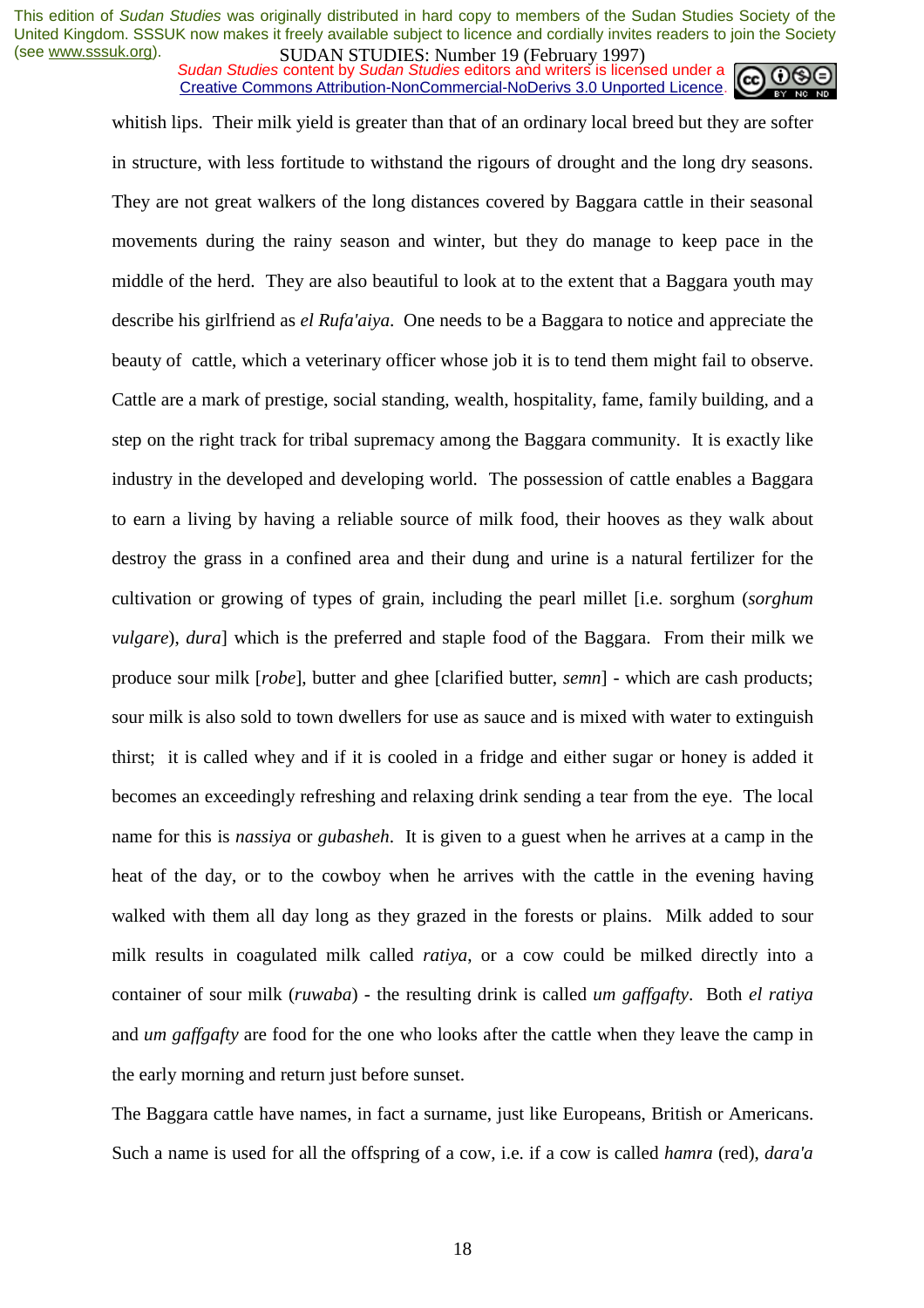*Sudan Studies content by Sudan Studies editors and writers is licensed under a* Creative Commons Attribution-NonCommercial-NoDerivs 3.0 Unported Licence.



(spotted), *zarga* (black) or *hawah* (dark red) all the lineage is called *hamra*, *dara'a* etc. They understand these names and either change direction or stop when they hear their names shouted. They follow the owner when the camp moves from one place to another in search of water and grass. The young calves also understand their names and come out of their *zariba* enclosures (thorn circles) to suckle their mothers. When the herd comes to the camp in the evening, the cattle gather round fires made of wood or dry cow dung to ward off the flies and the mosquitoes after sunset.

#### **MILKING**

Milk cows are milked twice a day, in the morning and in the evening, when either the herdsman, his wife or his children would bring their earthen pot (*calal*) or big *clabash Backsal* in which to pour the milk. The milk pot is put under the thorny branches of which the pen (*zariba*) is made for the calves. If they are not kept inside a *zariba* but simply tied with a rope then someone has to stand sentry over the milk container lest an animal may overturn it. Calves are called by name to come out for milking and they suck some milk before they are tied to the front leg of their mother or held by hand. A one-year old calf would be allowed to go and join its mother in the herd but the udder is bespattered with wet cow-dung to prevent the calf sucking milk because of the nasty smell. In the evening the udder is washed and the cow is milked. Some people might sharpen two or three pieces of wood and tie them over the calf's mouth so that when it stands under the mother the spikes prick the mother and she kicks the calf off.

When the herd is on the move, as the camp moves from one place to another, the same technique is applied to all one-year-old calves, while the younger calves are prevented from udder milk feeding by putting small nets called *shabakah* around their mouths. These nets would prevent sucking milk but not the drinking of water. Milk is harmful to young calves when they are on the move. Once the new place is arrived at, the young ones are separated but shown to their mothers before the mothers go away for grazing with the rest of the herd. The mothers would bring the herd back to the camp where their calves are, i.e. if the herd was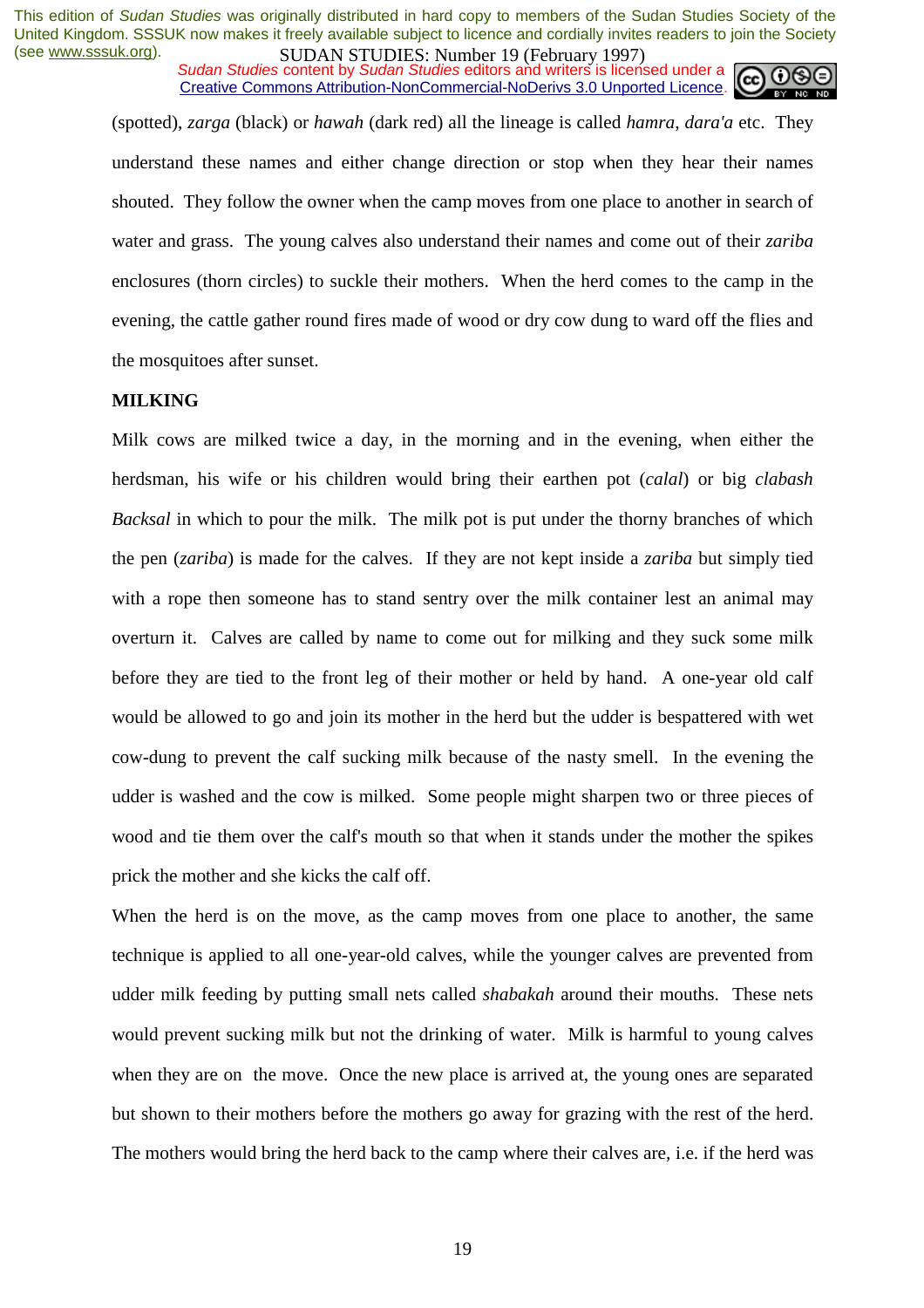*Sudan Studies content by Sudan Studies editors and writers is licensed under a* Creative Commons Attribution-NonCommercial-NoDerivs 3.0 Unported Licence.



not accompanied. When a cow is milked, its hind legs are tied by a short rope called *el goran*.

The Baggara are so fond of their cattle that their minds are not at rest if the herd is underfed.

#### **COWS & RAIN**

The Baggara are very sagacious and observant of things around them. Watching is a science applied to their everyday life.

A Baggara accompanying his herd for grazing will watch the sky when the day is young, especially in the wet season. He will look at the cumulus clouds, when they are just forming, and will know whether these will build into towering anvil-shaped cumulo-nimbus which usually bring rain-bearing clouds in the afternoon: He will know this from the shape of the clouds, the direction and intensity of the wind, the degree of humidity felt by his body, the coolness of the weather and the behaviour of the herd. Some cows or bulls in the herd may occasionally raise their heads skywards, open their nostrils and sniff the air in the same way as a bull smells the urine of a cow to detect whether it is on heat. The herdsman will then forecast the coming of rain. The wind continues to fan the plains, swaying the tops of the trees, little birds fly from tree to tree or from one branch to another as the boughs sway, and specks of clouds appear and swell on the limitless sky; they grow and grow - forming moving fleecy hills, gradually turning dark blue at their bottoms with the colour spreading to their anvil-shaped heads. The thunder murmurs, groans and growls, lightning dances and flashes, thunder screams, and the clouds weep with a downpour of tears. The Baggari will cover himself with a sheepskin and follow the herd. It is characteristic of cows that they do not stand still under the rain but walk in the direction of the wind. The poor herdsman does not even have the chance of standing under a tree, which on second thought is inadvisable since the running water fills holes and crevices and may force a snake to creep out and cling to a branch or the trunk of a tree: a man and a snake are not good company in the wilderness.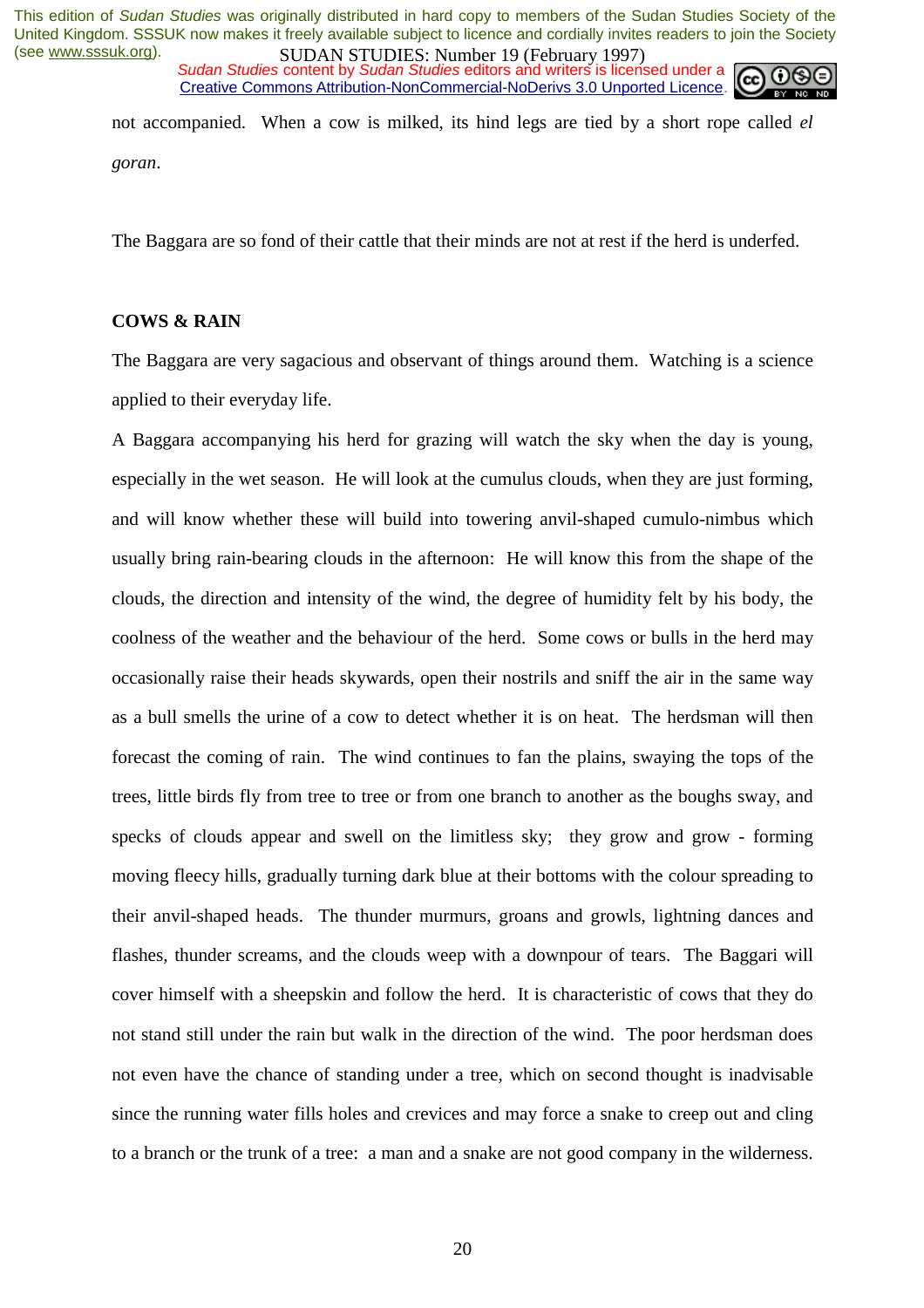*Sudan Studies content by Sudan Studies editors and writers is licensed under a* Creative Commons Attribution-NonCommercial-NoDerivs 3.0 Unported Licence.



The cattle will keep moving until the rain stops. They will then browse on the leaves of trees such as the *gubbesh* and the *babanous* in preference to the wet grass. We are ill-equipped to withstand cold and rain because we have to travel light, carrying our belongings on ox or donkeys backs, hence priority is given to the carrying of grain, the staple food, rather than to building materials.

#### **WEATHER FORECAST**

We use our traditional experience to forecast the weather. During a long dry spell the drinking water on the surface of land becomes brackish and smells. When an elongated dark cloud shows itself early morning in the eastern sky it is called *al Majura* and indicates the end of the dry weather. Another indication of the end of a dry spell is flying white silky threads drifting in the wind, or the cry of a special bird called *at-tair rayo* by night. This little bird is said never to drink water on the ground, but to open its mouth for falling rain drops to extinguish its thirst. The fable is that *rayo*'s father or mother was killed by a grass blade of rice when it was drinking from groundwater and that since that day *rayo* has abandoned groundwater. It begs the Lord for rain and the Lord accedes to the little bird's request. *Rayo* has therefore become one of our forecasting elements.

#### **Rain and Distance**

If the boom of thunder is within earshot then the rain area is within walking distance. If the lightning elevation above the horizon is as high as the back of a cow, the distance to it would be covered by a moving camp in a day. If it is lower than a cow's back it is very distant.

#### **Types of Lightning**

There are two types of lightning, the broad vibrating fluorescent lamp-like lightning, called *Khashum Kadab*, i.e. "the mouth of the lier", and the bright twisting lightning, called *'ud harba* ("stick of the lance"). The former indicates prowling or grazing rain while the latter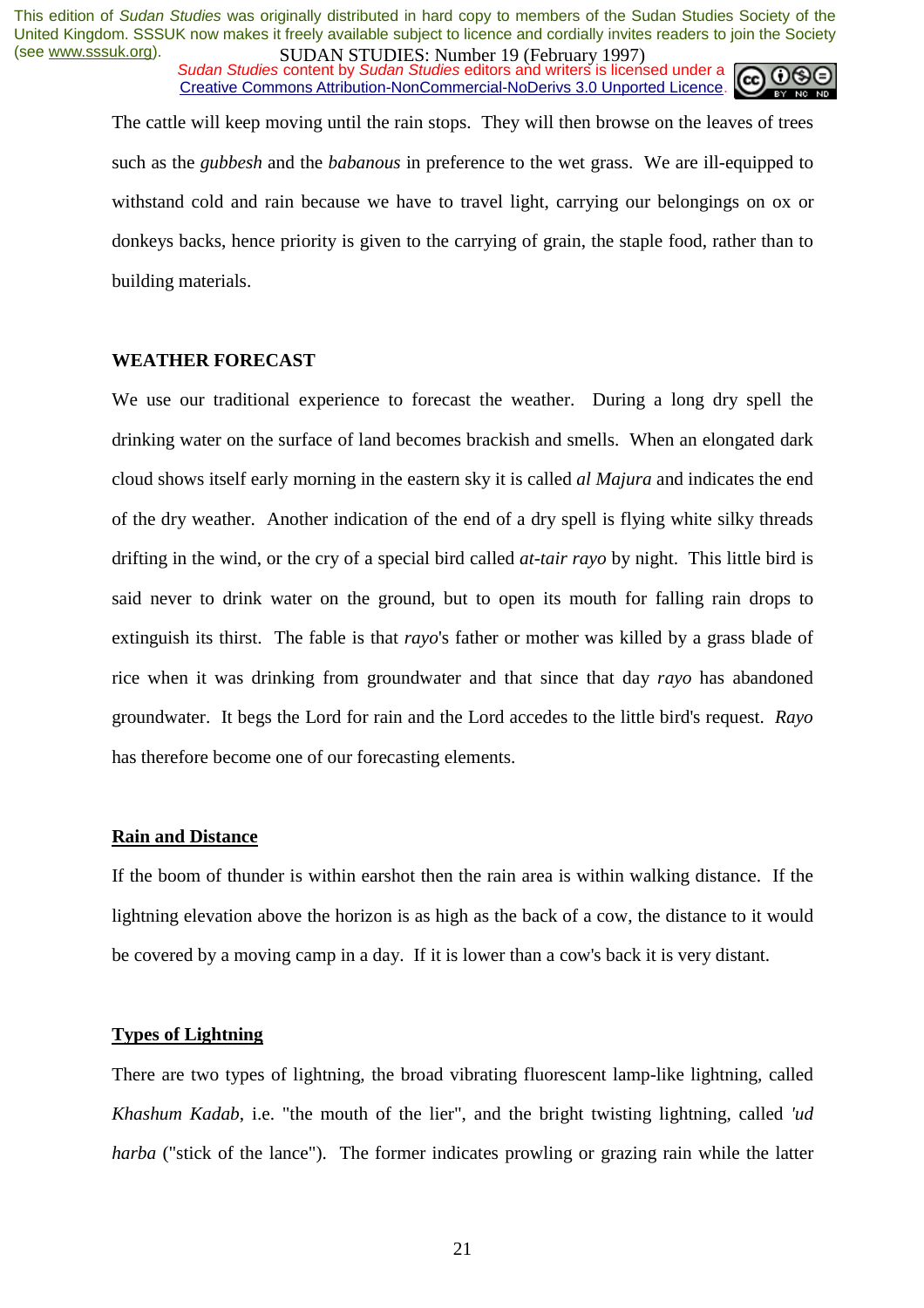*Sudan Studies content by Sudan Studies editors and writers is licensed under a* Creative Commons Attribution-NonCommercial-NoDerivs 3.0 Unported Licence.



indicates a downpour over a limited area. If the twisting lightning appears three times at short intervals it is an indication that surface water is available resulting from that rain.

#### **Names of Rainfall**

If the rain falls in the afternoon it is called *Duhriya*, after four o'clock and before sunset it is called *Osriyah*, if in the night - it is called *Layliyah*, if the night rain continues all night long it is called *sarayah*, if from early morning it continues to midday, coming and stopping for seven times, it is called *dahawi* or *dahawiyah* - and it is the type of rain that leaves the greatest amount of surface water and fills the water pools. *Dahawi* or *dahawiyah* rain coincides with the English rain "starting at seven, stopping at eleven".

*Chakatur* is an abrupt, short interval rain covering a narrow area. The narrowness of the *chakatur* rain-covered area is sometimes exaggeratedly described by the Baggara when they say "one horn of the cow is wet while the other is dry".

*Chakchakah* - the loping of a dog. This is rain with tiny drops continuing for long periods, as a dog would lope for long distances. The *dahawi* rain is a good omen to the Baggara as it is an assurance of surface water in abundance. We sometimes make songs in praise of our strong and brave youth, comparing them to *el dahawi* rain such as *Juhali el foddah, maha um kimeh, el dahawi saba ragimeh*, which means that "my youth are as precious as genuine silver, they are not alluminium". *Dahawi* rain features in our life very strongly. It falls from August to September and starts at sunrise continuing until midday or the afternoon. When it stops the sky is full of the shreds of clouds, the sun looks whitish, small and hazy like an old man's watery eye, surface water runs to low-lying land and fills water pools to the brim flooding woodland *um Hataba*, saucer-shaped troughs called *kalagi* (singular - *kalgiya*), water puddles (*danagir* - singular *dungor*) and *hatakir* (singular - *hitkireh*). The latter are usually spots where gigantic trees are uprooted by rain storms: The roots run deep and wide, thus when such a tree is uprooted it leaves a deep scar in the ground, which catches water. On a *dahawi* rain day, the frogs sing in daylight - especially *um borrtati* which is a very large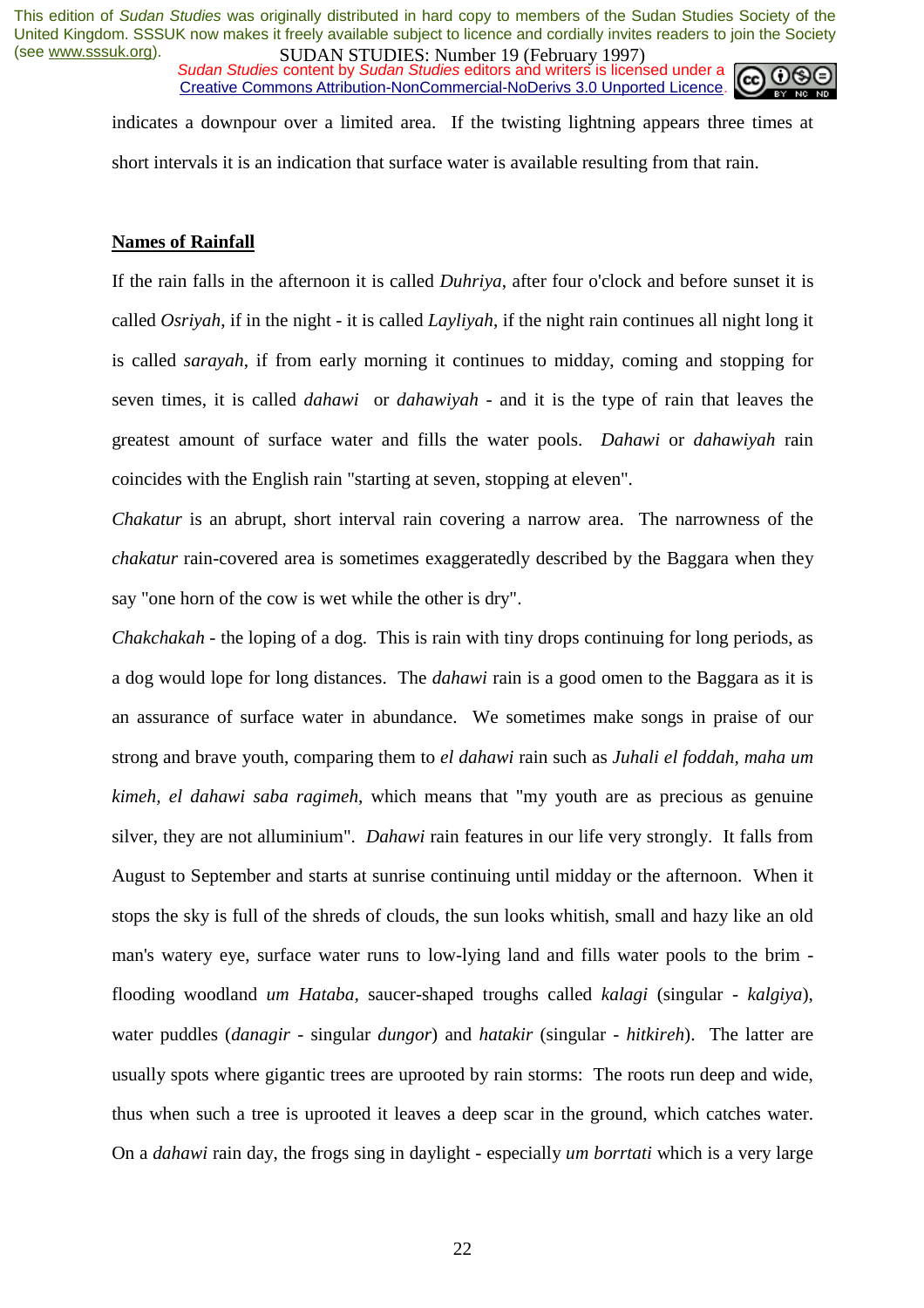*Sudan Studies content by Sudan Studies editors and writers is licensed under a* Creative Commons Attribution-NonCommercial-NoDerivs 3.0 Unported Licence.



frog producing a harsh intermittent sound. Snails crawl from under the water, carrying on their backs their hard protective shells and feeling their way with their feelers or antenna like an American Advanced Warning Aerial Control System on an Iraqi/Saudi border line. *El Waral*, or the lizard, prowls about eating insects or attacking a goat or sheep to suck the milk from their udders. It winds its tail around the hind legs of the goat or sheep and starts sucking milk. When seen by the shepherd it runs away and either climbs up a tree or hides in a hole with its tail still sticking out. The shepherd would then climb up and stab it with a spear and pull it out. The lizard's meat is edible and I have tasted it myself. It is more delicious if cooked and left overnight and eaten in the morning, with a dog lying nearby sniffing the smell of the meat and raising its mouth with every movement of the hand towards the mouth or the dish - saying, as the Baggara put it, "let me see, oh you want it". But it still receives some bones - which it crunches with closed eyes for fear that, as the Baggara jokingly says, the oil from the fat on the bones will spray into the dog's eyes. A cup of tea after such a meal is a blessing to help digestion and to draw forth a word of grace to God the benefactor. Having finished such a meal, a Baggara would rub the traces of oil on his fingers into his skin to heal the tiny fractures, uttering the words *Al Hamdu lillahi*, "God ends our lives in this bounty" (*Alla Yaktullna fee nimatna dee*). A Baggara would then walk out of his camp tending his cattle or sheep, hunting, fishing (if they were in the vicinity of the Bahr al Arab), or to collect gum Arabic or honey from beehives found up the trees or in termites hills on the ground. Arriving at his camp in the afternoon his wife would give him a container of whey, called *el kass*. He would drink the whey and rub the butter droplets on his legs over the slight scratches made by the bushes or the rough dry grasses of the forest. This would relieve the irritation and ward off the flies which settled on such scratches. His wife might bring him some food - usually porridge [*assida*] whose sauce is a mixture of dried meat [*sharmut*] (venison or beef), dried powdered lady's fingers [*waika*], onion, chilli, salt and spices all cooked together. The Baggari would then ask for someone to share his food. If there was noone nearby he would be content to eat alone. Having finished he would lie back on his bed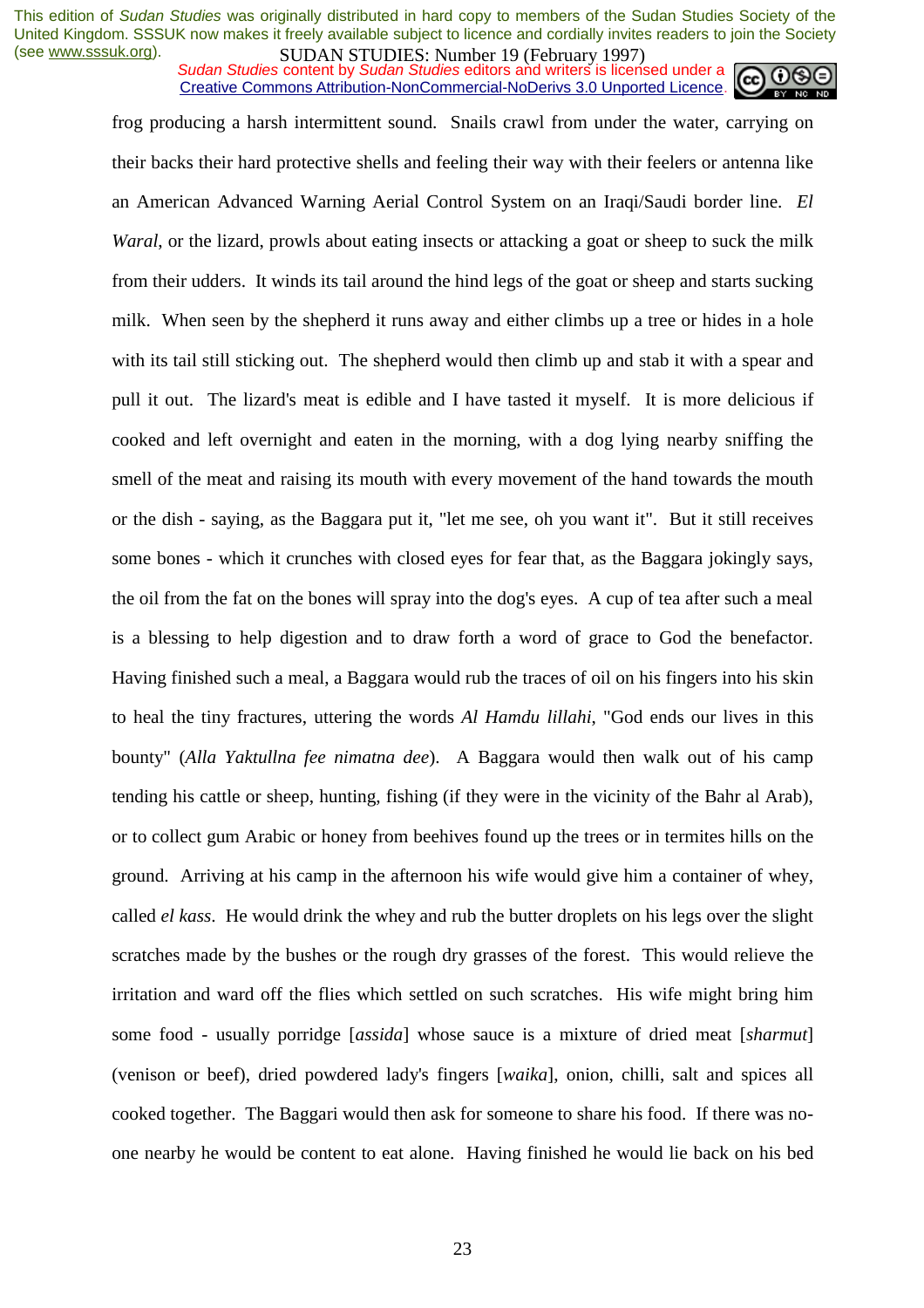**SUDAN STUDIES. INDUCTED TO COLLARY 1777**<br>Sudan Studies content by Sudan Studies editors and writers is licensed under a Creative Commons Attribution-NonCommercial-NoDerivs 3.0 Unported Licence.



(*angareb*), using his cap as a pillow between the back of his head and the hard wood of the bed, and enjoy his siesta until the sheep came home from grazing - waking him with their bleating. He would lie in bed until a sheep came and sniffed at his bed side, then turning round and round, licked the toes of his feet before going up to his head, grasping the cap in her teeth and running away. The chase would then begin to save the cap. The baggari would jump out of bed and run after the fleeing sheep, stooping every now and then to catch one of the hind legs. By the time he caught the sheep, the cap would be torn to shreds and full of holes, wet with saliva, and greenish from the traces of green grass ruminated by the sheep. He would wash what was left of the cap and put it on a thorny bush or the high branch of a tree to dry, while cursing his sheep. His wife may have coolly said that the animals needed salt which he had not provided for them, preferring to spend his money on tea. The man would reply "who can live without tea?, especially you. One day without tea and the household is destroyed. Why, I could take that very sheep to the market and get tea with its price". "I know that is what you are after, wasting your property on tea which causes headaches and turns your teeth yellow", his wife might comment.

The frogs sing in daylight on a *dahawi* day. The land becomes so soaked and the weather so humid and cold that the preferred food for a baggari would be porridge with sauce, made of dry lady's fingers powder, dry meat powder, onions, and spices - all baked with butter: It is called *waika tagaliyah hamra*. The porridge should be of millet (*dukhun*) pounded in a mortar, to remove the outer scales of the grain, and soaked in water for three days until it acquires a whitish colour and different flavour. It is called *damirgah rakhasa lisan el zarafa* (the tongue of the giraffe), an indication that porridge made of the *dukhun damirigah* is so supple and slippery in the mouth that, like the tongue of the giraffe, it is easily swallowed. After such a meal, tea is a delicacy. A married baggara would then retire to the warm breast of his wife, sent into a lullaby by the antiphonal music of the singing frogs, or awakened by the nasty smell of a fart from a dog under his bed, the movement of a goat taking refuge from the rain at the family shelter, the yelp of a puppy in defiance of another dog (which may have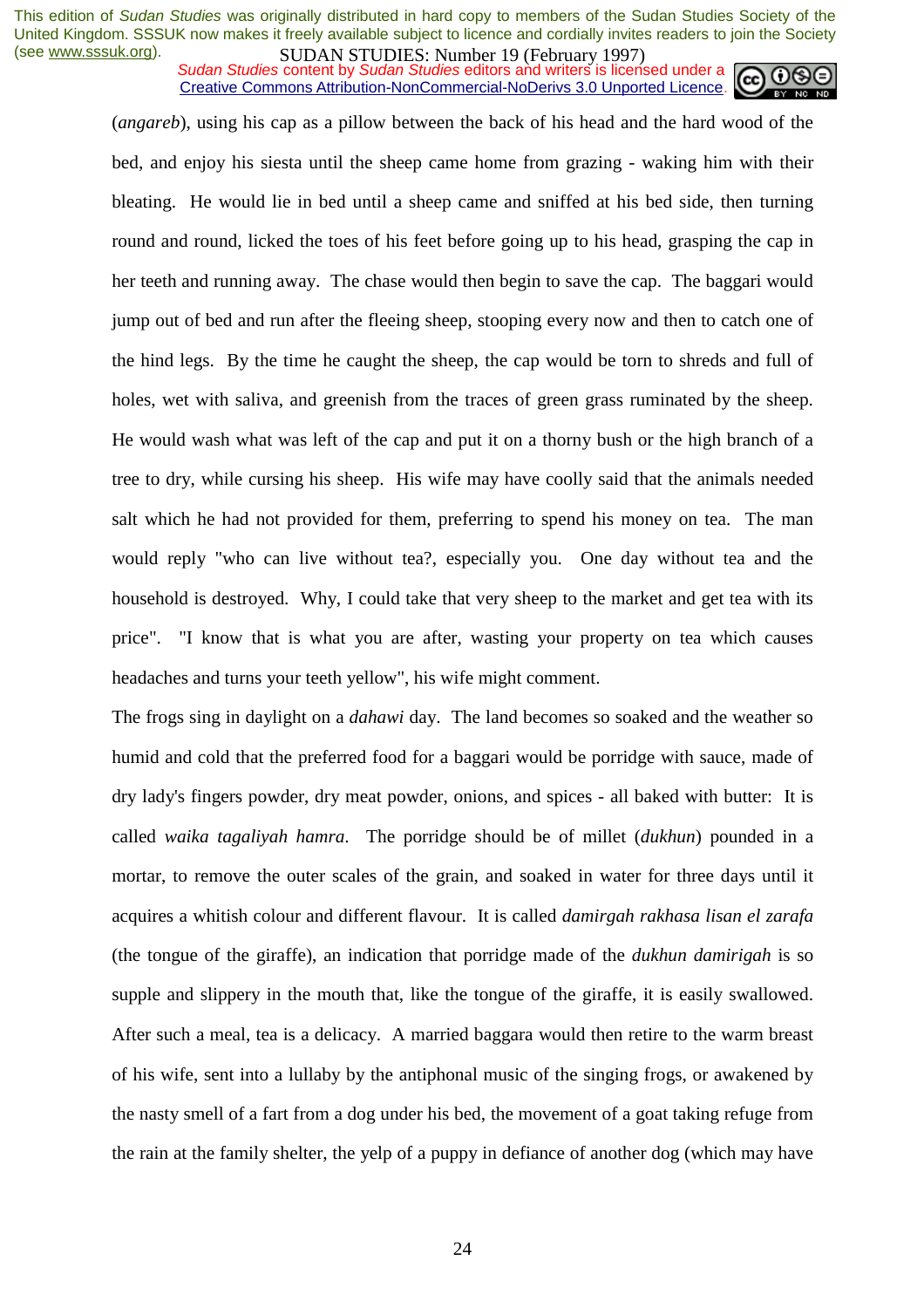*Sudan Studies content by Sudan Studies editors and writers is licensed under a* Creative Commons Attribution-NonCommercial-NoDerivs 3.0 Unported Licence.



entered the shelter in search of food), or a cold rain drop finding its way through the shelter into the man's ear or nostril, or settling on one of his toes. As the baggara shelter is usually small the legs of long-legged family members could penetrate an inch or so outside.

An unmarried baggara young man might prowl about the camp or go to a distant camp to find his girlfriend on such a cold and rainy night, but usually returned empty-handed since the father would be sleeping inside the same shelter as the girl (on a rainy night) and any whisperings might be heard or scent sensed by a guard dog usually under the *darangal* 16 (the baggara collective bed which accommodates about six people). A young man might be more successful on a non-rainy night - since male family members sleep outdoors then and the dogs as well.

The antiphonal music from frogs goes on all night long intermingled with the sharp sounds of lizards and that of smaller frogs - called *el kekaw*. The Baggara say that the frogs and the lizards are fighting by word of mouth. The dispute is started by a frog when it wishes death to the lizard and the lizard, in turn, wishes pain to the frog, and the abusing words are repeated by all frogs and lizards in the area. The song words are as follows:-

Frogs to the lizards: *Al Aini ya el dab bil mut* 

 $\overline{a}$ 

 *Al Aini ya el dab bil mut Al Aini ya el dab bil mut...*

Lizards to the frogs: *Waga* (i.e. pain), *wageh, waga, wageh...*

*El Kekaw* would join in by warning both the frogs and the lizards that the *chororo* sauce has cooled (*chororo* is burnt *dukhun* stalks ashes collected in a porous or perculative container with water passed through. The resulting water which accumulates in another container, put under the one holding the ashes, is yellowish and bitter in taste; this water is mixed with other

<sup>16</sup> The *darangal* is the Baggara bed, consisting of strips of split bamboo bound tightly together with leather. It can thus be rolled up when the camp is on the move. It occupies much of the interior of the Baggara 'house', a domed structure of palm fibre matting *burush* (*birsh*, pl.) tied over a framework of pliable branches. See further the editor's article "Baggara" in Paul Oliver (Ed.) *Encyclopaedia of the Vernacular Architecture of the World*, Cambridge University Press, 1977 (forthcoming).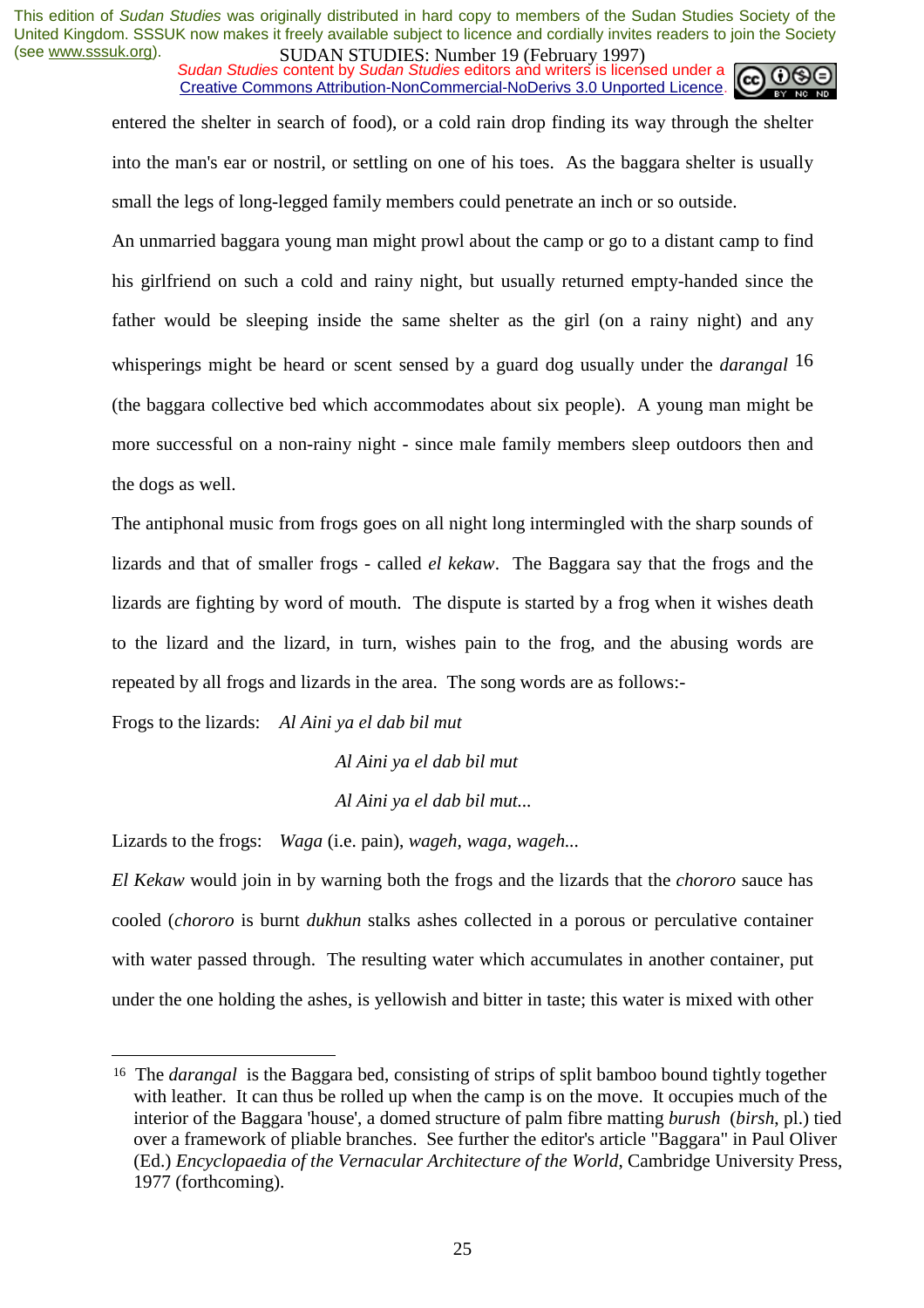*Sudan Studies content by Sudan Studies editors and writers is licensed under a* Creative Commons Attribution-NonCommercial-NoDerivs 3.0 Unported Licence.



ingredients to make *chororo* sauce for eating porridge). The *kekaw* states that the *chororo* sauce has cooled down and that they should dip their lumps of food but not take too much of the sauce. The lizards produce sharp whistling voices saying that they would pour all the *chororo* and save none. The words run like this:

*Al chororo barad, gutto gat, Al chororo barad gutto gat, gutto gat.*

In the morning, snails leave their hiding places and crawl about in search of food where young boys might kill them and make their shells into tops to play with. Such a game is called *al karkoor* or *immarah*, which is better than a white-faced cow, i.e. *bara* (cow) *gara* (white-faced). Baggara youngsters are fond of merriment and playfulness. They make heaps of wet sand into little cottages and make horses and cows of mud and put them near their sand cottages thus creating an artificial cattle camp. The sheep are the first to return home followed later by cattle. The camp is full of bleating and bellowing until milking is finished. When a sheep's nostrils are irritated and it starts sneezing loudly the shepherd boy is asked to scratch the back of his head (*angra*) to smooth down the nasal irritation of the sheep. The sentence is "*fullan hook angaratak* " and he laughingly does so sending those near him into a roar of laughter.

#### **THE EVENING MEAL (or** *EL ASHA***)**

All grown up males congregate around a fire under a tree selected at some distance from the camp where the women's shelters are. They seat themselves on low beds made of wood and interwoven ropes or leather strips; some sit on sheepskins. Food comes from every shelter of the married men: it is usually porridge with milk or *mullah* (sauce made of dried meat, dried lady's fingers powder, onion , butter, salt and chilli). Unmarried young men may bring a bowl of paste made of flour and milk - called *madeeda um halabia*.

While they wait for the food to be collected, they talk about the camp's everyday worries, i.e. the availability of grazing grass, water, soil under foot, mosquitoes and flies. When the food is gathered, they divide the dishes among themselves - groups of four or five men for every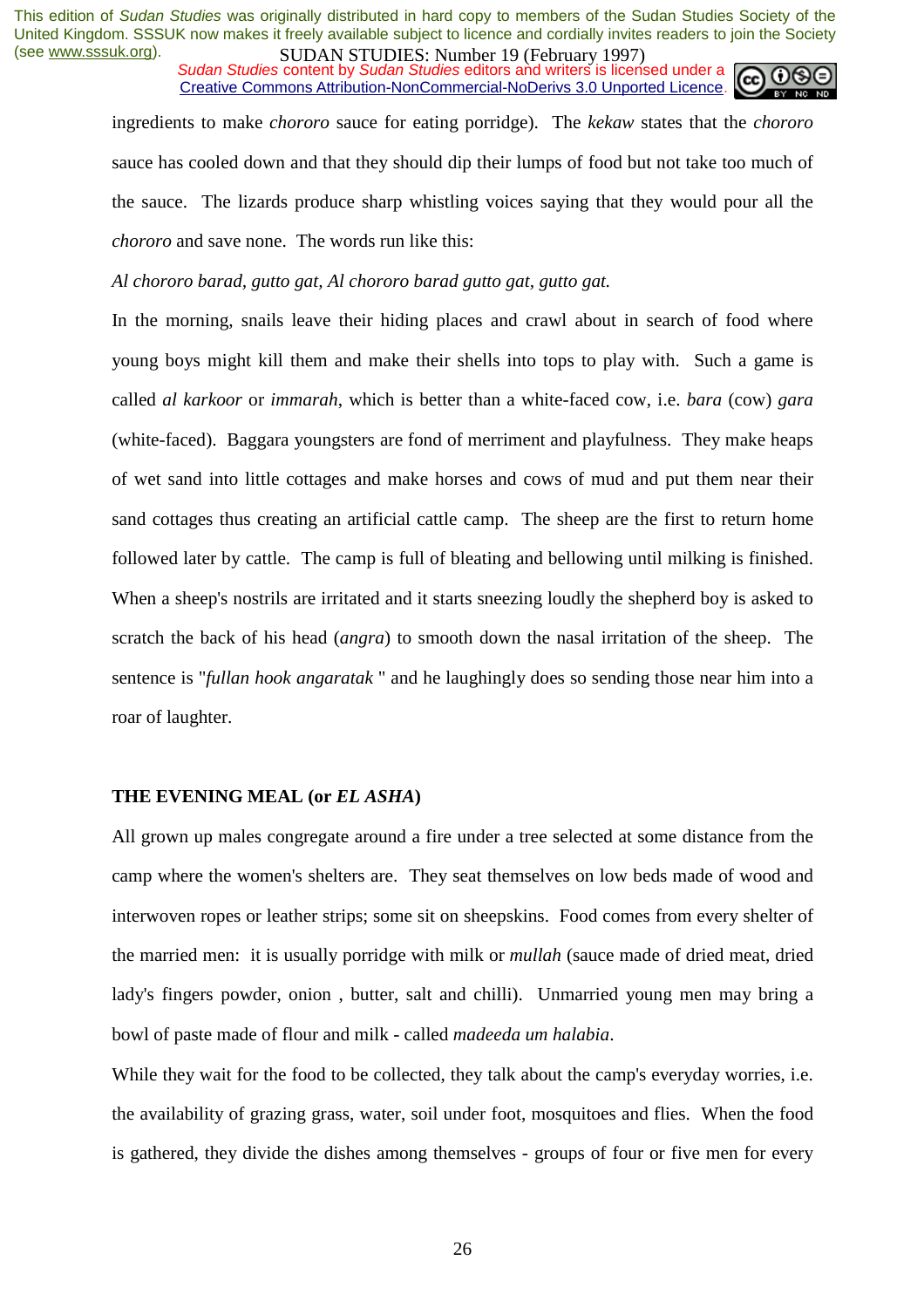*Sudan Studies content by Sudan Studies editors and writers is licensed under a* Creative Commons Attribution-NonCommercial-NoDerivs 3.0 Unported Licence.



dish. When the meal is served, they talk about general affairs such as the prices of sugar and tea, cloth material, grazing grass, animal health, veterinary services, taxes, tribal leaders (such as sheikhs, omdahs and the nazirs), the receding of grassland before the advance of agriculture, rainfall or drought, marriages, divorces, tribal animal wealth, brotherhood, tribal cohesion and dissensions: all this is discussed over cups of black, sweet tea.

Then the elders disperse to their shelters, each carrying his bed by hand. Arriving at his shelter, he would put his angareb outside and utter the words "it is time to go to bed", as a reminder for his wife, who is already half asleep, to provide him with a portion of a chicken or some other delicacy she may have set aside for him. Sometimes the answer from the wife is "wallahi, the children have spared none". With a turn of his lips and a scratch of his head or side the father goes to sleep, content with what he has been able to eat at the *dara* (or fireplace), together with the others. "Is there any oil to rub my feet from the day's walking?"' She brings some, sits on the side of the bed, smiles, "Which one of your feet?". He smiles and pulls her towards him...

As I recall, our knowledge of external affairs did not go beyond the British Empire, and prominent names arising from the resulting conflict when the Empire was occasionally challenged. Such names included Mussolini of Italy and Hitler of Germany. A nephew of mine and of my age, whose father did some business in en Nahud, received the name of Mussolini, by which he is still called, although his real name is Mohamed Billal Dawdaw. Mohamed Billal Dawdaw is white and coincides with his European name. Nobody was named after Hitler, but several baggara children were nick-named Tipps (and Cunnison), in memory of Mr. Tipps, a District Commissioner in Kordofan at the time, whose son (a medical student) came from the UK on a visit to Khartoum Medical School and then visited the British Council office in Khartoum. He mentioned the Messeriya to the representative of the British Council and was then referred to me. I confirmed the fact that his father's name has been given to some of our children and that he is still remembered in the vicinity of Muglad. I gave him an introductory note to introduce him to the tribe. He went there and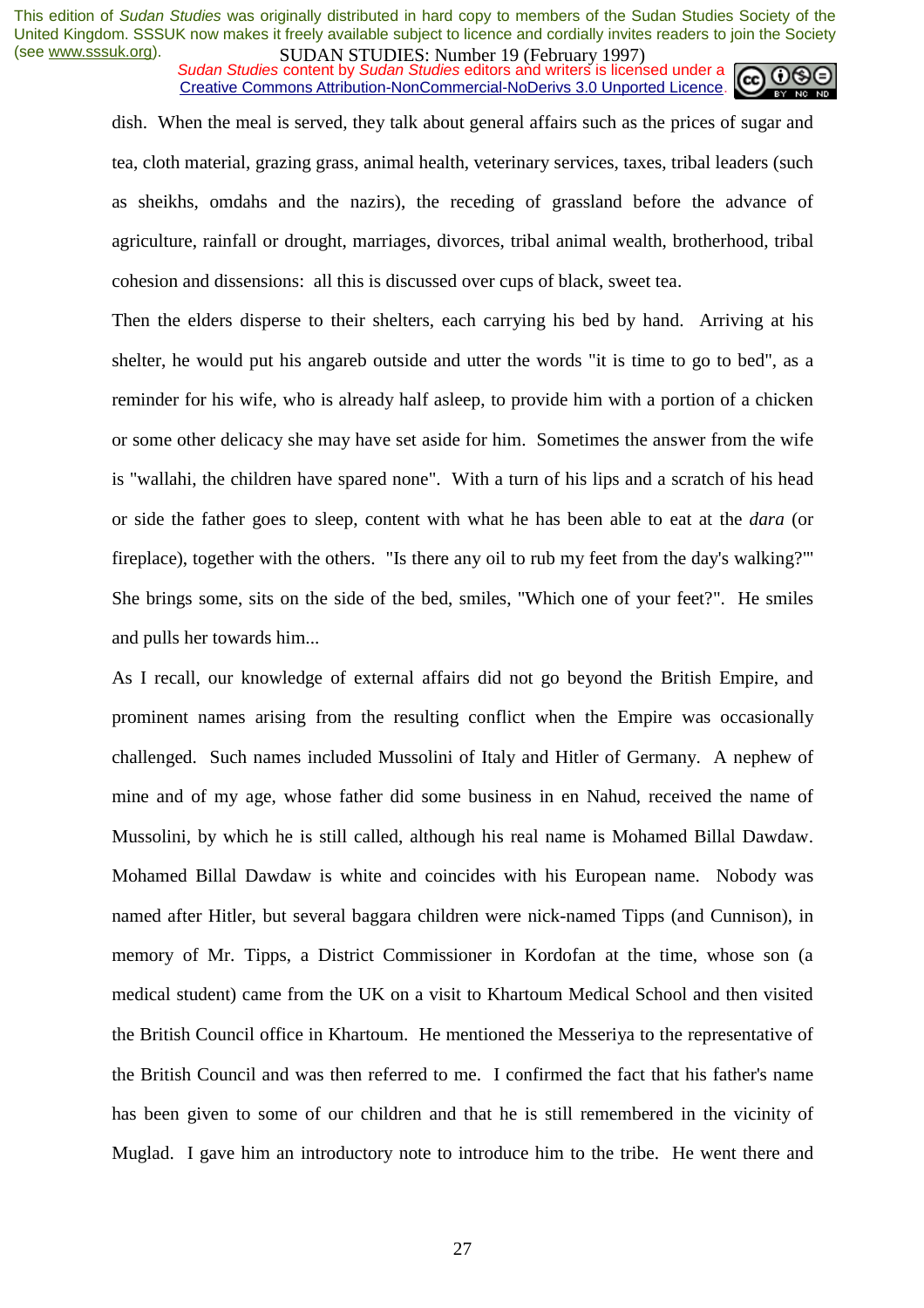*Sudan Studies content by Sudan Studies editors and writers is licensed under a* Creative Commons Attribution-NonCommercial-NoDerivs 3.0 Unported Licence.



was received by the late Babo Nimir, Nazir and member of parliament who hangs on his chest a medal of King George the VI (which was offered to my grandfather, Ali al Julla, a fighter of the Mahdi and messenger of the Khalifa Abdullahi and later on a friend of Slatin Pasha who recommended him for the native administration of the Messeriya when the country was reconquered in 1898. My grandfather, Ali al Julla, was among the Sudanese notables, i.e. Sayed Sir Abdel Rahman al Mahdi, Sayed Ali al Mirghani and al Sharif al Hindi when they received King George the VI when he visited Port Sudan after the Allied victory over the Nazis). The medal on Babo's chest drew the attention of Her Britannic Majesty when she visited the Sudan and went to al Obeid where she was met by tribal leaders in Kordofan.

Coincidentally, Babo was among the guests in London when the Queen was crowned: Babo knew two english words, i.e. fish and chicken, and was of immense help in ordering food for his friend Sheikh Ali al Tom, Nazir (or tribal leader) of the Kababish - the camel herders of the sand dunes of northern Kordofan. Sheikh Ali al Tom, naturally, detested fish - since his sheikhdom consisted of sand dunes, deserts and oasis where fish were non existent. Whenever food was served for the guests invited to attend the Queen's coronation, Sheikh Ali al Tom, always sitting beside Babo Nimir, would look at him knowingly and Babo would order chicken for Sheikh Ali al Tom and fish and chicken for himself. When the Arabs, both Baggara and Kababish, asked what Babo and Ali al Tom did during the coronation, the answer was that Babo combed the Queen's hair, while Ali al Tom arranged it in plaits in the Sudanese style...

[To be continued]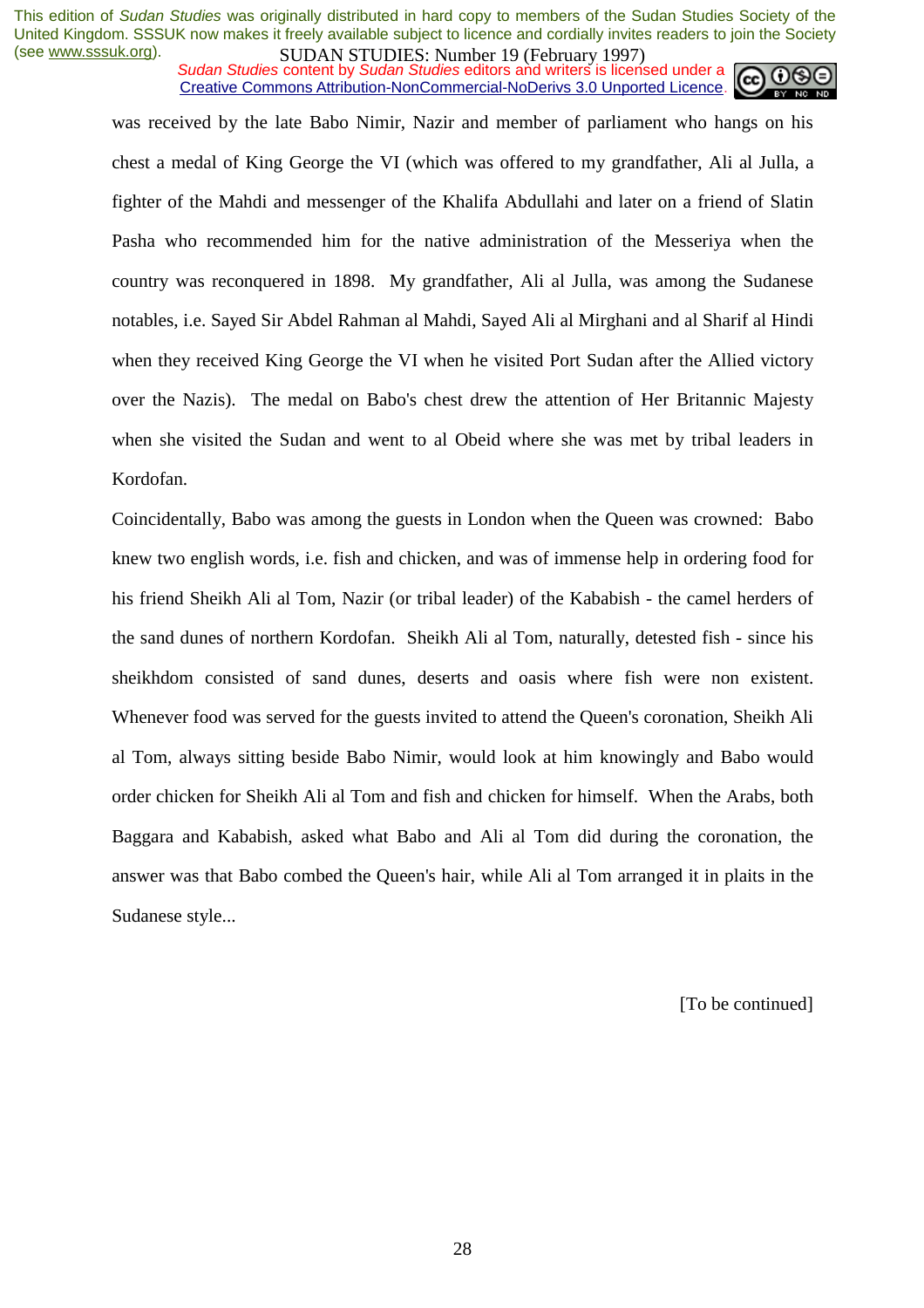*Sudan Studies content by Sudan Studies editors and writers is licensed under a* Creative Commons Attribution-NonCommercial-NoDerivs 3.0 Unported Licence.



# **SUDAN STUDIES SOCIETY OF THE UNITED KINGDOM NINTH ANNUAL GENERAL MEETING**  23 SEPTEMBER 1995

Dr. David Lindley called the meeting to order and welcomed members to the ninth Annual

General Meeting of the Sudan Studies Society of the United Kingdom.

The minutes of the Annual General Meeting of 24 September 1994 were signed as a correct record of the meeting.

# **1. Matters Arising from the AGM of 24 September 1994**

No matters were arising.

# **2. Chairman's Report**

Dr. Lindley expressed his deepest regrets on behalf of the Society on the passing away of Sir Gawain Bell. Members of the Society will remember that Sir Gawain was our first President. A full tribute will be prepared for the Newsletter. The thoughts of Society members are with Sir Gawain's family.

Dr. Lindley also expressed his deepest regrets on behalf of the Society on the passing away of Professor Yusef Bedri of Afhad University. Dr. Ahmed el Bushra expressed a personal appreciation of his life. Sudan and all friends of Sudan will miss Professor Yusef and his contribution to education in Sudan.

Dr. Lindley thanked Sir Douglas Dodds-Parker for accepting the role as President for one year.

Dr. Lindley was concerned about membership numbers. The need for a membership database and the recruiting of new members was of paramount importance.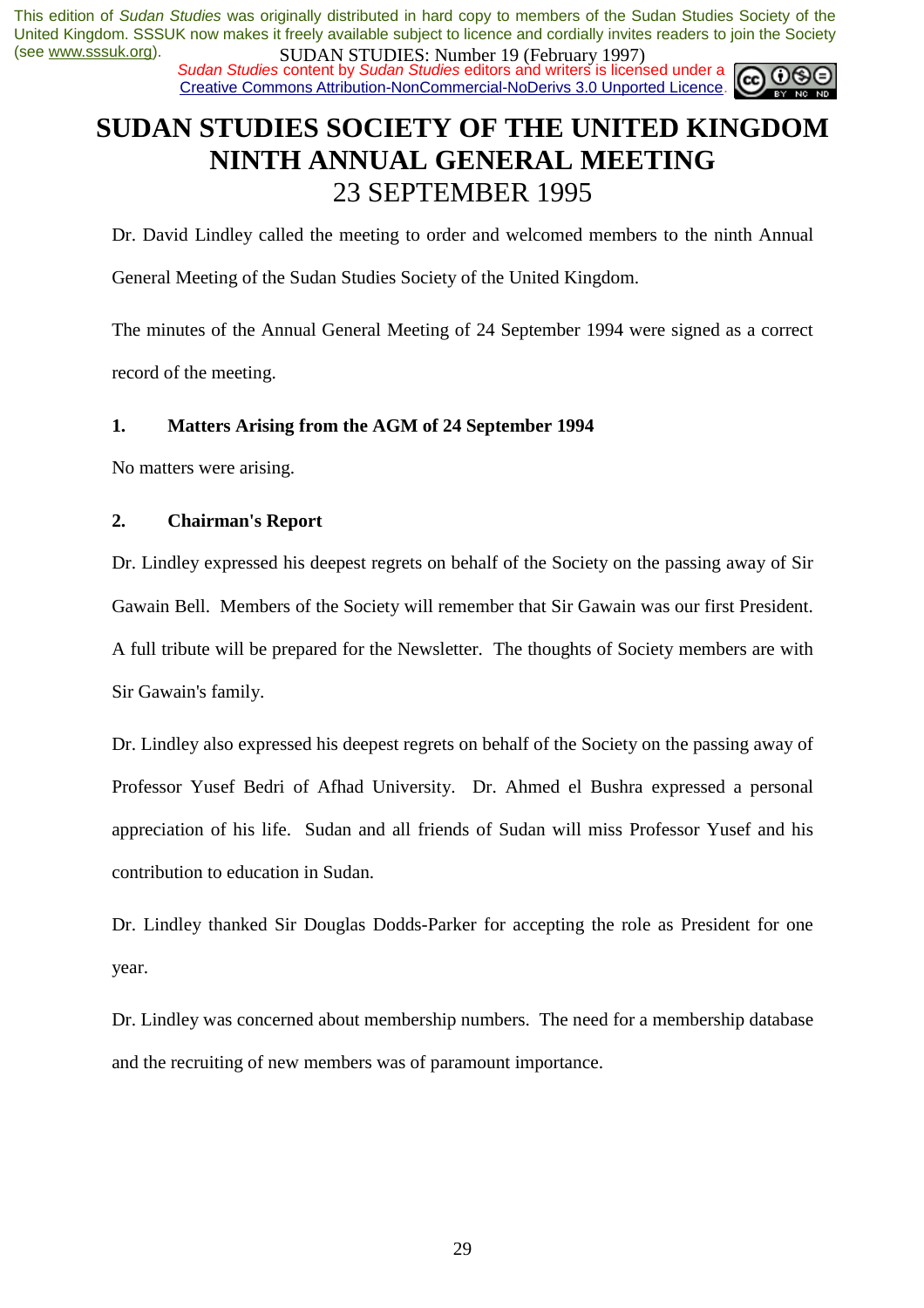*Sudan Studies content by Sudan Studies editors and writers is licensed under a* Creative Commons Attribution-NonCommercial-NoDerivs 3.0 Unported Licence.



The following have resigned from the Committee:

Professor G.H. Sanderson

Mr. Alan Kunna

Dr. Tony Trilsbach.

Dr. Lindley thanked the above for the assistance and their hard work on the Committee. Dr. Lindley thanked Mr. Kunna for arranging the Symposium and AGM, Miss Forbes for her

work as Treasurer and Mr. Wilson for the production of the Newsletter.

### **3. Honorary Secretary's Report**

Mr. Kunna outlined membership numbers:

- 1994 114 paying members
- 1995 111 paying members

Mr. Kunna expressed the need to target lapsed members over the first three years. Mr. Kunna outlined the need for timely production of the Newsletter in January and August of each year. All lapsed members would be written to.

### **4. Honorary Treasurer's Report**

The audited accounts were circulated. Miss Forbes confirmed that the Society was just about breaking even, but needed a core of 150 members to continue to be viable. Comment was made over the suitability of our bank account. Dr. Lindley stressed that convenience for the Treasurer (who conducted her work in her spare time) was important. Miss Forbes asked the floor for information about banks and charitable status accounts.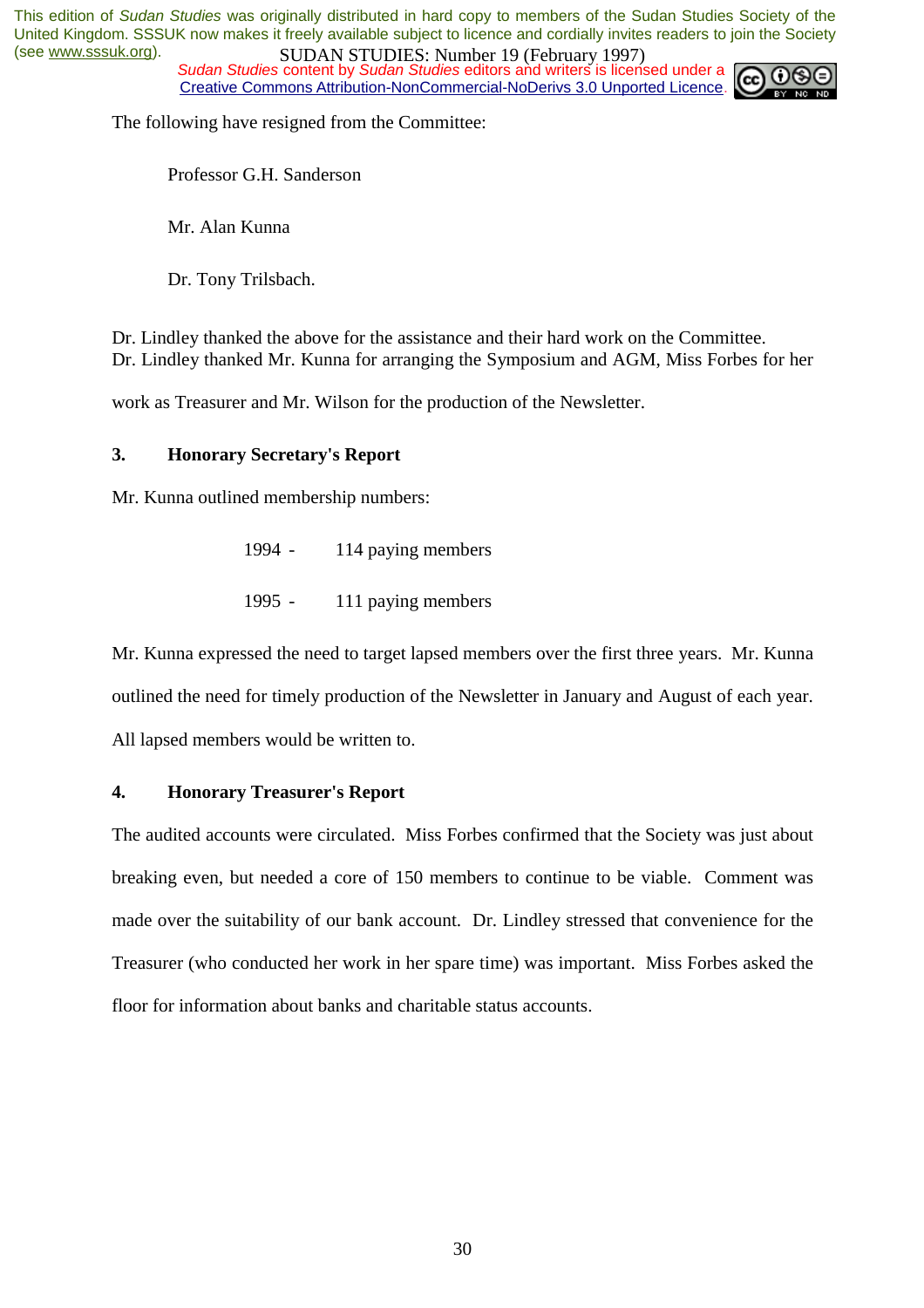*Sudan Studies content by Sudan Studies editors and writers is licensed under a* Creative Commons Attribution-NonCommercial-NoDerivs 3.0 Unported Licence.

# **5. Editor's Report**

Dr. Lindley mentioned that the delay in issuing the Newsletter seems to be caused by the difficulty in obtaining suitable manuscripts from members. Dr. Lindley requested members to send any papers for publication to Mr. Wilson.

Mr. Wilson apologised for the late issue of Sudan Studies. Articles from the SSA/SSSUK International Conference will be printed over the coming issues.

### **6. Any Other Business**

Ms. Imogen Wiper thanked members of the Society for their support to the Sudan Walk. The Walk raised over £2,500 for Southern displaced people in Khartoum refugee camps. The walk for 1995 would be on 8 October.

Ms. Wiper also mentioned the formation of the Sudan Cultural Forum which was to support writers, artists and poets in exile.

Miss Forbes spoke about developments at the Sudan Archive, University of Durham, funded in part by the Higher Education Funding Council.

### **7. Election of Officers**

It is traditional that the Chairman is elected for a period of three years. Dr. Lindley was asked, however, if he would undertake to carry on in the post of Chairman for a further year. This was carried.

Mr. Simon Bush was proposed as Secretary and seconded by Alan Kunna. Carried.

Two members of the Society, Mr. Alan Kunna and Mr. Philip Bowcock, were co-opted to the

Committee.

### **Simon Bush**

Honorary Secretary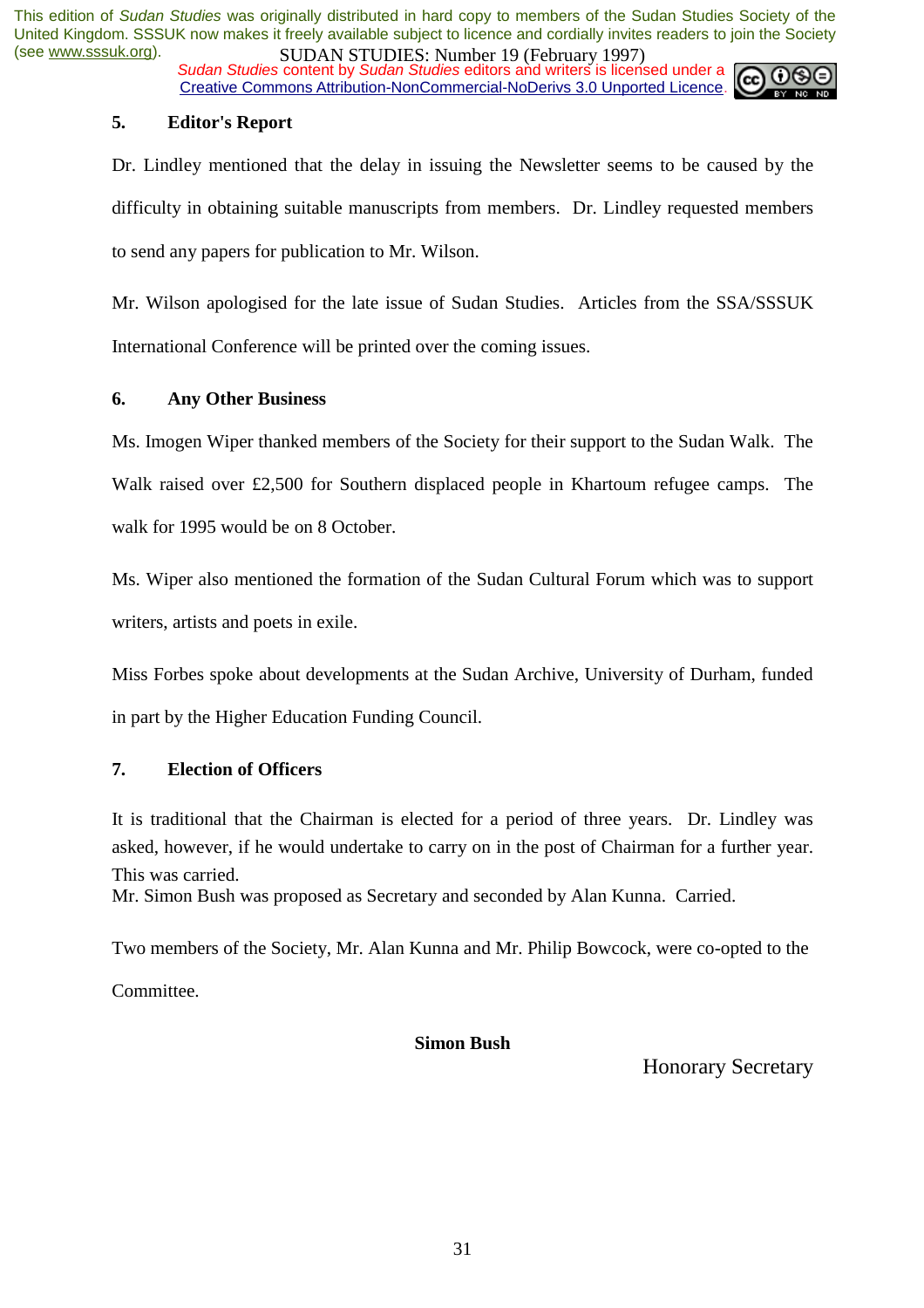*Sudan Studies content by Sudan Studies editors and writers is licensed under a* Creative Commons Attribution-NonCommercial-NoDerivs 3.0 Unported Licence.



# **SUDAN - WHAT PEACE FOR THE NUBA? THE NUBA PEOPLE'S STRUGGLE FOR SURVIVAL IN THE FACE OF SUDAN'S CONFLICT**

London University's School of Oriental and African Studies hosted this one-day symposium on 20th April 1996. Convened by Nuba Mountains Solidarity Abroad, and held in the SOAS Old Lecture Theatre, the atmosphere was initially dampened by the news that Suleiman Rahhal, Chairman of Nuba Mountains Solidarity Abroad, had suffered a heart attack a few days previously; all present wished him a full recovery.

The symposium was opened with remarks by Professor Richard Gray, and an opening address by Ahmed Abdel Rahman, Vice-Chairman of Nuba Mountains Solidarity Abroad. There then followed the opening session, *History and Context*, chaired by Peter Verney. This featured papers by Peter Woodward on 'The State of Sudan today', Ahmed Diraige on 'Unity in Diversity - Is it possible in today's Sudan?' and 'Culture and History of the Nuba', written by Omar Shurkian but read in his absence by Ja'afar Ali.

The second session, *Contemporary Issues*, was chaired by Wendy James of the Social Anthropology Department, Oxford University. The first paper in this session was for me one of the highlights of the day. It was entitled 'Nuba Agriculture: poverty or plenty?' and given by Ian Mackie, formerly consultant to the European Union's Nuba Mountains Pilot Project, but bringing to bear an experience and knowledge of, and affection for, the Nuba and their land going back to his first visit to the region in 1942. His talk was a delightful mixture of detailed information, humour, and impassioned common-sense, all of which can be found in his recently published book *Trek into Nuba* (Pentland Press, 1994) which will be reviewed in a future number of *Sudan Studies*. The session was completed with a paper on 'Islam in the Nuba Mountains' given at short notice by Ahmed Abdel Rahman, in the absence of Mary James who had been scheduled to speak on 'Women and War in the Jebels' and 'Shari'a - Sudan's New Apartheid' by Peter Anton van Arnim.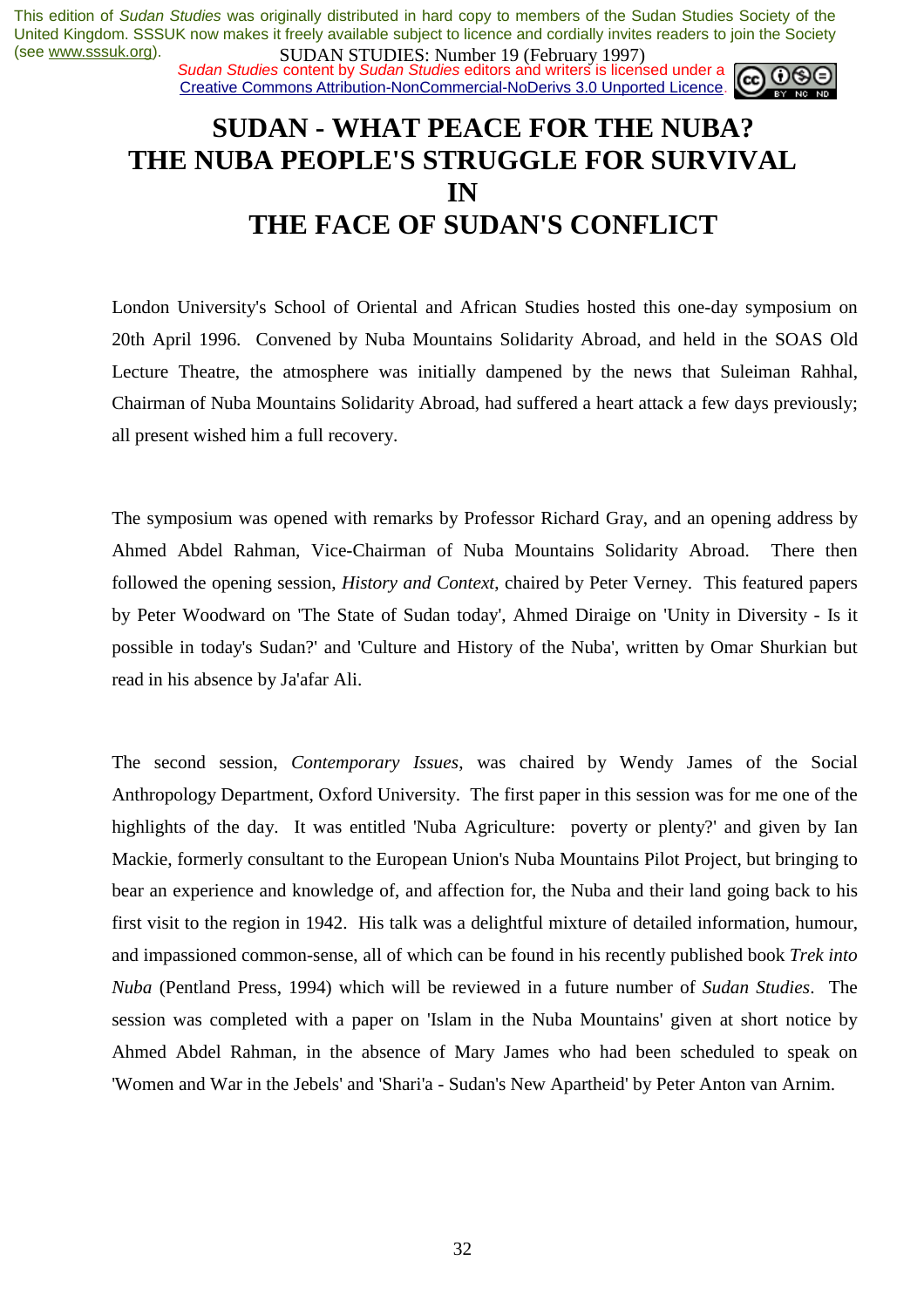**SUDAN STUDIES.** Number 17 (Corress) 1977, Sudan Studies content by Sudan Studies editors and writers is licensed under a Creative Commons Attribution-NonCommercial-NoDerivs 3.0 Unported Licence.



Media issues dominated the lunchtime and early afternoon periods. Over lunch there was a screening of Julie Flint's television documentary film 'Sudan's Secret War'. Lunchtime also gave those present the opportunity to talk informally, and to see the various photographic displays and information boards that had been laid on by the conveners. The early afternoon was given over to a session entitled *Images from behind the lines* and chaired by Peter Moszynski, a journalist. It featured a slide-show by freelance photographer David Stewart Smith, discussing his recent experiences in 'rebel'-held areas of the Nuba Mountains and showing his most recent pictures. The impression given was that there had been some improvement in conditions over the last year, and some cause for guarded optimism about the future.

The final session, *Future Prospects*, was chaired by Iain Marshall and began with Alex de Waal of African Rights speaking on 'Human rights and human needs'. This speaker was, as ever, wellinformed and lucid in his presentation. In the absence of the Chairman, whose daughter also gave a short but moving address, the former's paper 'The Nuba's political dilemma' was read by Ahmed Abdel Rahman.

Following a review of the day's proceedings, the debate was thrown open to the floor and a lively question and answer session developed.

In all, a most interesting and stimulating day.

Paul Wilson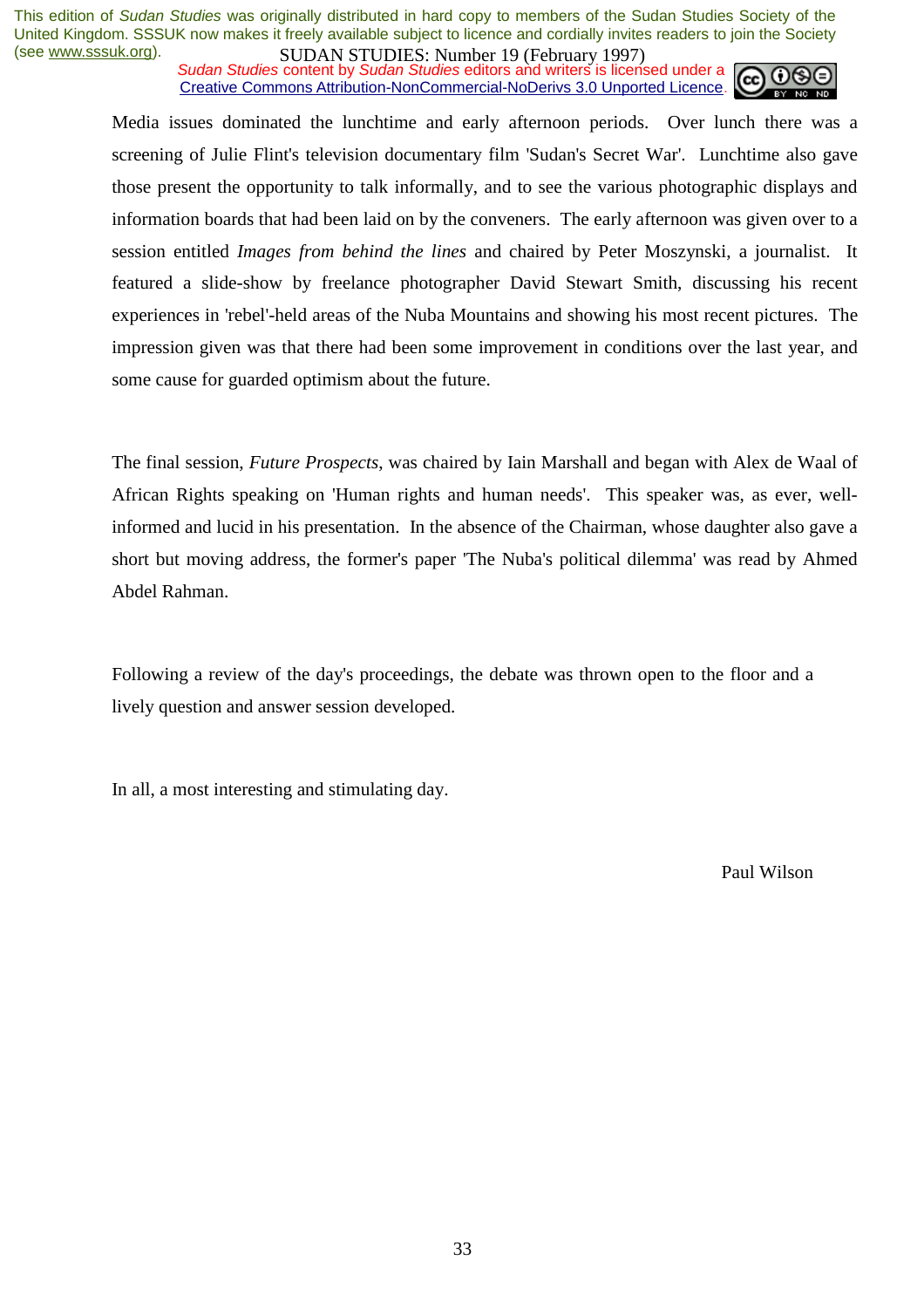*Sudan Studies* content by *Sudan Studies* editors and writers is licensed under a Creative Commons Attribution-NonCommercial-NoDerivs 3.0 Unported Licence.





# **SOS Sahel International (UK)**

The Sahel of Africa is one of the poorest regions in the world. In this 4,200 km stretch of Semi-desert, the sparse vegetation is relied on by 60 million people to provide fodder for their animals, poles for building, shade from the fierce tropical sun to grow vegetables, and, most valuable of all, fuetwood. Yet the farmers of the Sahel constantly struggle against sand, strong winds, low rainfall and inevitably, drought.

But the rural people of the Sahel are experts in their own lives. They understand only too well why their harvests so often fail, why the desert encroaches burying whole villages, and why they should preserve their forests. But for the people of the Sahel, simply providing for their families' needs is a daily struggle, let alone planning for the future.

SOS Sahel International (UK), a British NGO, has been implementing projects in Mali, Niger, Sudan, Ethiopia and Eritrea since 1985. Working in partnership with rural communities to conserve and manage their natural resources, SOS Sahel is helping to alleviate poverty, improve livelihoods and increase food production. By combining local knowledge, skills and available resources with technical expertise, SOS Sahel is developing workable solutions for rural people in their struggle to become self-reliant.

Projects range from soil and water conservation in Mali, where the severe degradation of land through drought and over-exploitation of forests and soil has led to the steady decline of crop yields and livestock, to combating desertification in northern Sudan. Hundreds of kilometres of tree shelter-belts have been planted in several highly fertile farming areas along the River Nile where windblown sand damages crops and machinery and the cultivable land is gradually being buried by encroaching desert sand.

Winner of one of only five world-wide, "Saving the Drylands" awards made by the United Nations Environment Programme this year, the evaluators summed SOS Sahel's work in sand encroachment by saying "The main and most direct benefit of the project is the peace of mind brought about for people who had almost lost hope."

1 Tolpuddle Street London N1 OXT . 0171 837 9129 . Email sossaheluk@gn.apc.org **Registered Charity 296311**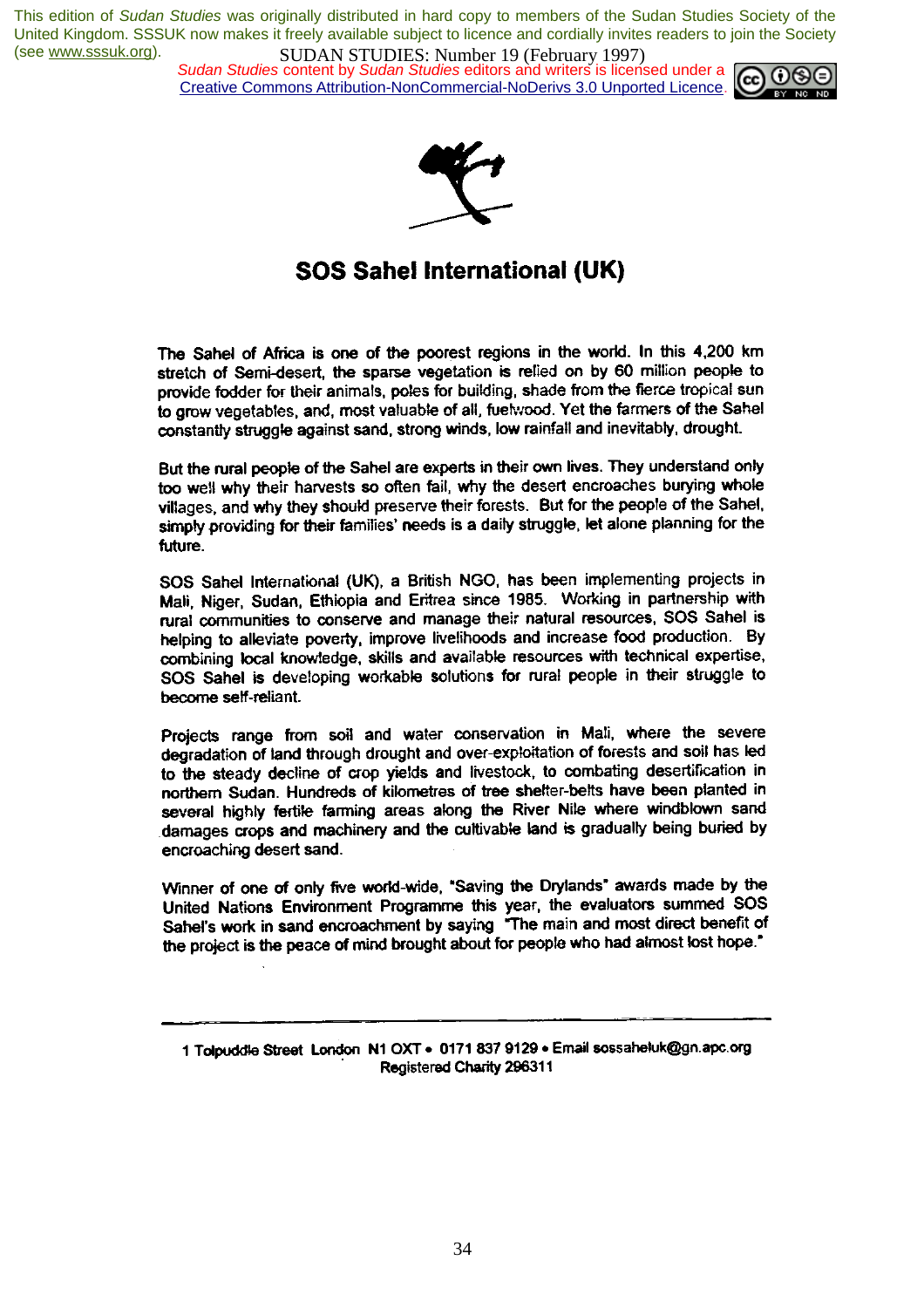*Sudan Studies* content by *Sudan Studies* editors and writers is licensed under a Creative Commons Attribution-NonCommercial-NoDerivs 3.0 Unported Licence.



# **SOS SAHEL IN SUDAN**

### **Country Profile**

| Population:                                                                 | 30 million     |
|-----------------------------------------------------------------------------|----------------|
| Growth Rate:                                                                | 2.35%          |
| Life expectancy at birth:                                                   | 54.71 years    |
| Employed in ag'culture:                                                     | 80%            |
| GDP from agriculture:                                                       | 35%            |
| Total area:                                                                 | $2.5$ m sq. km |
| Principal exports: Gum arabic, livestock/<br>meat, cotton, sesame, peanuts. |                |

SOS Sahe! is one of the few international agencies still working in Sudan, Africa's largest country. Ten times the size of the UK, Sudan is an agricultural country yet only 13% of the land is farmed. Experts see Sudan as the largest unused area in the world for food production. Northern Sudan is dominated by desert. Vegetation is sparse, with clumps of grasses and thorn bushes in the dried up river-beds and an occasional acacia in the sand dunes testimony to the inexorable advance of the desert.

SOS Sahel operates in the arid regions of the north with six projects whose activities range from the protection of villages and their agricultral land from the destructive effects of moving sands, village nurseries, women's forestry and back-yard vegetable cultivation and improved, fuel efficient stoves to water management, community forestry and natural pesticide management and improved agriculture.

# **SOS SAHEL PROJECTS**

#### Khor Arbaat Rehabilitation Project, Port Sudan

The Khor Arbaat delta, one of the many water courses for the seasonal floods from the Red Sea Hills is a potentially rich fertile area. Working in partnership with the Beja semi-nomadic pastoralists who live and farm in the delta, and the local government, the project is giving technical assitance to combat soil erosion and increase household agricultural production by improving the use of the flood water. During 1996 the project began planning a separate women's programme, including training in vegetable cultivation, improved stoves, improved chicken breeds and tree seedling protection.

#### Village Extension Scheme, Shendi

Working with 42 Nile side villages to protect their homes and agricultural lands from encroaching sands, the Village Extension Scheme is now run almost entirely by locally elected village committees. Since the project began in 1985, over 60 km of trees have been planted and project staff will continue to offer technical advice and support as the project comes to an end in December '96.

#### **Community Forest Project, Ed Debba**

Began in 1989, and now in its final phase, the Community Forest Project continues to help combat sand encroachment by supporting villagers in raising tree seedlings to plant as shelterbelts and windbreaks for the protection of their homes and farms. Winner of one of the five worldwide UNEP awards in 1996 for its outstanding work, the project will continue for a further two years.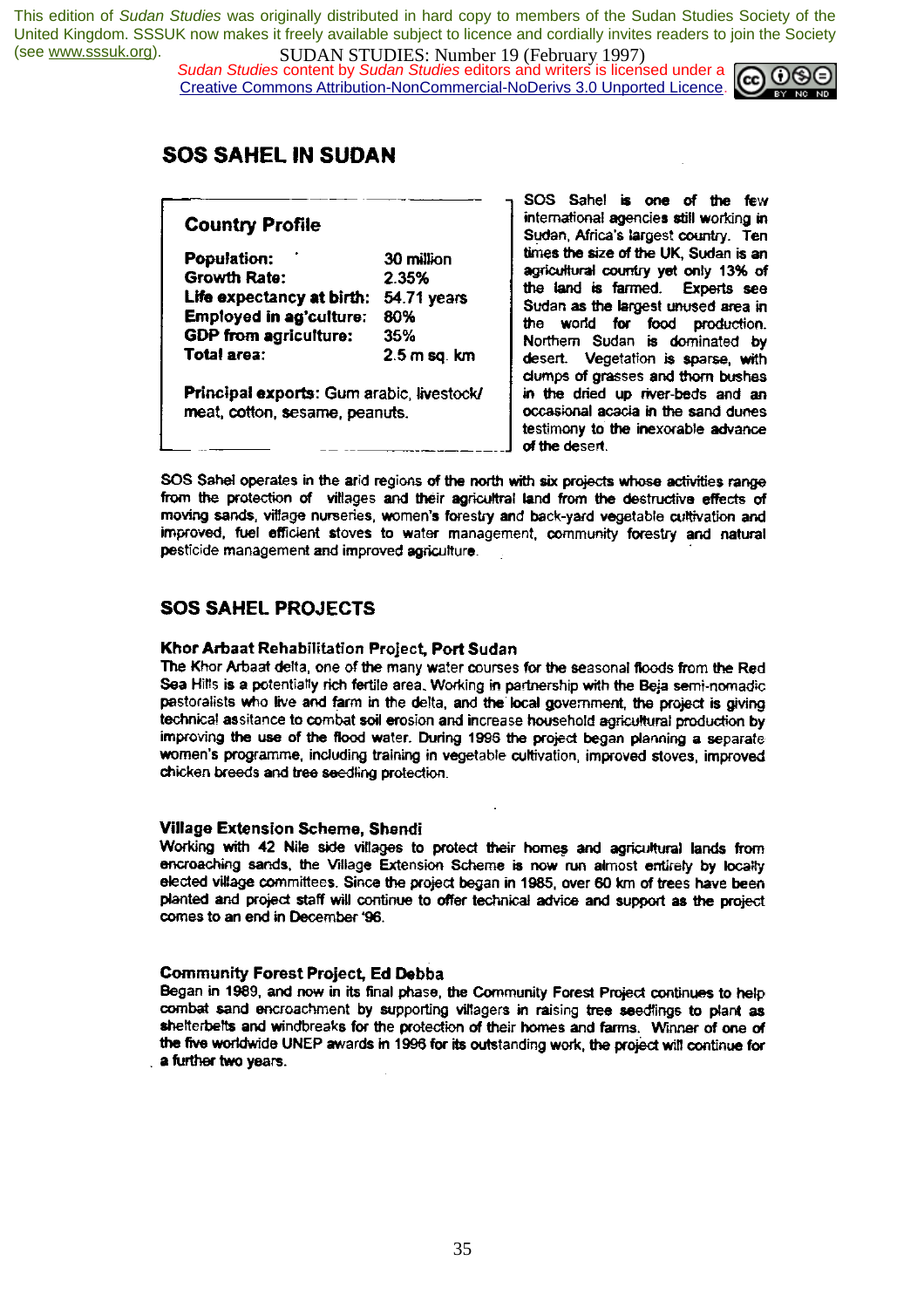*Sudan Studies* content by *Sudan Studies* editors and writers is licensed under a Creative Commons Attribution-NonCommercial-NoDerivs 3.0 Unported Licence.



#### Natural Forest Management Project, El Ain (El Obeid)

Working in partnership with the Forests National Corporation and 38 villages, the project is improving the management of the government-owned El Ain Forest Reserve and its surrounding non-reserved area. As well as a range of forestry related activities, the project is helping 13 villages to establish Community Forests and to legally register them as their nun.

#### Women's Forestry Programme, Ed Dammer

Through training in tree nursery management, from seedling production through to tree establishment and marketing, women in 30 different villages have produced a wide variety of trees for shelterbelts, fruit production and shade. Together with an improved stoves programme, the project has helped to reduce not only wood consumption but also the amount of time women and children must spend collecting firewood, food and fodder for their livestock.

#### El Giteina Greenbelt Project, El Giteina

El Giteina is a desert town near Khartoum, threatened by sand encroachment. Since 1993 SOS Sahel has worked with the local community towards combating the problem in a variety of ways including the digging of boreholes, mesquite tree seedling production and their planting in the establishment of a protective shelterbelt around the town, and training in forestry activities. SOS Sahel is currently in the final stages of handover to the local community and the local government forestry service.

SOS Sahel projects are 100% reliant on donations, and are supported by governments and charitable agencies such as the British Government's Overseas Development Administration, the European Commission, The Royal Government of the Netherlands, International Fund for Agriculture Development, Comic Relief, together with private individuals, trust and foundations and organisations such as Rotary and Inner Wheel.

The communities of the Sahel are more than qualified to plan and manage their own resources. In all its work, SOS Sahel aims to promote projects which they themselves can manage, thus creating self sufficiency, not dependency.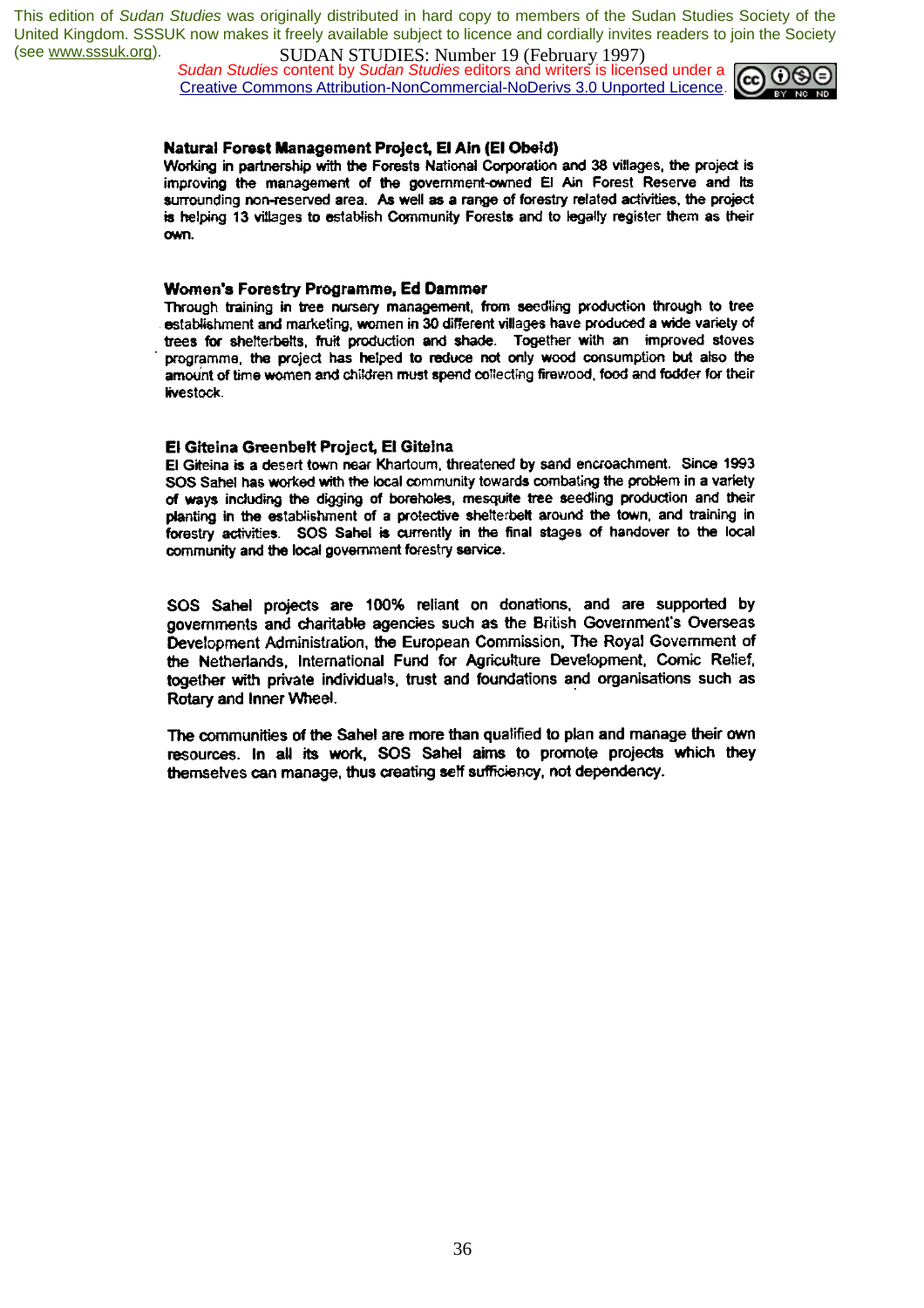*Sudan Studies content by Sudan Studies editors and writers is licensed under a* Creative Commons Attribution-NonCommercial-NoDerivs 3.0 Unported Licence.



# **Fourth Triennial Meetings of the International Sudan Studies Association**

# *In Whose Image?*

*Reconstructing Sudan* 

**11-14 June 1997** 

# **Office of African Studies, American University of Cairo**  P.O. Box 2511, Cairo, Egypt.

# **About the Conference:**

The Fourth Triennial Meetings of the ISSA, the first to be held in Cairo, will be hosted by the Office of African Studies at the American University in Cairo. They are designed to incorporate the scholarly and cultural richness of Sudanese Studies from around the world, and particularly that found in Egypt and Sudan. The conference will include academic presentations, an NGO Forum, and will draw upon the lively Sudanese visual and performing arts community in Cairo.

# **Preliminary Program:**

- 11 June: Registration.
- 12 June: 9.00am 6.00pm, Panels and NGO Forum; Plenary Speaker; Opening Reception.
- 13 June: 9.00am 6.00pm, Panels and NGO Forum, followed by guest speaker.
- 14 June: 9.00am 6.00pm, Panels and NGO Forum, Closing Banquet with guest speaker.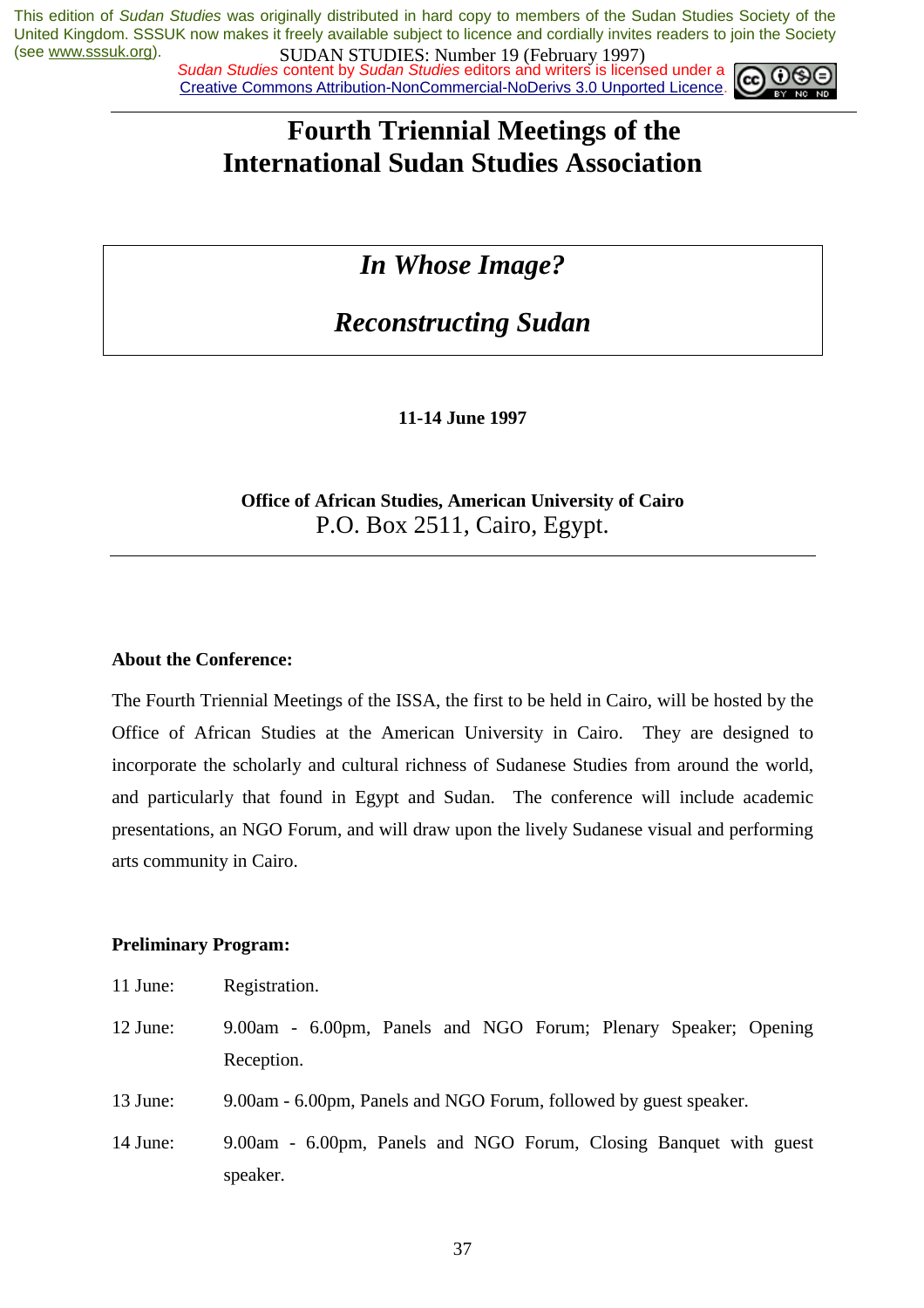*Sudan Studies content by Sudan Studies editors and writers is licensed under a* Creative Commons Attribution-NonCommercial-NoDerivs 3.0 Unported Licence.



### **Registration:**

- \* \$135 for International and Internationally Sponsored participants.
- \* LE 135 for Participants based in Egypt and Sudan.

Merit based waivers of Registration Fees for Sudanese presenters residing in Sudan, or displaced in Egypt may be available upon request.

\* Registration fees include:

 Breakfast, lunch, tea, *daily*; opening night reception, and closing banquet; conference program; abstracts; list of participants; and other materials.

Payment should be in cash or via certified bank check in US\$ payable to The American University in Cairo. *Individuals must be registered to gain access to conference activities*.

#### **About the ISSA:**

The ISSA is composed of three constituent members, the Sudan Studies Association (SSA), Sudan Studies Society of the UK (SSSUK), and the Institute of Afro-Asian Studies at the University of Khartoum. Past conferences have been held in Khartoum (1988), Durham (1991), and Boston (1994).

#### **The Office of African Studies (OAS):**

OAS promotes the interdisciplinary development of Africanist scholarship and coordinates course offerings on Africa by various departments at AUC. It also works closely with organizations in Egypt and sub-Saharan Africa to develop joint programs. The OAS International Lecture Series and Colloquia provide an opportunity for scholars and activists in Cairo to keep abreast of research and developments in African Studies.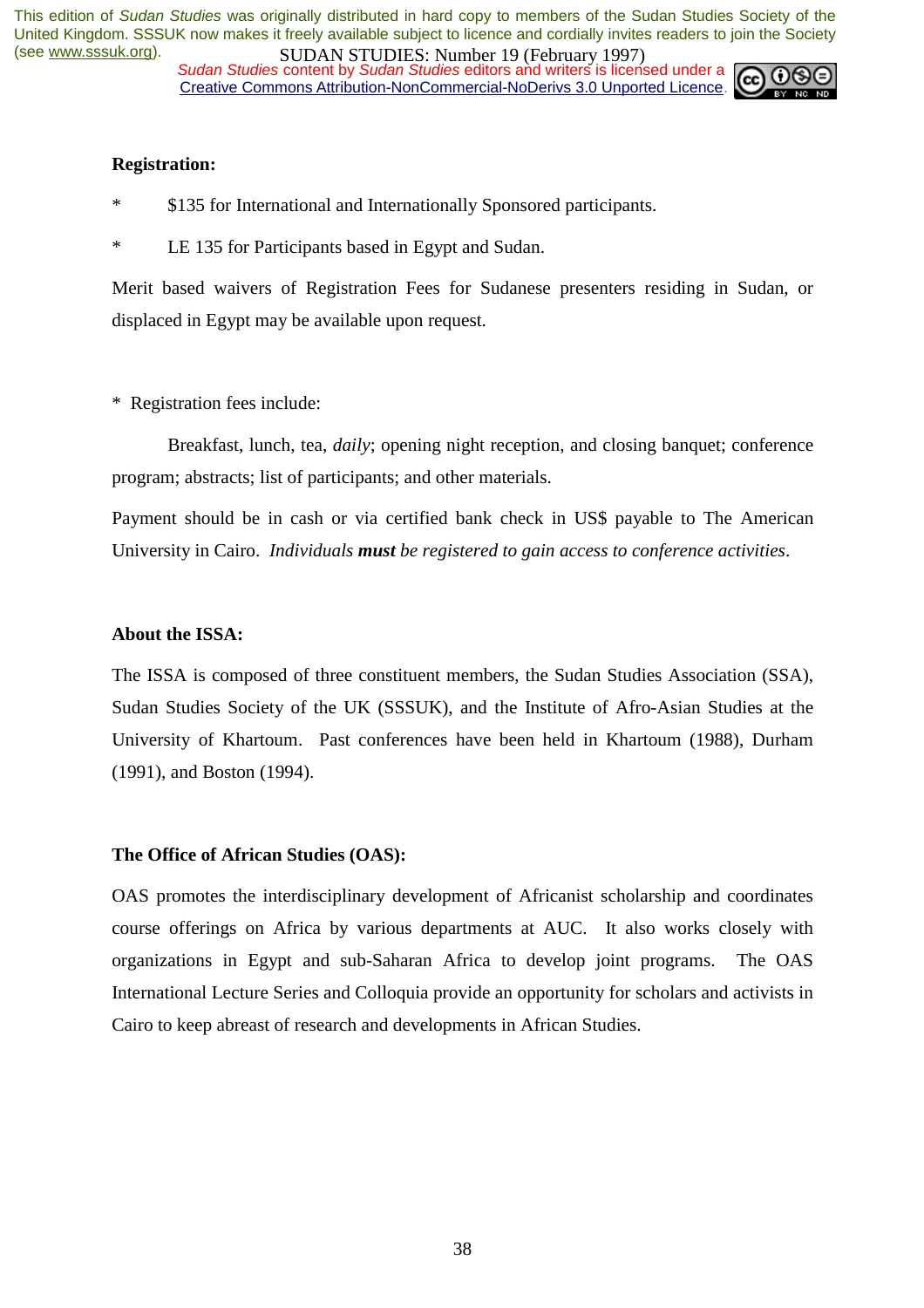*Sudan Studies content by Sudan Studies editors and writers is licensed under a* Creative Commons Attribution-NonCommercial-NoDerivs 3.0 Unported Licence.



### **Accommodation:**

The Nile Hilton has guaranteed a conference rate of \$78/room, double or single. Make reservations directly with Mohammed Ismail, Assistant Business Manager, FAX: (20+0) 578- 0685 or TEL.: 5780444/666 by 20 May, 1997.

#### **Organization:**

The Executive Committee of the Conference is comprised of Dr. Wm. Cyrus Reed, Conference Chair and Director of African Studies at AUC, Ms. Anita Fabos, Program Chair and Visiting Research Fellow at OAS and Doctoral Candidate, Boston University and Mr. Zacheria Deng, Local Arrangements Chair, and member, Sudanese Cultural and Information Center. The Steering Committee includes a broad range of scholars and activists in Egypt interested in Sudan.

#### **Contact:**

ISSA/Office of African Studies, Dept. 417

The American University in Cairo

Box 2511

Cairo, Egypt

Telephone: 20+2 357-6922/6923

Fax: 20+2 355-9190 and 20+2 355-7565

E-Mail: ISSAC@ACS.AUC.EUN.EG

For updates on Conference developments, visit the **OAS Homepage** at: http://AUC-INF.EUN.EG/WWW/NOTANNO/OAFSTC.HTML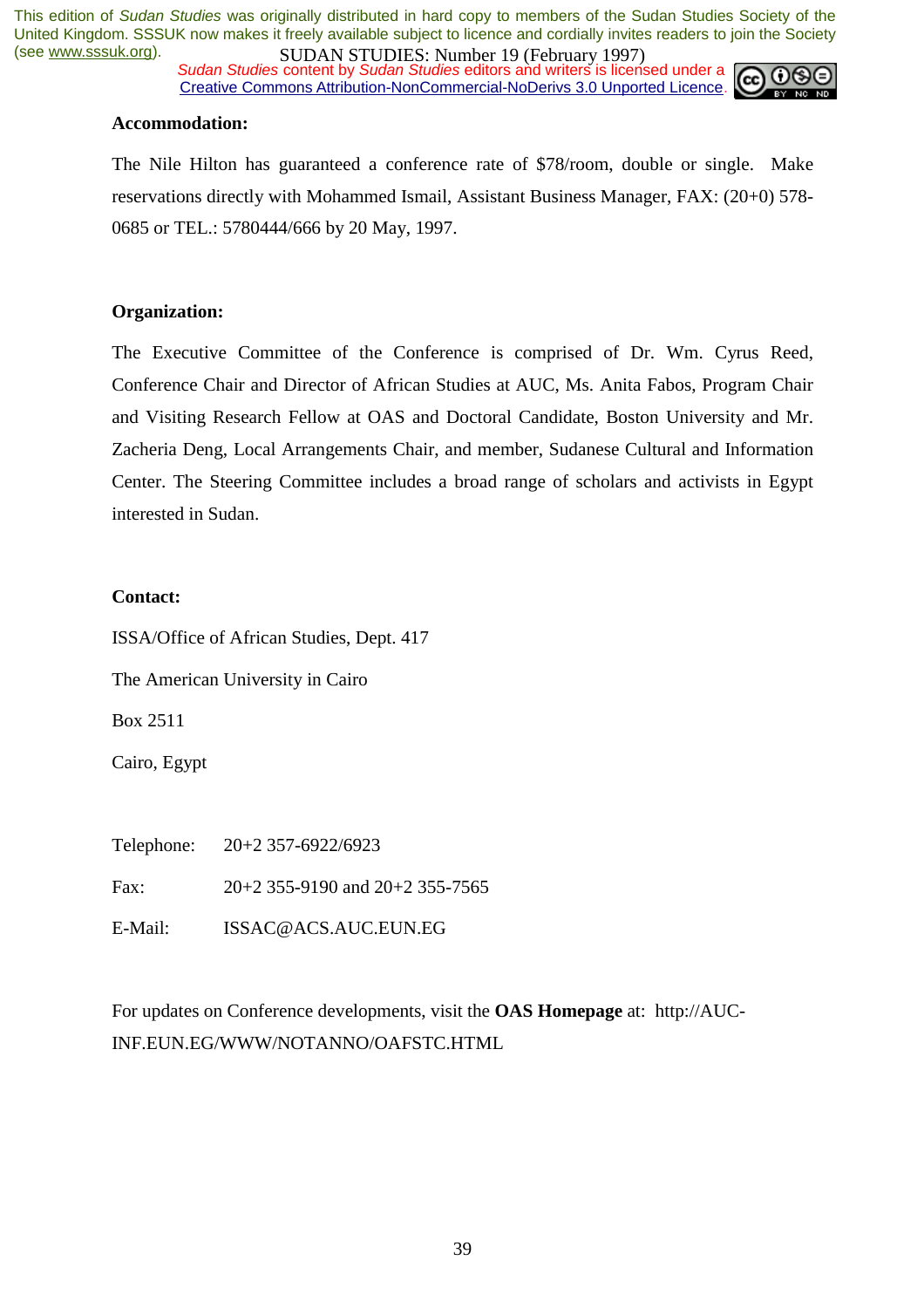*Sudan Studies content by Sudan Studies editors and writers is licensed under a* Creative Commons Attribution-NonCommercial-NoDerivs 3.0 Unported Licence.



# **SUDAN STUDIES SOCIETY OF THE UNITED KINGDOM**  TENTH ANNUAL GENERAL MEETING

### **28 SEPTEMBER 1996**

Dr. David Lindley called the meeting to order at 12:05 and welcomed members to the 10th Annual General Meeting of the Sudan Studies Society of the United Kingdom.

The minutes of the Annual General Meeting of 23 September 1995 were read and following corrections of some typographical errors the Chairman signed a corrected copy as a true record of the 1995 meeting.

### **1. Matters Arising from the AGM of 23 September 1995**

No matters were arising.

### **2. Chairman's Report**

Dr. Lindley reported that three members of the Society attended the memorial service for Sir Gawain Bell, the former President of the Society.

He further reported that following the resignation of Sir Douglas Dodds-Parker the Society had requested Professor G.N. Sanderson, a former chairman and longstanding member, to be the President of the Society and that Professor Sanderson had kindly agreed. He thanked Sir Douglas for staying on as the Society's President in spite of his original intention to only serve for 1994/5. There was a unanimous vote of thanks to Sir Douglas.

Dr. Lindley informed the meeting that at the Executive Committee's meeting in January 1996 it had been reported that the Anglo Sudanese Association was possibly being revived.

Several members of the Society are planning to attend the 4th International Sudan Studies Conference in June 1997.

A number of members' subscriptions had lapsed and this was a cause of concern to the Society. Two attempts in the form of letters to overdue members had been sent. The Chairman recommended a further attempt to encourage non/late payers to bring the subscriptions up to date be made.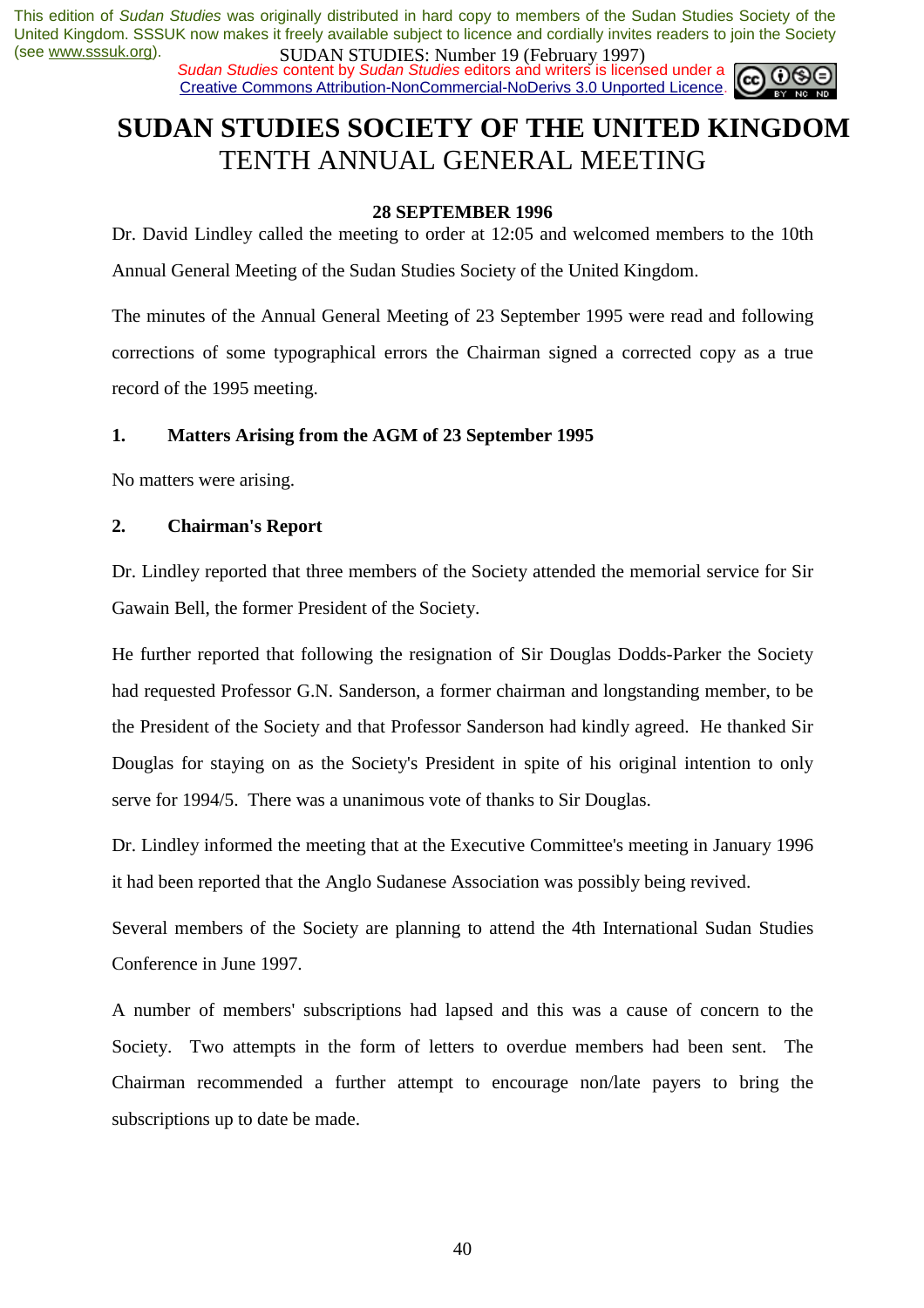*Sudan Studies content by Sudan Studies editors and writers is licensed under a* Creative Commons Attribution-NonCommercial-NoDerivs 3.0 Unported Licence.



The Chairman went on to report the need for some changes to the Officers of the Society following several resignations including himself. Professor Peter Woodward, the Vice-Chair, was nominated to succeed him and this was carried unanimously.

Miss Forbes, the Society's Hon. Treasurer of 10 years standing, resigned as Treasurer. The membership expressed unanimous appreciation of her work. Dr. Lindley was nominated to take over as the Treasurer and this was carried unanimously.

The Honorary Secretary, Simon Bush, had resigned from the Executive Committee at the beginning of September 1996, following his posting to Jerusalem with the British Council. Before leaving Simon Bush had nominated Richard Brook as a candidate for the Honorary Secretary's role and this was seconded by Dr. Lindley in the meeting and endorsed by members present. No other candidate was nominated.

Dr. Lindley thanked Mr. Bush for his work as the Society's Secretary and for organising the 1996 Symposium, Mr. Alan Kunna for looking after the membership and Miss Forbes for her 10 years of work for the Society.

In summary, the following resigned at the AGM:

| Mr. David Lindley  | Chairman   |
|--------------------|------------|
| Miss Lesley Forbes | Treasurer  |
| Mr. Simon Bush     | Secretary. |

The following were elected on the day:

| Professor Peter Woodward Chairman |            |
|-----------------------------------|------------|
| Dr. David Lindley                 | Treasurer  |
| Mr. Richard Brook                 | Secretary. |

#### **3. Membership Secretary's Report**

Mr. Kunna reported that at the time of the meeting there were 76 fully paid up members and that of these 55 were paying by standing order.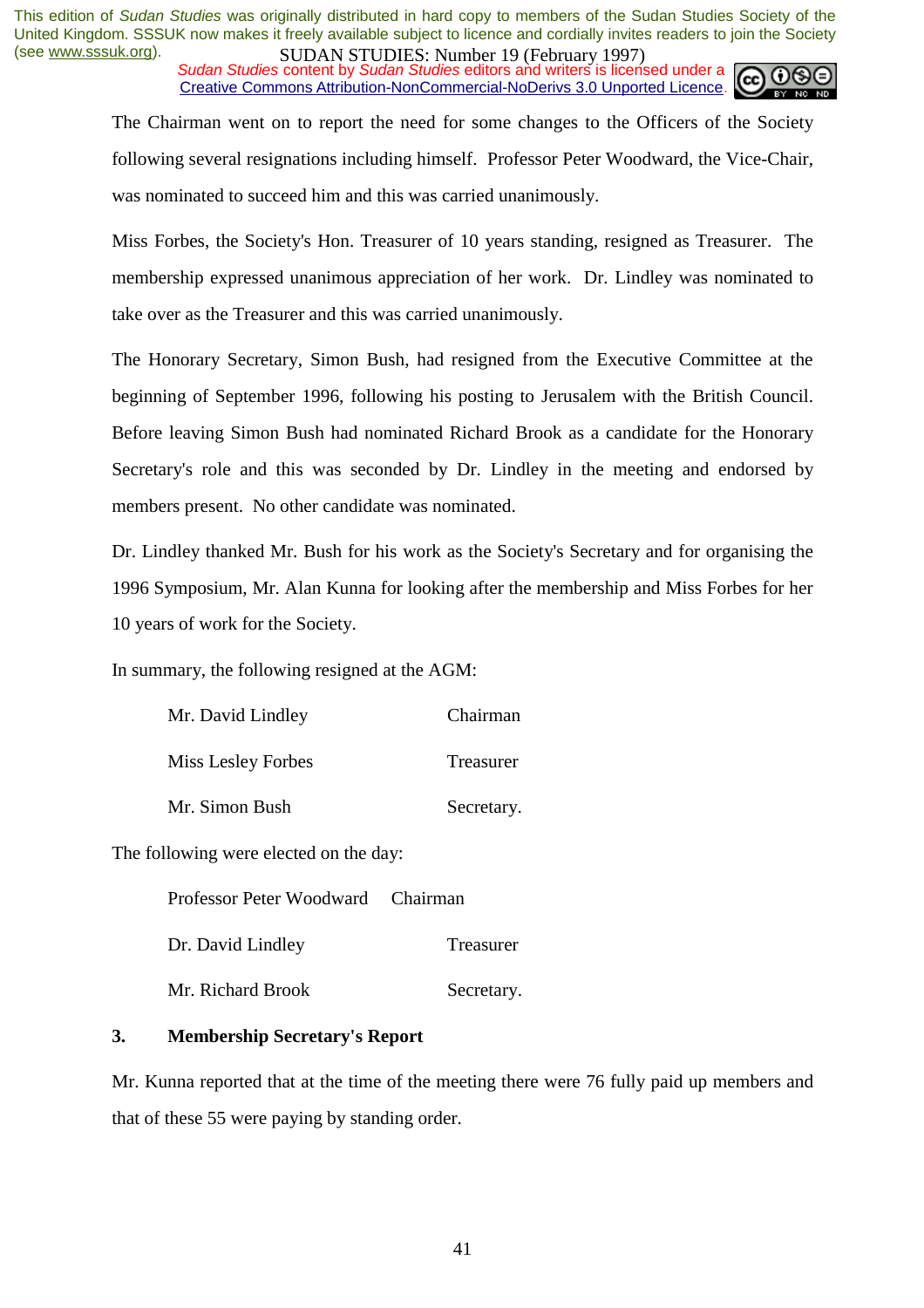*Sudan Studies content by Sudan Studies editors and writers is licensed under a* Creative Commons Attribution-NonCommercial-NoDerivs 3.0 Unported Licence.



It was of some concern to the Society that 40 members who paid by cheque in 1995 had failed to pay the 1996 subscription despite two reminders. He invited the meeting to suggest how this situation could be rectified and how the Society might increase its membership. It was suggested that the inclusion of stamped addressed envelopes in reminders would encourage late payers.

With regard to increasing the Society's membership suggestions from the floor included advertising in the Geographical Magazine. Dr. Douglas Johnson invited the Society to make use of his African Studies Association of the UK newsletter that he edits.

Miss Forbes reminded the meeting (especially in light of the talk by Dr. Fatima Babiker on life as a Sudanese in the UK, immediately before the AGM) that the Society should do more to publicize itself through the various networks of Sudanese living in the UK.

Two further suggestions from the floor were made; that an analysis of the Directory of Africanists in Britain should be made and those that held an interest in Sudan and were not already members of the Society, should be invited to join; and that Mr. Dick Bird of VSO be requested to put up a general invitation to membership of the SSSUK on VSO's noticeboard.

### **4. Treasurer's Report**

Miss Forbes presented the Society's audited 1995 Income & Expenditure Statement to the meeting. She stated that the Society's assets had declined because of the reduced number of paying members, but that she did not recommend increasing the membership fee at present, in case this would lead to further reduction in membership.

She further stated that while she was resigning from the office of Hon. Treasurer she would remain on the Committee and interested in the Society's affairs.

### **5. Newsletter Editor**

Mr. Wilson informed the meeting that issue 18 of the Newsletter had been published in August and had been distributed to all members along with the invitations to the 1996 AGM and Symposium. Issue 18 was approximately a year late and the Editor stated that 3 issues (19, 20 & 21) would come out in 1997.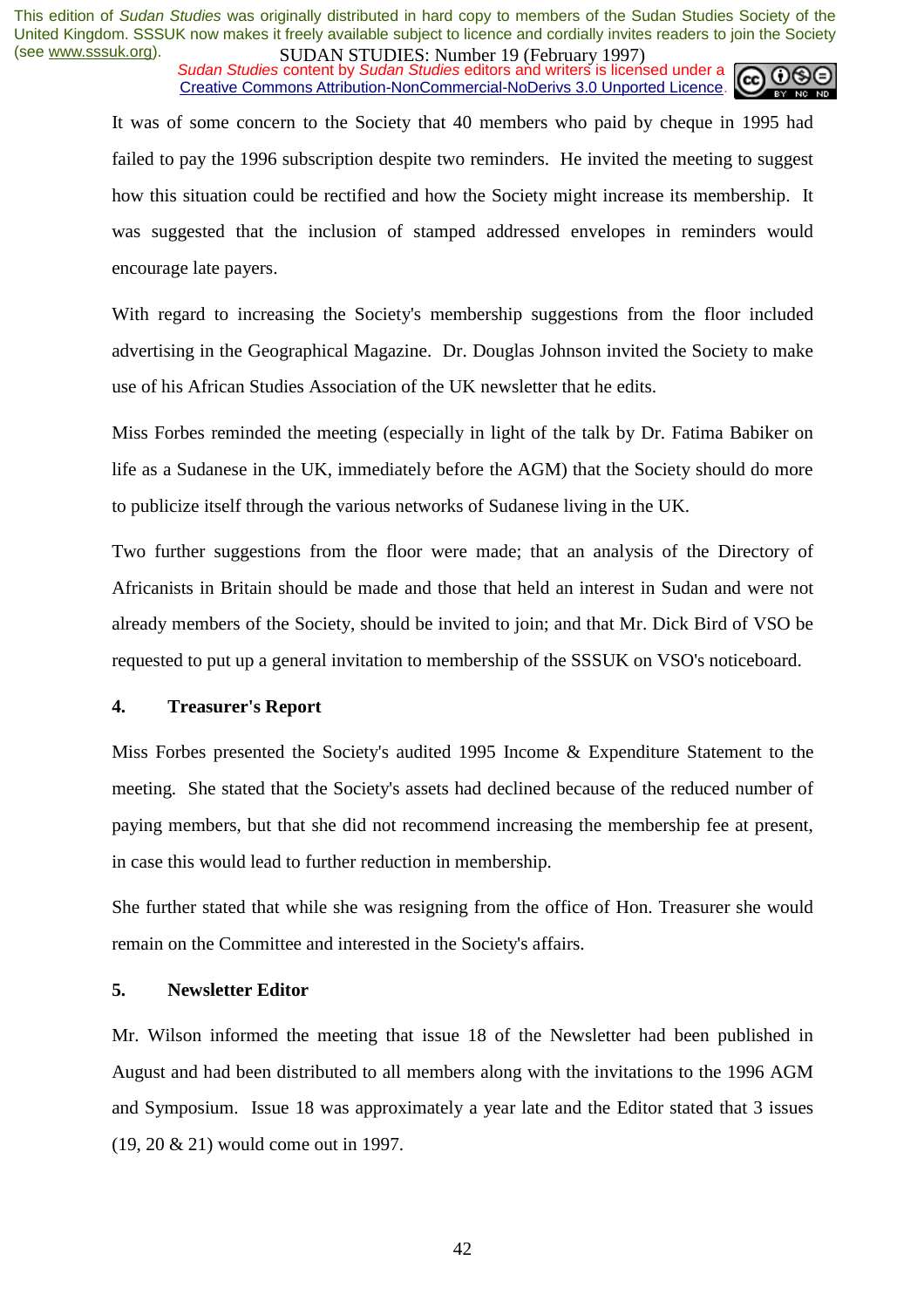*Sudan Studies content by Sudan Studies editors and writers is licensed under a* Creative Commons Attribution-NonCommercial-NoDerivs 3.0 Unported Licence.



He invited submissions of papers and articles for the newsletter from the members attending the meeting and anyone with an interest in Sudan studies, known to them.

### **6. A.O.B.**

Miss Forbes informed the meeting that a new volume of *Sudan Notes and Records* had been published, copies of which could be obtained from Oriental & African Books of Shrewsbury.

Ms. Imogen Wiper informed the meeting that the dates for this year's Sudan Walk had not yet been set but that she would keep the Society informed.

A member fundraising for the Sudanese Church Association (SCA) invited members to purchase stamps from him which the SCA had purchased at a discount. Proceeds from the sale of the stamps would go to support the SCA's work in Sudan.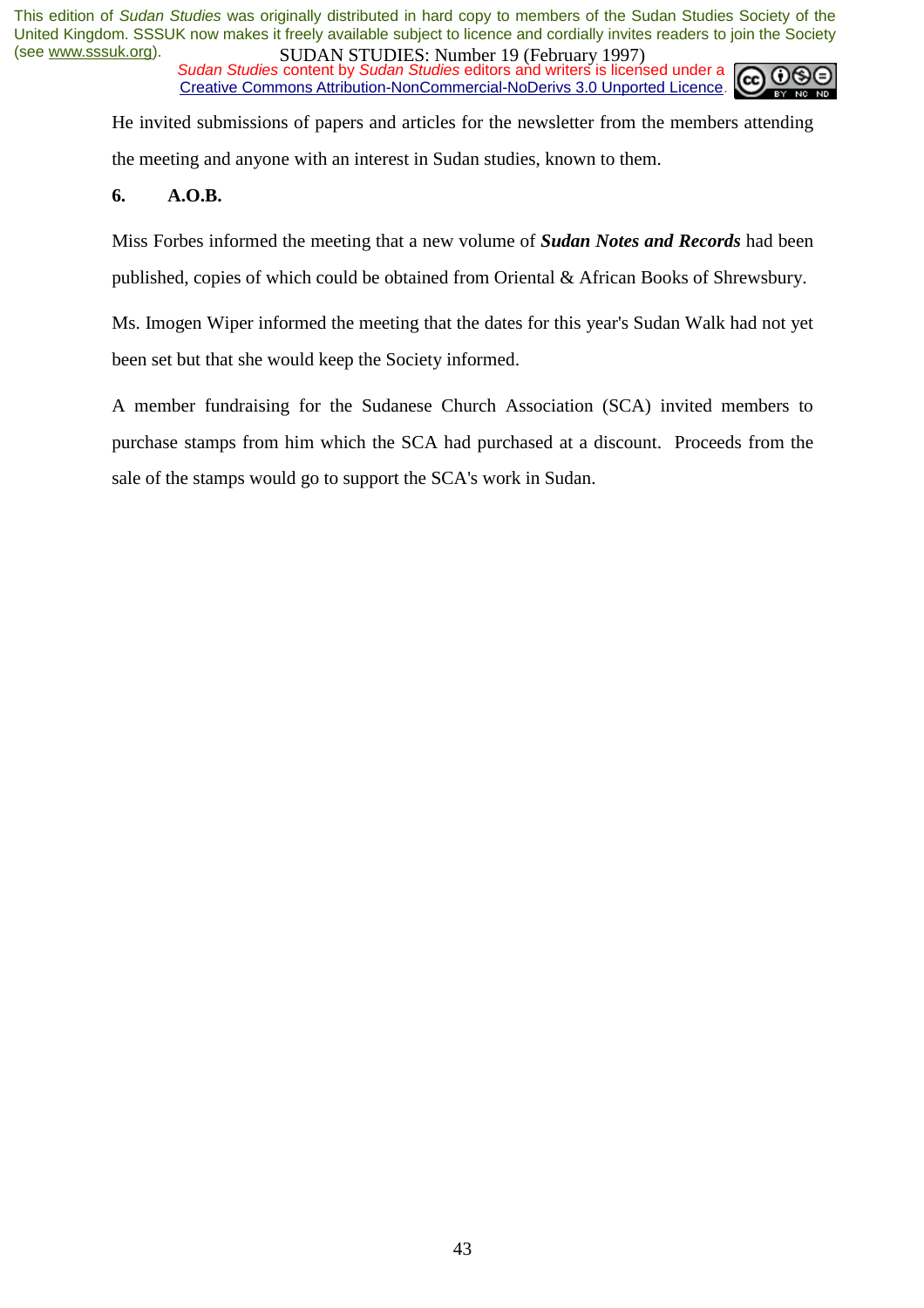*Sudan Studies content by Sudan Studies editors and writers is licensed under a* Creative Commons Attribution-NonCommercial-NoDerivs 3.0 Unported Licence.



# **SUDAN STUDIES SOCIETY OF THE UK**

# **Accounts 1 January - 31 December 1995**

(Figures for 1994 in brackets)

| <b>INCOME</b>                             | £       |           |
|-------------------------------------------|---------|-----------|
| Membership dues 1995                      | 767.00  | (908.36)  |
| Back Membership dues                      | 181.00  | (20.00)   |
| Future Membership dues                    | 50.00   | (63.00)   |
| Sale of Publications                      | 24.00   |           |
| Donations                                 | 18.00   | (23.00)   |
| <b>Interest on Bank Accounts</b>          | 60.88   | (37.07)   |
| <b>Payment for University Publication</b> |         | (34.10)   |
| 1995 AGM/Symposium                        | 427.00  |           |
| 1994 AGM/Symposium                        | 42.00   | (384.00)  |
| 1993 AGM/Symposium                        |         | (12.00)   |
| Transfer fr. Reserve Fund                 |         | (1350.00) |
| (1994 Int. Sud. Studies Conf.)            |         |           |
| Sale of 1991 Conf. papers                 | 94.50   | (255.18)  |
|                                           |         |           |
|                                           | 1664.38 | (3086.71) |

I have examined the accounting records kept in relation to the above period and certify that this income, expenditure and assets statement is in accordance with them. J.R. White B.A., I.P.F.A.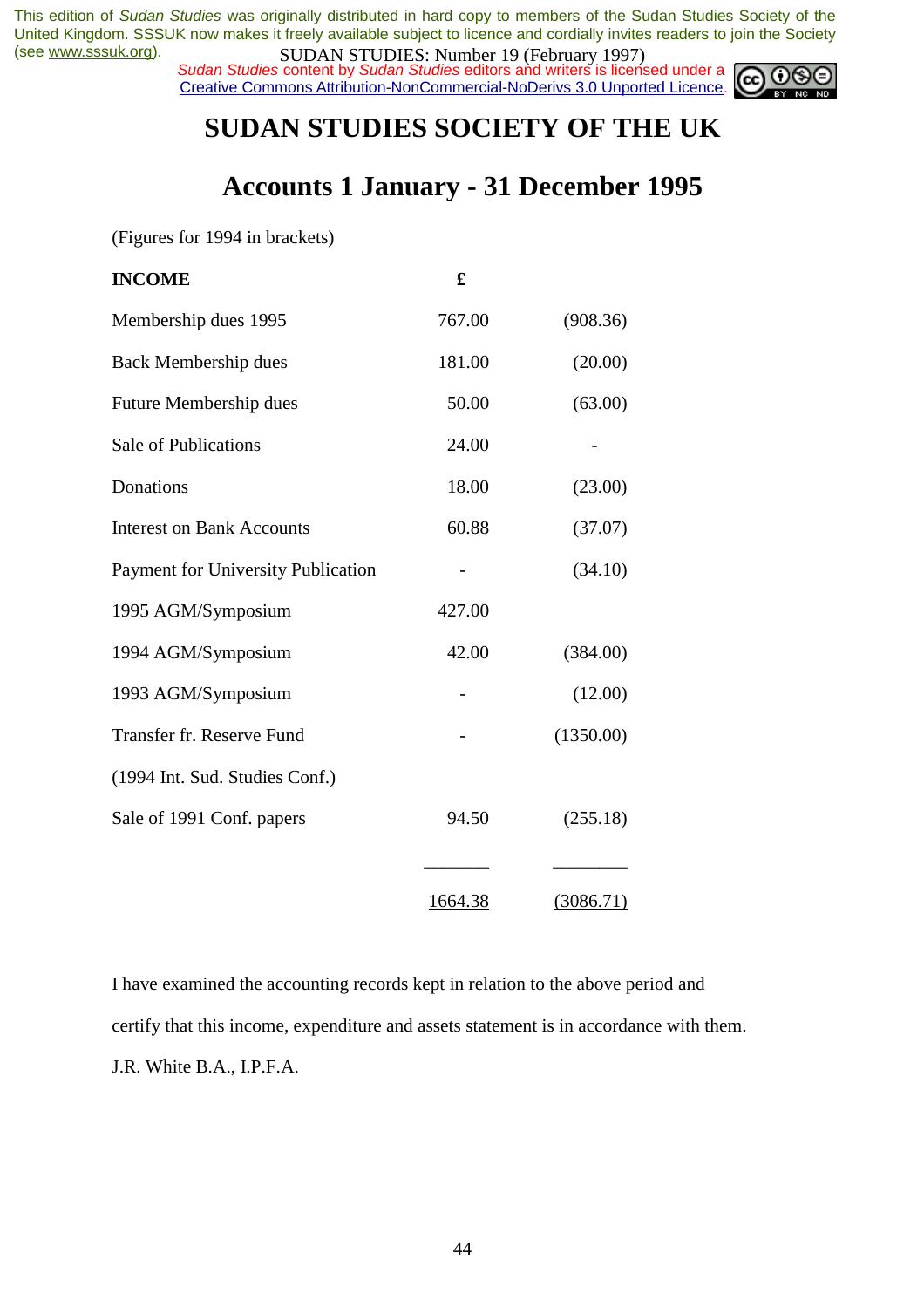*Sudan Studies content by Sudan Studies editors and writers is licensed under a* Creative Commons Attribution-NonCommercial-NoDerivs 3.0 Unported Licence.



| <b>EXPENDITURE</b>             | £        |                    |
|--------------------------------|----------|--------------------|
| Printing                       | 225.66   | (347.50)           |
| Postage                        | 272.90   | (245.96)           |
| Administration                 | 175.97   | (110.15)           |
| 1994 AGM/Symposium             | 110.00   | (532.90)           |
| 1995 AGM/Symposium             | 244.00   |                    |
| <b>Committee Travel</b>        | 116.80   | (210.40)           |
| Refunds                        | -        | (39.50)            |
| <b>Auditor's Fee</b>           | 50.00    | (50.00)            |
| <b>Bank Charges</b>            |          | (74.32)            |
| Assistance for 1994 Int. Sudan |          | (1350.00)          |
| <b>Studies Conference</b>      |          |                    |
|                                | 1195.33  | (2960.73)          |
| <b>ASSETS</b>                  |          |                    |
| Bank Balance on 1.1.95         | £2498.29 | $(\pounds3521.35)$ |
| Bank Balance on 31.12.95       | £3075.86 | £2498.28)          |
| L.E. Forbes, Hon. Treasurer    |          |                    |
|                                |          |                    |

21 September 1996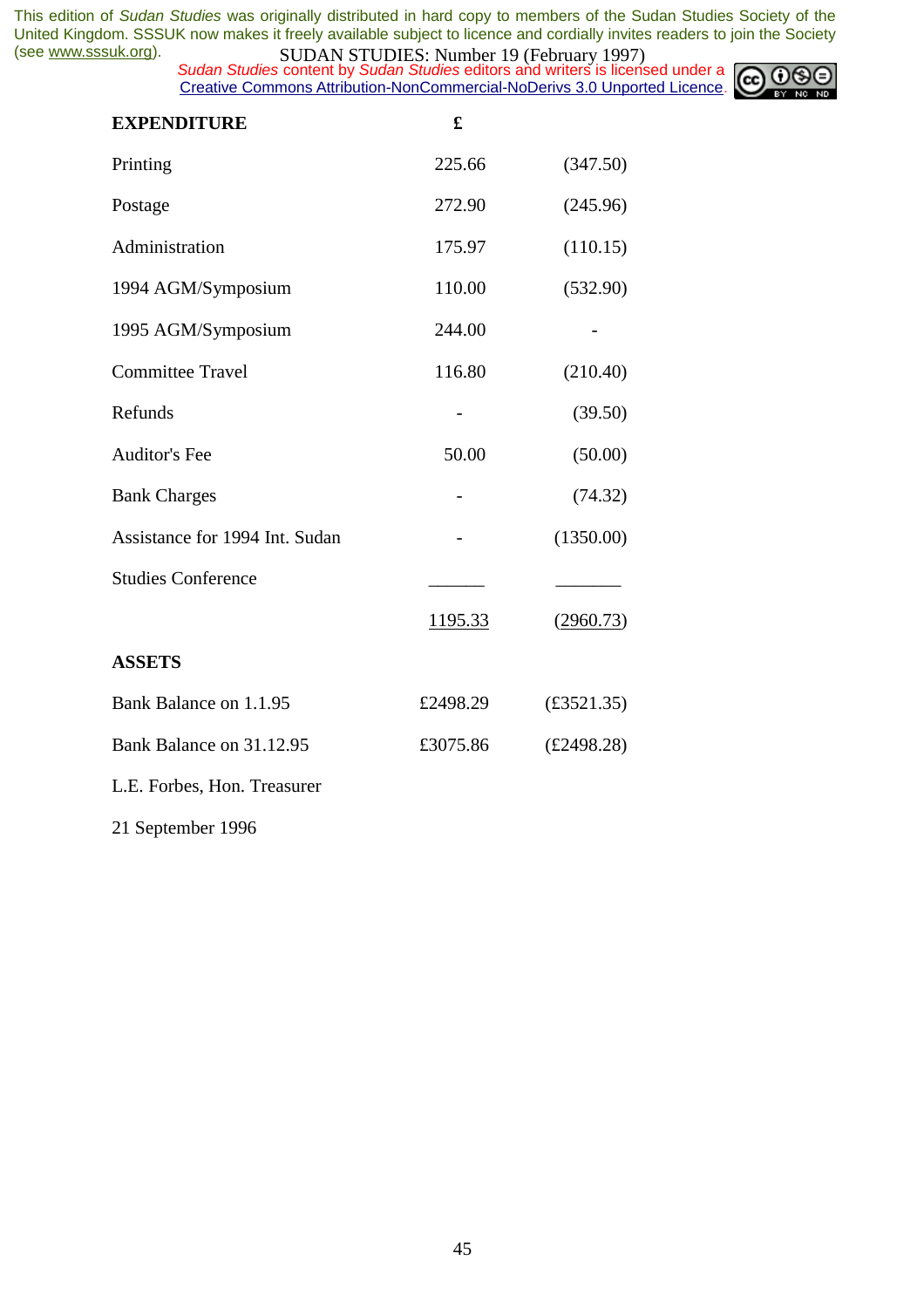*Sudan Studies content by Sudan Studies editors and writers is licensed under a* Creative Commons Attribution-NonCommercial-NoDerivs 3.0 Unported Licence.



# **BOOK REVIEWS The Nile Quest**  By J.L. Cloudsley-Thompson (1994)

Available from: R & A Research and Information Ltd., 37 Rowbarton Close, Taunton, Somerset, England TA2 7DQ. ISBN: 1 85913 033X, 153pp. Pbk. £3.99 (post free)

**"To be, or not to be: that is the question."** 

The hero of *The Nile Quest***,** Quintus Decius Saturninus, is a sort of Hamlet character, always questioning and reflecting on the motives and sources of his and others' actions, always weighing up the practical and moral pros and cons of each course of action, and always weighing up the significance of particular events against the great abyss of the soul - eternity. And he is perhaps in sympathy with Hamlet in his final comment: "the chief condition of happiness is contempt of death. Let's find out for ourselves!"

And also earlier, when he quotes from the memory of his father: "When injustice becomes law, resistance is a duty." During his epic quest to discover the source of the Nile, Quintus Saturninus comes to realize that the hierarchy and establishment of the Roman Empire are corrupt, but that this does not remove the requirements for integrity and honour from an individual's obligations; rather it heightens them.

James Harper

York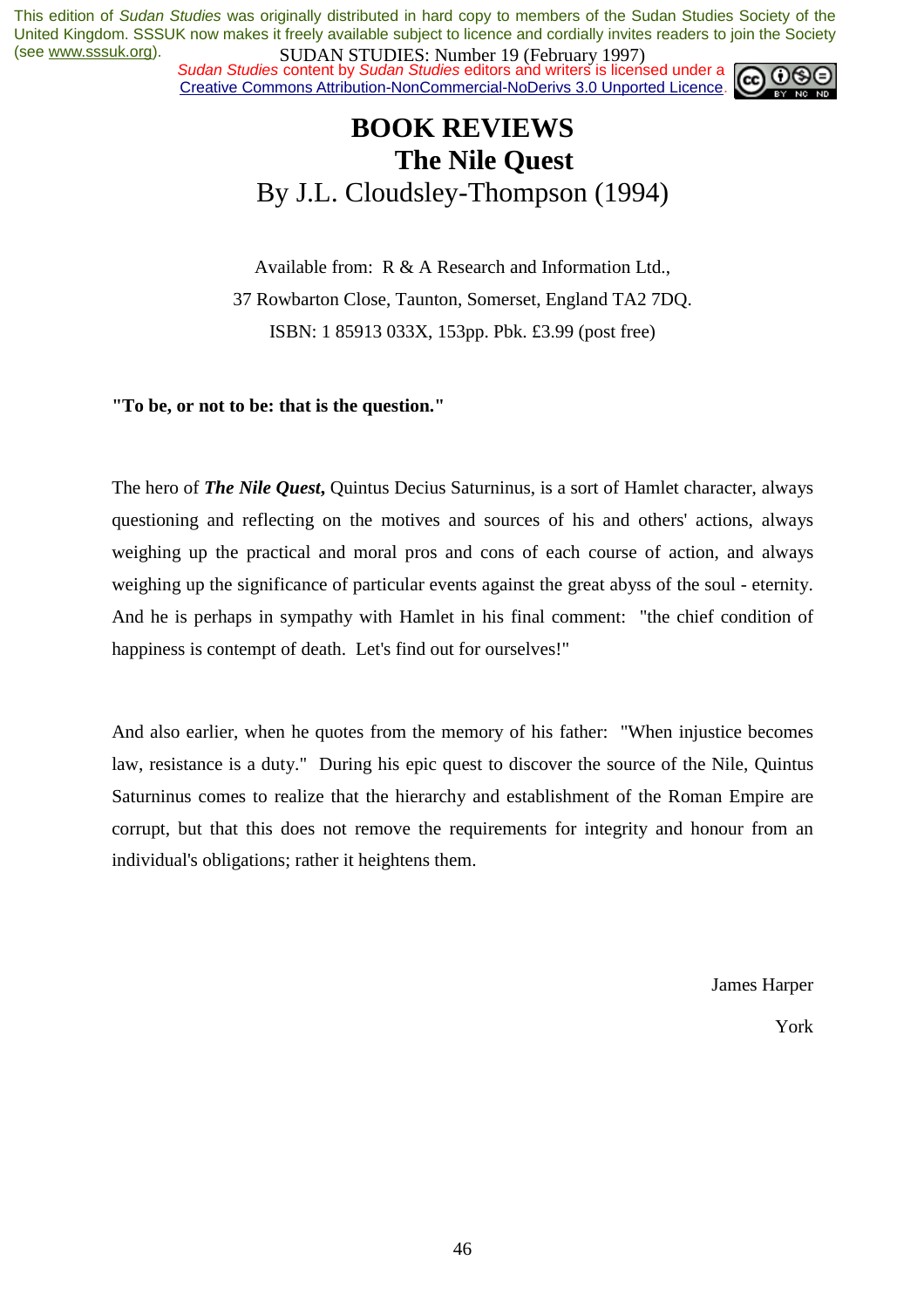*Sudan Studies content by Sudan Studies editors and writers is licensed under a* Creative Commons Attribution-NonCommercial-NoDerivs 3.0 Unported Licence.



# **JUAN MARIA SCHUVER'S TRAVELS IN NORTH-EAST AFRICA 1880-1883**

By Wendy James, Gerd Baumann and Douglas Johnson (eds). Hakluyt Society, Second Series, Vol. 184. London, 1996. cvii + 392pp. £35.

The lesson of this book is to be careful what you throw away. Schuver's manuscripts, on which this edited volume is based, were discovered in 1985 by Jan Schuver in an attic where his father, a great-nephew of Juan, had placed them for safe keeping. The discovery was not though accidental, for Jan had been prompted indirectly by the editors of this volume who were aware that Juan had sent drafts of manuscripts and letters home during his travels, and their search has certainly paid off with this publication, which has been excellently edited.

Juan Maria Schuver was born in Amsterdam in 1852 into a wealthy business family. A restless young man, he developed a liking for travelling and writing and this took him to Cairo with the intention of travelling up the Blue Nile and exploring a new route into East Africa. However, he was unfortunate in his timing, for 1880-1881, the time of his departure, was when the Mahdist movement was beginning, as well as rumblings in Ethiopia. As a result he was not able to progress as far as he wished and spent nearly two years in the area of the Sudan-Abyssinia border. At the end of 1882 he returned to Khartoum. In 1883, in spite of the deteriorating security situation, he journeyed up the White Nile by boat. It was when he tried to proceed further southwards on foot that he was killed in Dinka country.

In 1883 an account of Schuver's travels appeared in German. But this book is not only the first appearance of his work in English, it is based also on additional materials. Schuver himself wrote the first drafts on the upper Blue Nile area in English, later re-writing in French, with the intention of publishing in both languages. The material is presented as three books - *Between Two Niles*, *On the Abyssinian Border*, and *Last Journey South* - as well as a series of appendices.

The books themselves give us no great revelations or discoveries: they are in many ways linked sketches by an observer and writer with a good eye for place and character, though hardly the '*Africanist de Tocqueville*' suggested by the editors. And while recording, Schuver had to survive; thus, he is himself a part of the unfolding scene so that we note his experiences and reactions as much as his views. He was keenly aware that the local communities amongst whom he was travelling were themselves under increasing pressures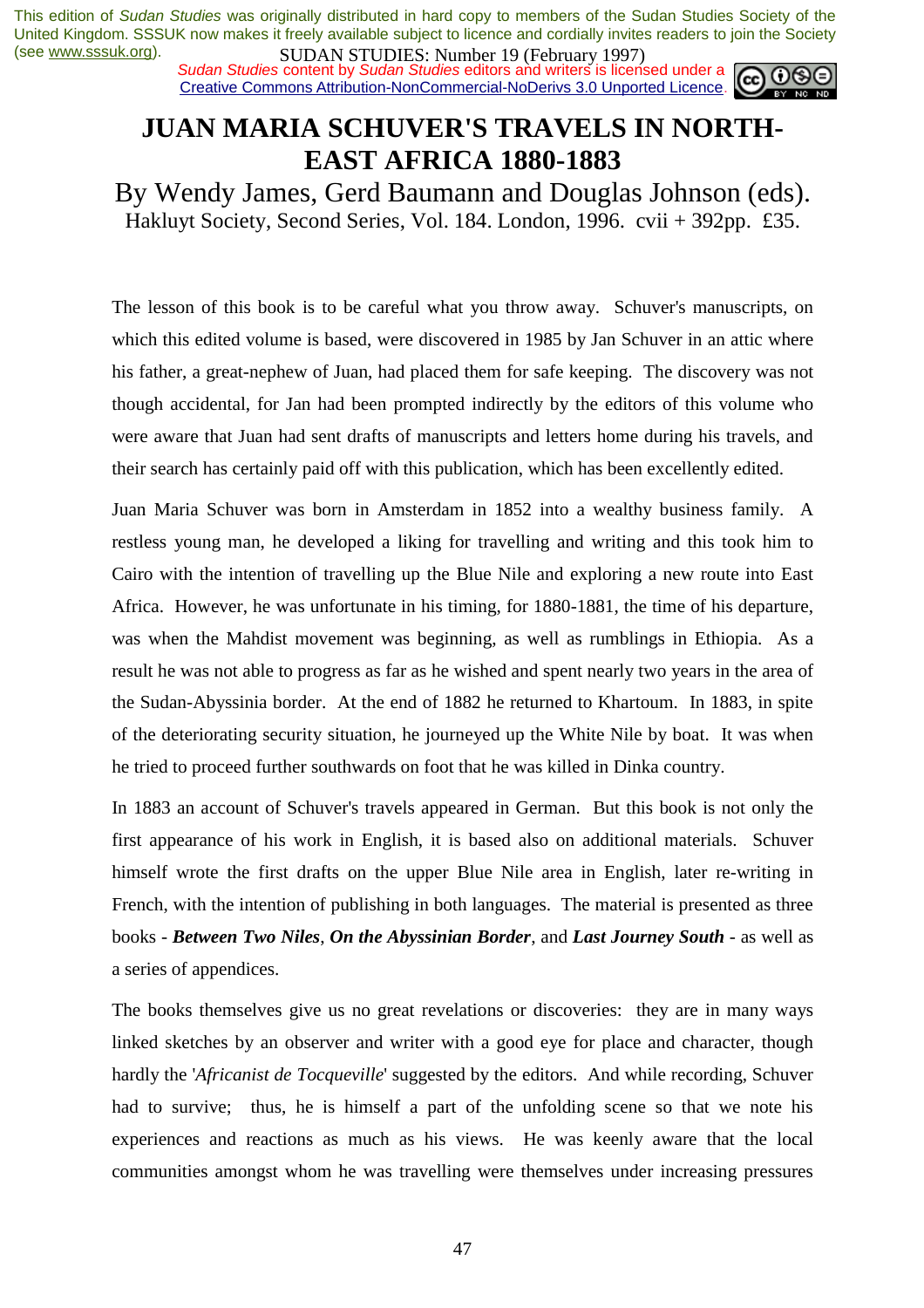*Sudan Studies content by Sudan Studies editors and writers is licensed under a* Creative Commons Attribution-NonCommercial-NoDerivs 3.0 Unported Licence.



and he had his thoughts on those. Islam was not his favourite religion (but then he had none at all), and he makes critical comment on its impact and on 'dervishes' he has encountered elsewhere in his travels. In contrast Abyssinian colonization of the Galla areas he reached won his approval.

His death at the hands of the Dinka is poignant. In one of his last letters Schuver is aware that his determination to push southwards by land from Meshra el-Rek could cost him his life, and he wrote to his uncle, 'Do not believe that it was ambition to make a name for myself that has steered me towards my fate; something much deeper, that I don't wish to put in writing, something nobler was my driving force.' Quite what it was remains something of an enigma, but readers will be grateful for the colourful scenes from a turbulent time which form his epitaph.

Peter Woodward

University of Reading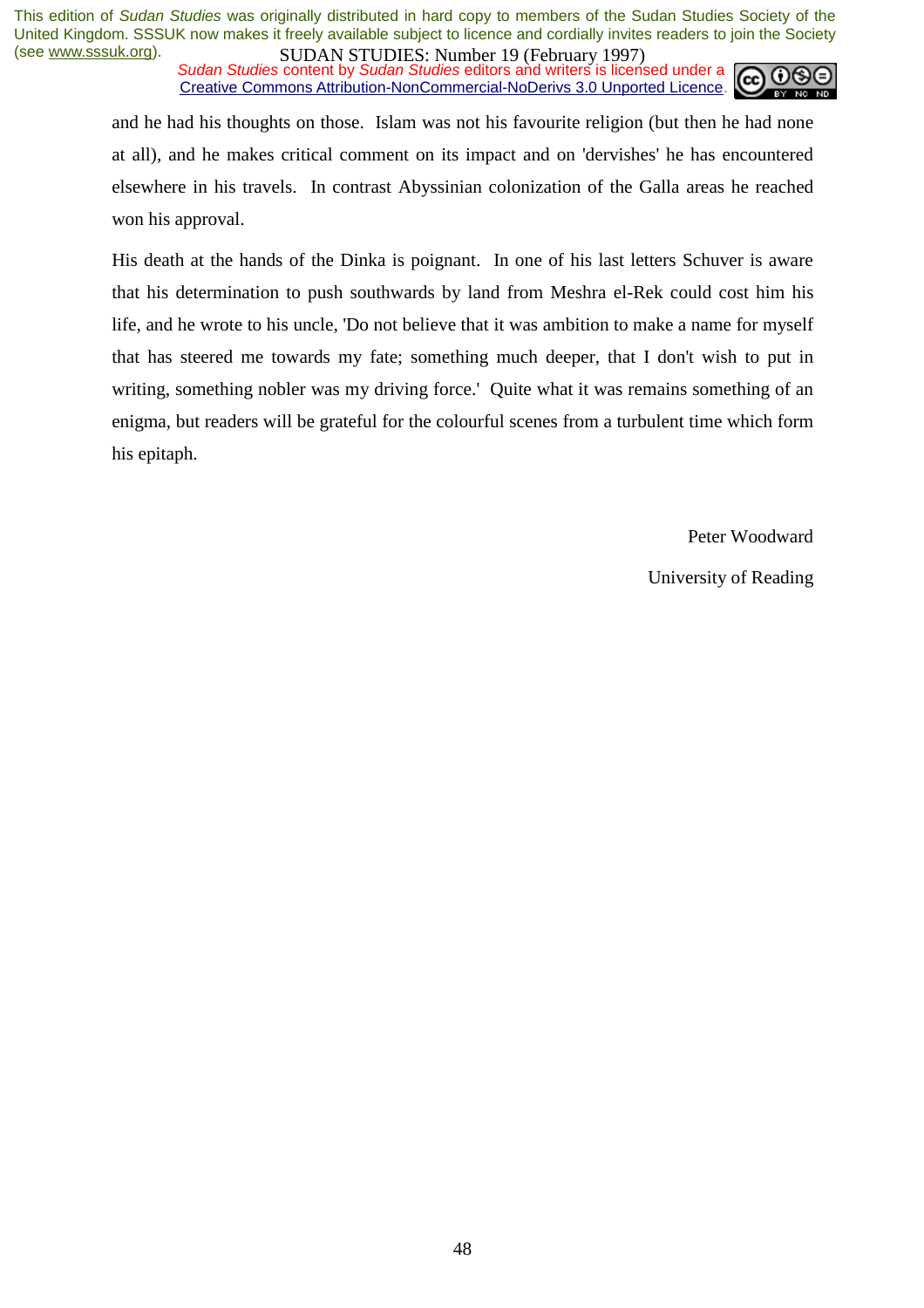*Sudan Studies content by Sudan Studies editors and writers is licensed under a* Creative Commons Attribution-NonCommercial-NoDerivs 3.0 Unported Licence.



# **NORTH EAST AFRICA SEMINAR**

Convenors: Wendy James, Douglas H. Johnson, Patricia Daley, Alex de Waal

# FRIDAYS, 2.15 - 3.45

Institute of Social and Cultural Anthropology Annexe 61 Banbury Road, Oxford

# **ALL WELCOME**

# **HILARY\_TERM 1997**

| Week 5        | <b>KAREN MIDDLETON</b>         | Tomb Work, Body            |
|---------------|--------------------------------|----------------------------|
| 21 February   | (Oxford)                       | Work: Karembola            |
|               |                                | birth and death rituals    |
|               |                                | (Madagascar)               |
| Week 6        | <b>HAROLD MARCUS</b>           | Official Culture in        |
| 28 February   | (Michigan State University)    | Ethiopia during the        |
|               |                                | Reign of Haile Sellassie:  |
|               |                                | Nationalism, State         |
|               |                                | Formation, and Ethnic      |
|               |                                | Reaction                   |
| Week $7$      | <b>BONA MALWAL</b>             | The current military and   |
| 7 March       | (Editor, Sudan Democratic      | political situation in the |
|               | Gazette; Member, National      | Sudan and its impact       |
|               | Leadership Council of the NDA) | on the future              |
| <u>Week 8</u> | VIGDIS BROCH-DUE               | Power and Possession(s):   |
| 14 March      | (The Nordic Africa Institute,  | Ecstatic Christianity,     |
|               | Uppsala)                       | Gender, and the Search     |
|               |                                | for Commodities in         |
|               |                                | Turkana, Kenva             |